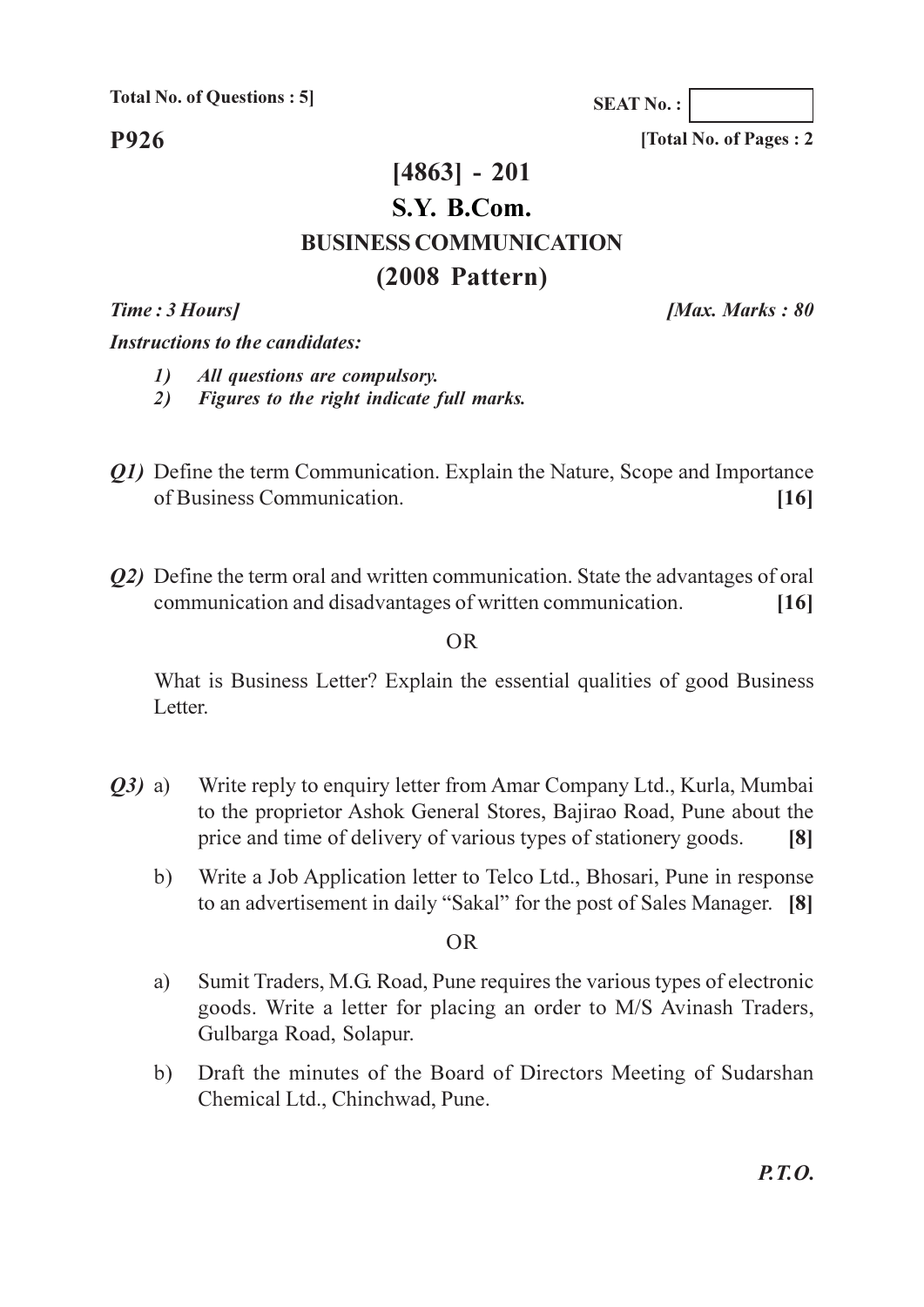- Q4) Define the concept "Information Technology" and state its Importance in Business - Communication.  $[16]$
- Q5) Write short notes (any two):

 $[16]$ 

- Barriers in listening.  $a)$
- b) Progress Report.
- Advantages of Internet.  $c)$
- Qualities of Good Notice.  $d)$

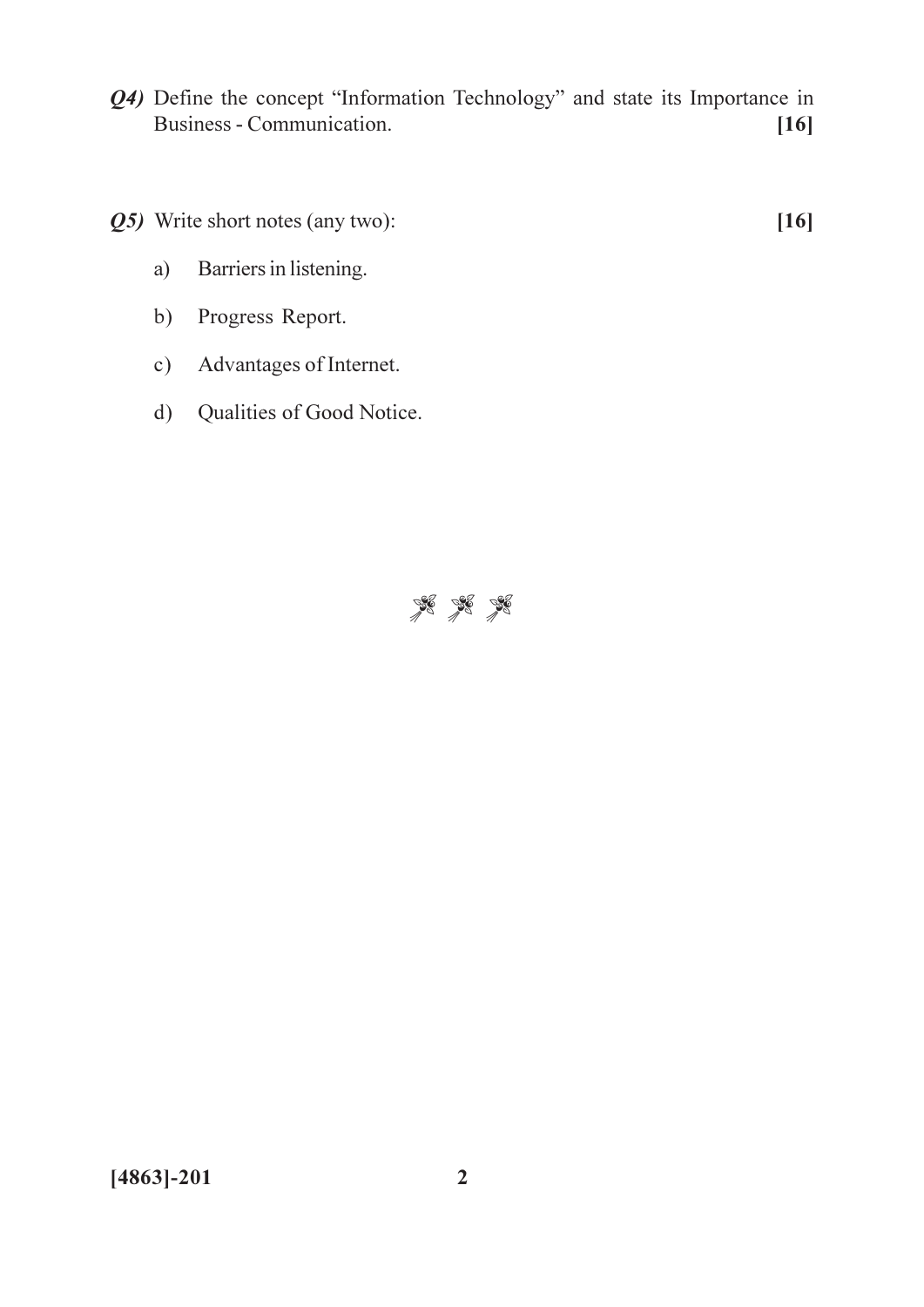**P927**

## **[4863] - 202 S.Y. B.Com. CORPORATE ACCOUNTING (2008 Pattern)**

*Time : 3 Hours] [Max. Marks : 80*

*Instructions to the candidates:*

- *1) All questions are compulsory.*
- *2) Figures to the right indicate full marks.*
- *3) Use of calculator is allowed.*
- *Q1)* A) Fill in the blanks (Any Five): **[10]**
	- a) When the No. of shares applied by the public is more than the No. of shares offered by the company, it is known as ............... and if the issue price of a share is more than the face value of a share, the issue of shares is said to be at ..............
	- b) Accounting Standard (AS) 6 deals with .......... and Accounting Standard (AS) - 13 deals with .............
	- c) Loss Prior to incorporation is treated as ........... Loss, and Vendor's Salaries are chargeable to ................ incorporation period.
	- d) In Company Liquidation, the date upto which debenture interest is required to be paid depends upon the ....... of the Company and preferential creditors are in the nature of .......... creditors.
	- e) Two or more liquidations and one formation of a company takes place in case of ............. and in ..........., there is one liquidation and no formation of new company.
	- f) When few shares of Subsidiary Company are held by outside share holders other than holding company, then collective interest of such share holders is termed as ................. and the profit earned by subsidiary company after acquisition of shares by holding company is called as .......... profit.

**SEAT No. :**

**[Total No. of Pages : 10**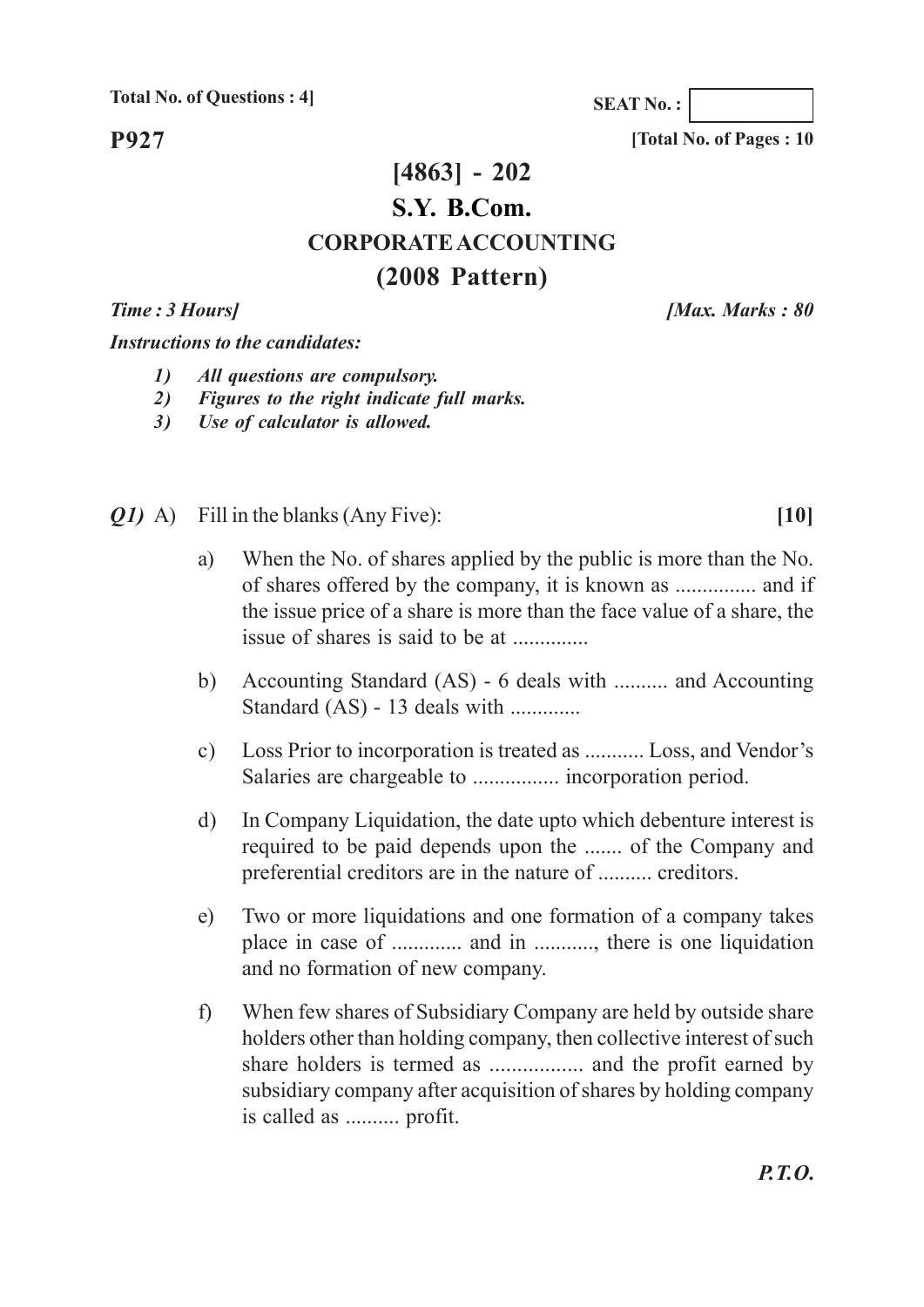- g) The balance of Capital Reduction A/C is transferred to .......... A/c and after giving Sanction of Capital reduction. The court may order the use of ............ words after the name of the company for a specified period.
- B) Write short notes on (Any Two): **[14]**
	- a) Accounting Standard (AS) 26.
	- b) Redemption of Redeemable Preference Shares.
	- c) Types of winding up of a company.
	- d) Purchase consideration.
	- e) Difference between Internal and External Reconstruction.
- *Q2)* The following Trial Balance for the year ended 31-3-2013 is extracted from the books of Harsh Ltd. Banglore. Prepare Trading A/c, Profit & Loss A/c, Profit & Loss Appropriation A/c for the year ended 31-3-2013 & the Balance Sheet as on that date. **[14]**

| Particulars                 | Debit (Rs.) | Credit (Rs.) |
|-----------------------------|-------------|--------------|
| Free hold Premises          | 2,00,000    |              |
| <b>Salaries</b>             | 19,000      |              |
| Plant & Machinery           | 1,80,000    |              |
| Purchases                   | 3,50,000    |              |
| Carriage Inward             | 40,000      |              |
| Furniture                   | 40,000      |              |
| Stock on 1-4-2012           | 70,000      |              |
| <b>Sales Returns</b>        | 10,000      |              |
| Investments                 | 20,000      |              |
| <b>Preliminary Expenses</b> | 8,000       |              |
| Printing & Stationery       | 5,000       |              |

Trial Balance as on 31-3-2013

**[4863]-202 2**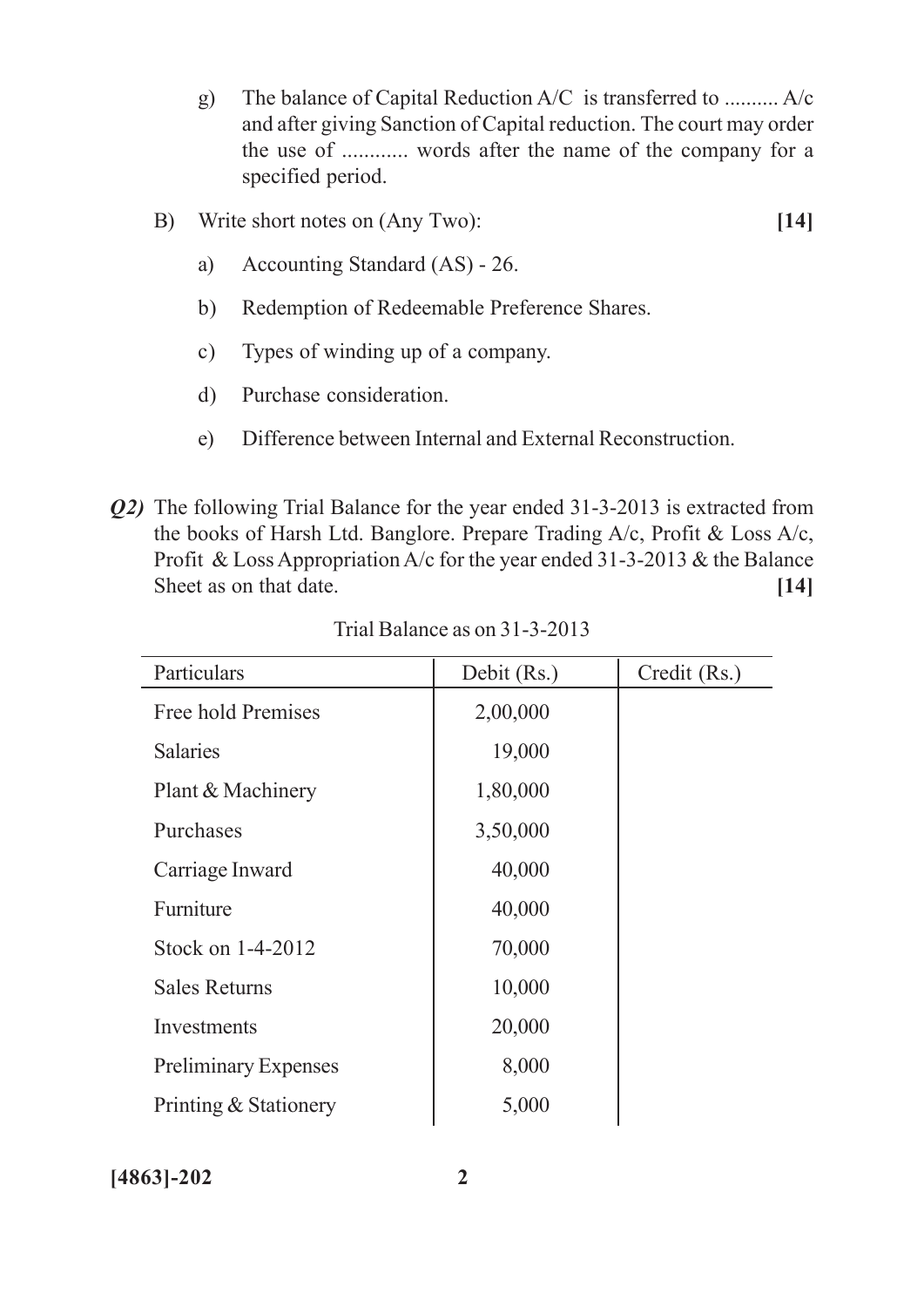| Particulars                      | Debit (Rs.) | Credit (Rs.) |
|----------------------------------|-------------|--------------|
| Rent & Taxes                     | 10,000      |              |
| <b>Audit Fees</b>                | 6,000       |              |
| Live Stock                       | 86,000      |              |
| Wages                            | 1,02,000    |              |
| Cash                             | 2,000       |              |
| Director's Fees                  | 18,000      |              |
| Debtors                          | 1,56,000    |              |
| Bad debts                        | 4,000       |              |
| Goodwill                         | 20,000      |              |
| <b>Bills Receivables</b>         | 20,000      |              |
| <b>General Expenses</b>          | 4,000       |              |
| Calls in Arrears                 | 4,000       |              |
| Loose Tools                      | 15,000      |              |
| Share Capital (called up)        |             | 2,20,000     |
| 8% Debentures                    |             | 2,00,000     |
| <b>General Reserve</b>           |             | 30,000       |
| Creditors                        |             | 40,000       |
| Bank overdraft                   |             | 32,000       |
| Debentures Redemption fund       |             | 68,000       |
| <b>Bills Payables</b>            |             | 40,000       |
| <b>Sales</b>                     |             | 6,80,000     |
| P & L Appropriation $A/c$ 1-4-12 |             | 20,000       |
| Interest                         |             | 10,000       |
| <b>Share Transfer Fees</b>       |             | 2,000        |
| Share Premium A/c                |             | 25,000       |
| Deposits                         |             | 22,000       |
|                                  | 13,89,000   | 13,89,000    |
|                                  |             |              |

**[4863]-202 3**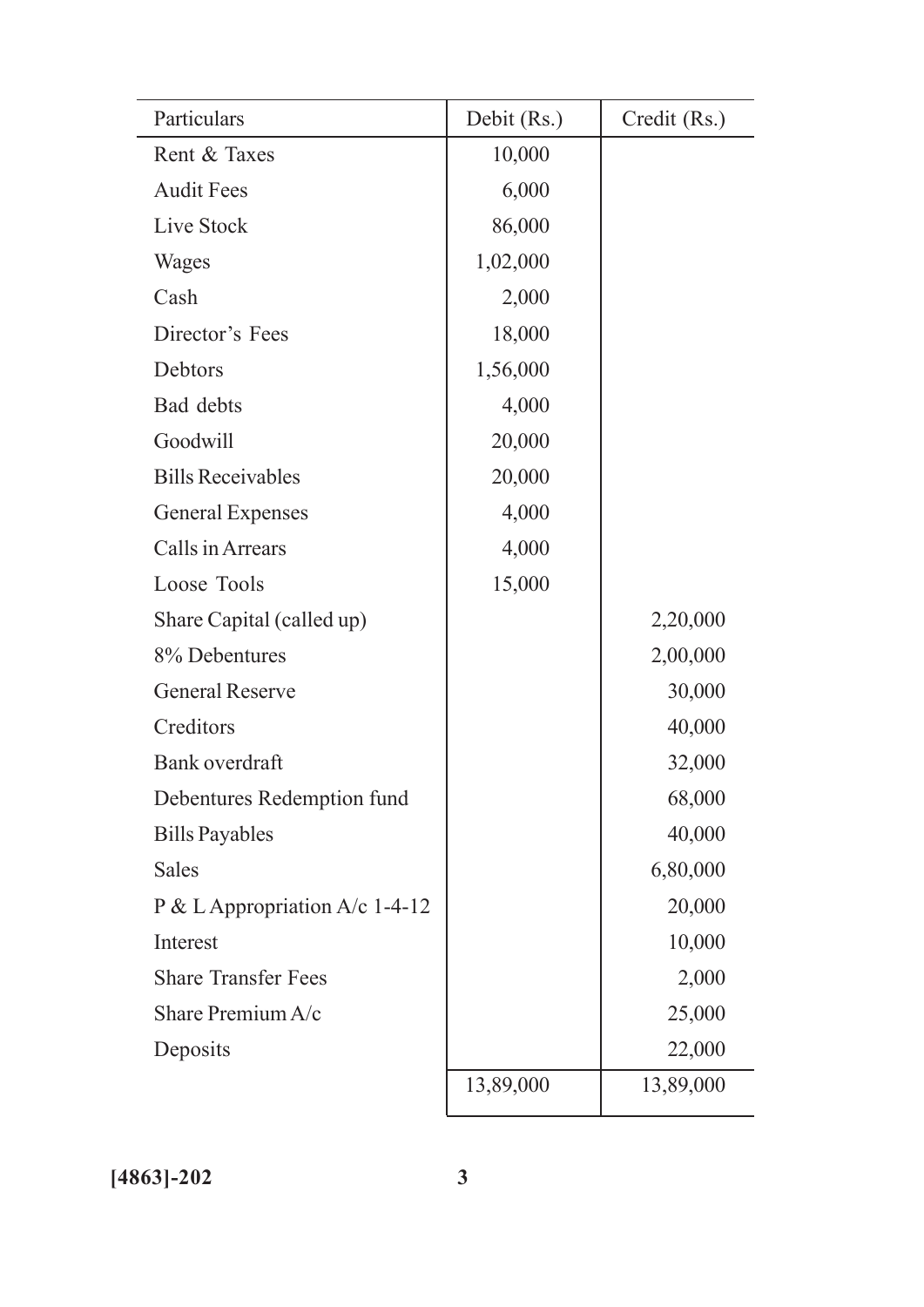Additional Information:

- a) Stock on 31-3-2013 was Rs. 3,20,000.
- b) Outstanding salaries was Rs. 4,500 & Prepaid taxes were Rs. 1,200.
- c) Write off Rs. 2,000 as further bad debts and create 5% on Debtors for doubtful debts.
- d) Debenture interest is outstanding for one year.
- e) Depreciate freehold premises by 10% and Plant & Machinery by 20%.
- f) Provision for taxation is to be made at Rs. 40,000.
- g) Transfer Rs. 5,000 to General Reserve & Rs. 2,000 to Debenture Redemption fund.
- h) Directors propose 10% dividend on paid up capital.

#### OR

Atlas Ltd. was formed with an authorised capital of Rs. 20,00,000 divided into 20,000 equity shares of Rs. 100 each. The Company issued for Public Subscription 12,000 equity shares of Rs. 100 each, at a premium of Rs. 5 per share payable as follows.

| On Application | $\mathcal{L}=\mathcal{L}$ | Rs.20                      |
|----------------|---------------------------|----------------------------|
| On Allotment   |                           | Rs. 40 (including premium) |
| On First Call  | $\frac{1}{2}$             | Rs. 30                     |
| On Final Call  | $\frac{1}{2}$             | Rs. 15                     |

Applications for 20,000 shares were received and pro-rata allotment was made to the applicants of 18,000 shares. The remaining applications were rejected and application money was refunded. Excess application money was adjusted against allotment dues.

All the shareholders paid the allotment and call money except Mr. Shah who failed to pay first & final call money on 200 shares. His shares were forfeited and reissued to Mr. Shinde at Rs. 80 per share fully paid.

Give Journal Entries in the book of Atlas Ltd.

**[4863]-202 4**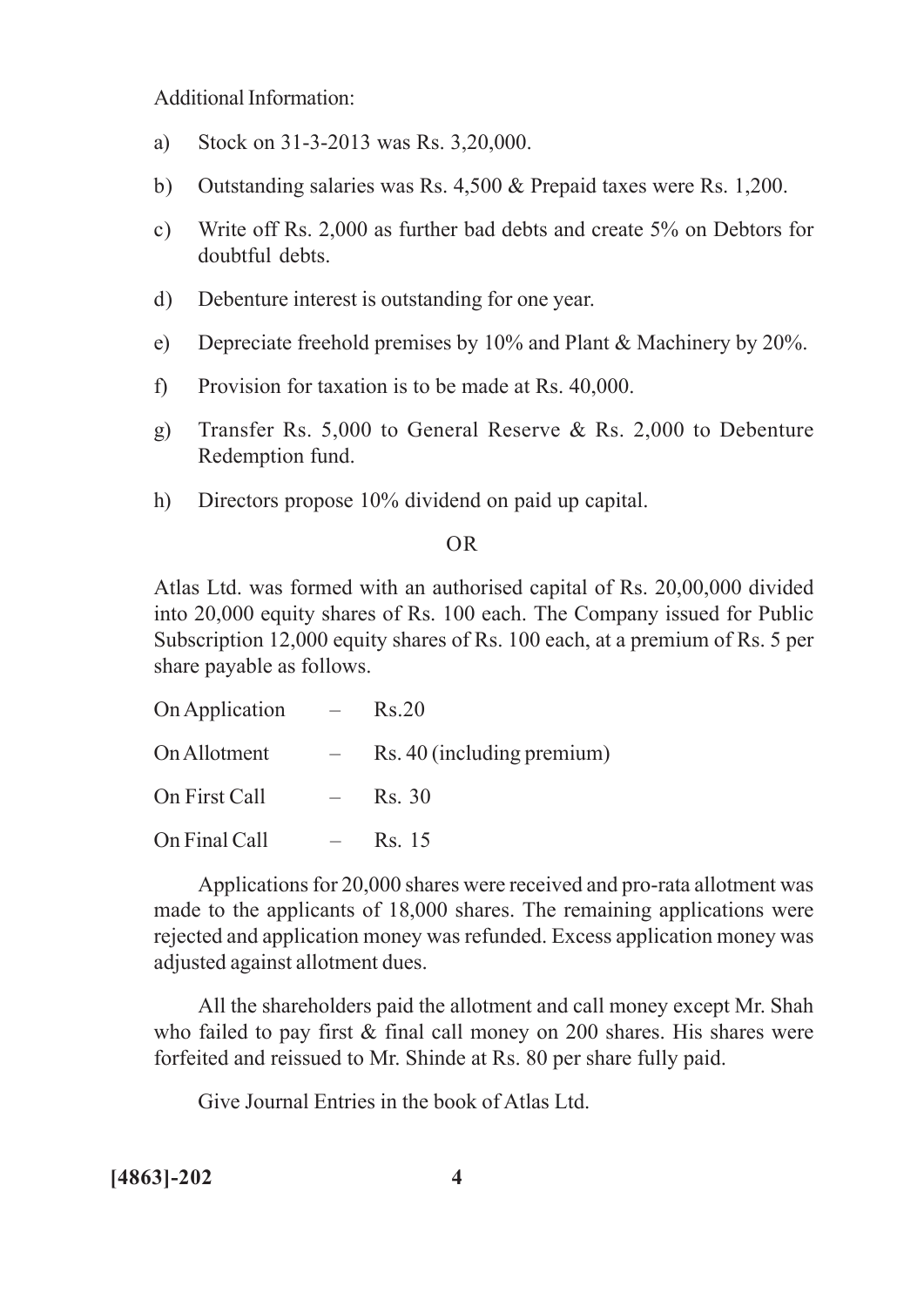*Q3)* A) Anil Ltd. was incorporated on 1<sup>st</sup> July 2012 to take over the running business of Mr. Anand with effect from 1<sup>st</sup> April 2012. The following Profit and Loss A/c for the year ending  $31<sup>st</sup>$  March, 2013 was as under.

| Dr.                                     |        |                     | Cr.    |
|-----------------------------------------|--------|---------------------|--------|
| Particulars                             | Rs.    | Particulars         | Rs.    |
| To Commission                           | 2,625  | By Gross profit b/d | 98,000 |
| To Advertisement                        | 5,250  |                     |        |
| To Remuneration to<br>Managing Director | 9,000  |                     |        |
| To Depreciation                         | 2,800  |                     |        |
| To Salaries                             | 18,000 |                     |        |
| To Insurance Premium                    | 600    |                     |        |
| To Preliminary Expenses                 | 700    |                     |        |
| To Rent & Taxes                         | 3,000  |                     |        |
| To Discount                             | 350    |                     |        |
| To Bad debts                            | 1,250  |                     |        |
| To Net Profit                           | 54,425 |                     |        |
|                                         | 98,000 |                     | 98,000 |
|                                         |        |                     |        |

#### Profit and Loss Account for the year ending  $31$ <sup>st</sup> March 2013

The following details are available.

- a) The average monthly sales from 1<sup>st</sup> July 2012 was double than that of the previous months.
- b) Rent for the first three months was paid at Rs. 200 per month and there after it was increased by Rs. 50 per month.
- c) Bad debts upto  $30<sup>th</sup>$  June 2012 was amounting to Rs. 300.

Ascertain the profits earned prior to and after incorporation of the Company.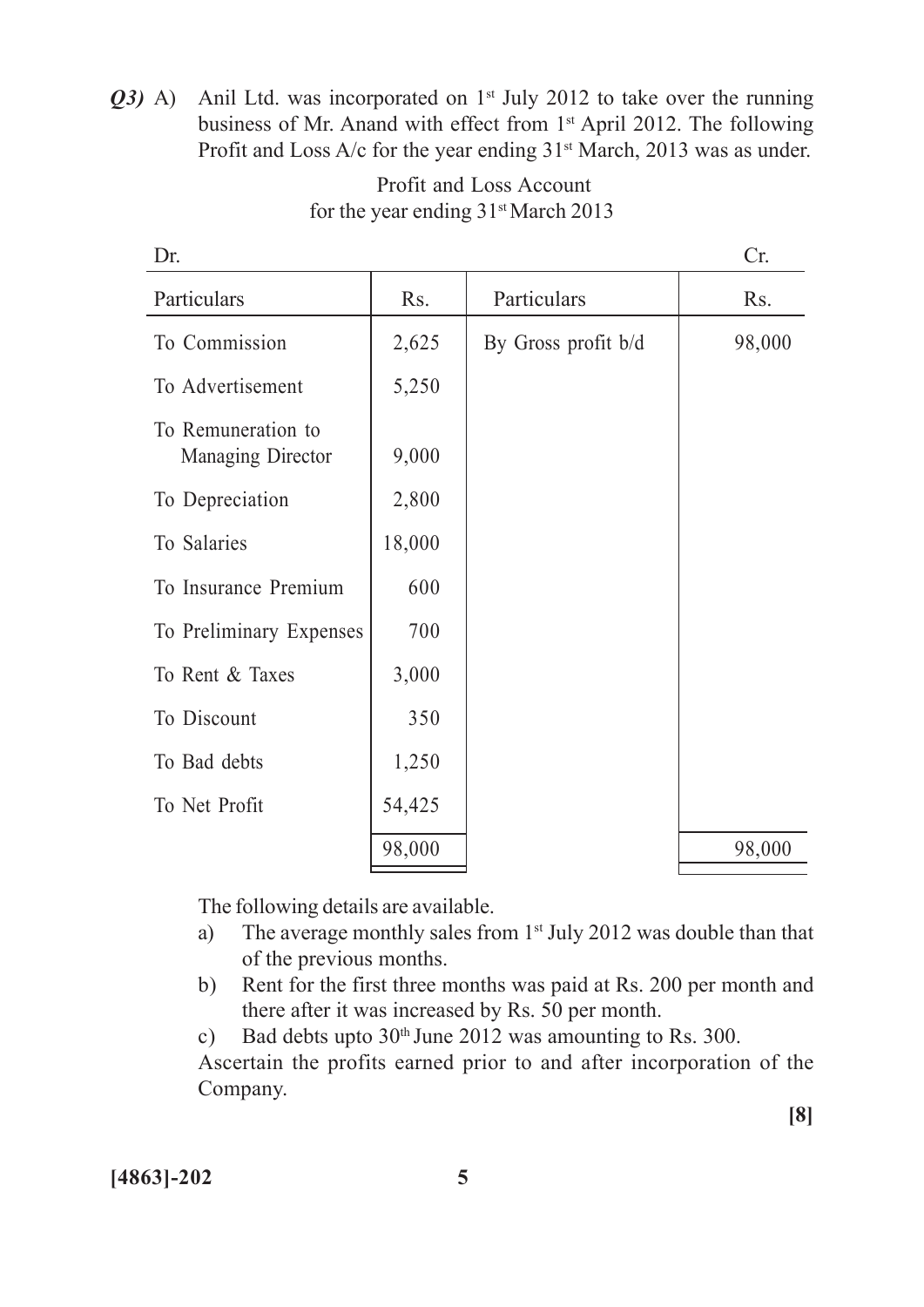B) Hema Ltd., acquired shares in Seema Ltd., on 1-4-2012. Their Balance Sheet as on 31-3-2013 were as under - **[14]**

| Hema                            | Seema    | Assets                                                   | Hema      | Seema    |
|---------------------------------|----------|----------------------------------------------------------|-----------|----------|
| Ltd. Rs.                        | Ltd. Rs. |                                                          | Ltd. Rs.  | Ltd. Rs. |
|                                 |          | Land $&$ Building                                        | 3,00,000  | 60,000   |
| 7,50,000<br>Shares of Rs. 100   | 1,50,000 | Plant & Machinery                                        | 4,50,000  | 90,000   |
| 1,50,000<br>(as on $1-4-2012$ ) | 60,000   | Investment:<br>1200 shares in<br>Seema Ltd.<br>(at cost) | 1,50,000  |          |
| 2,10,000                        | 75,000   |                                                          |           |          |
|                                 |          |                                                          |           |          |
| 90,000                          | 15,000   | <b>Stock</b>                                             | 1,20,000  | 75,000   |
|                                 |          | Debtors                                                  | 90,000    | 45,000   |
|                                 |          | Cash                                                     | 90,000    | 30,000   |
| 12,00,000                       | 3,00,000 |                                                          | 12,00,000 | 3,00,000 |
|                                 |          |                                                          |           |          |

Balance sheet as on 31-3-2013

Additional Information:

- a) Sundry Debtors of Hema Ltd. include Rs. 15,000 due from Seema Ltd.
- b) Stock of Seema Ltd. includes goods purchased from Hema Ltd. for Rs. 60,000 on which Hema Ltd., made a profit of 25% on sales.
- c) On 1-4-2012, Profit and Loss A/c of Seema Ltd. showed a credit balance of Rs. 15,000.

Prepare a consolidated Balance Sheet of Hema Ltd., and its subsidiary Seema Ltd. as on 31-3-2013, giving the necessary workings.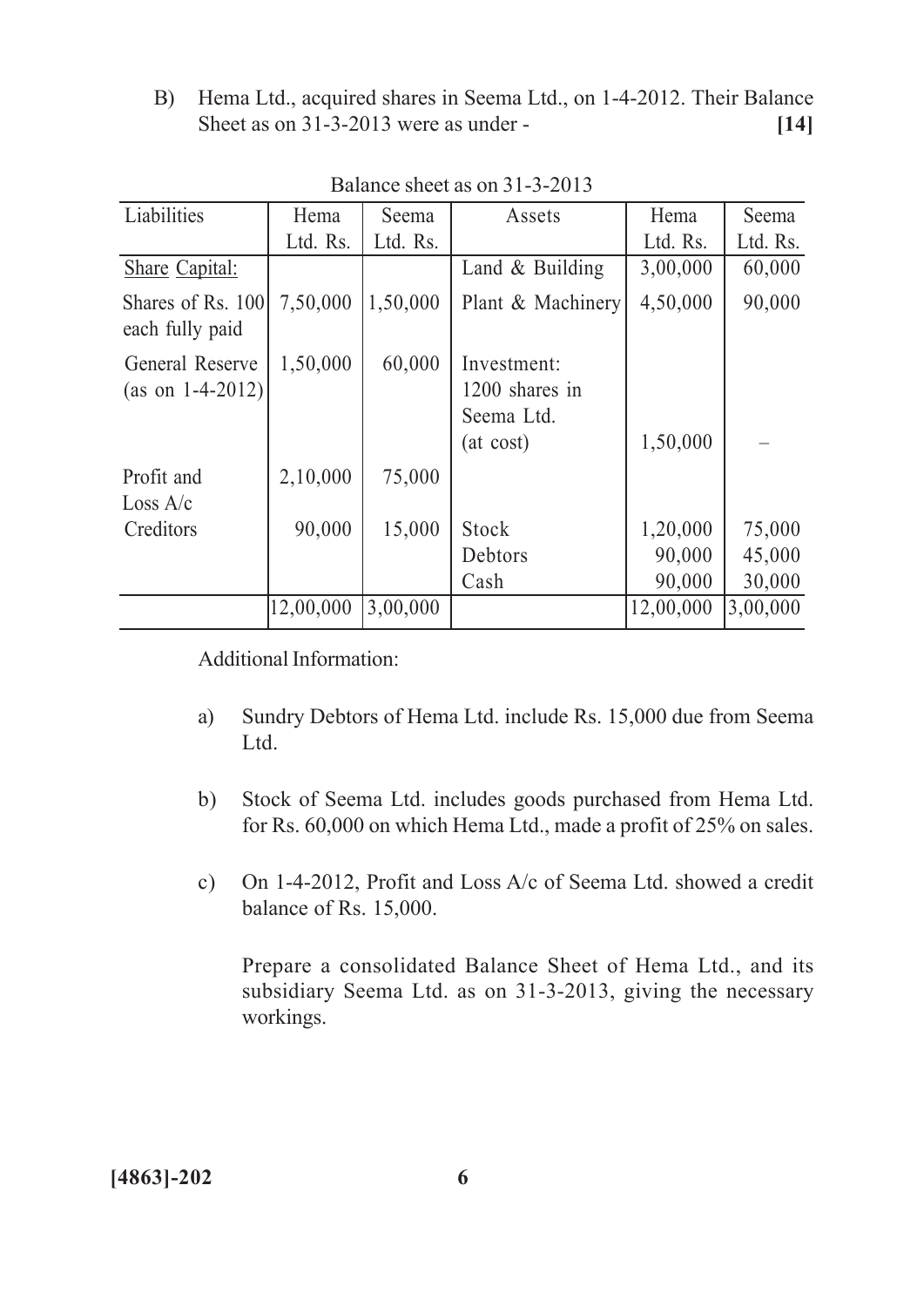| Liabilities                                                                     | Rs.                           | Assets                                                          | R <sub>s</sub> .                           |
|---------------------------------------------------------------------------------|-------------------------------|-----------------------------------------------------------------|--------------------------------------------|
| 2000, 8% Preference<br>shares of Rs. 100<br>each fully paid                     | 2,00,000                      | Goodwill<br>Land $&$ Building<br>Plant & Machinery<br>Furniture | 2,24,000<br>4,36,000<br>1,80,000<br>20,000 |
| 4000 Equity shares<br>of Rs. 100 each,<br>Rs. 80 paid up                        | 3,20,000                      | Office Equipments<br><b>Stock</b><br>Debtors                    | 40,000<br>1,98,000<br>1,70,000             |
| 6000 Equity shares<br>of Rs. 100 each,<br>Rs. 70 paid up                        | 4,20,000                      | <b>Bills Receivables</b><br>Cash in hand                        | 44,000<br>16,000                           |
| 8% Debentures                                                                   |                               | Profit and Loss A/c                                             | 1,40,000                                   |
| (having a floating)<br>charge on all assets)<br>Debenture Interest<br>Creditors | 2,00,000<br>8,000<br>3,20,000 |                                                                 |                                            |
|                                                                                 | 14,68,000                     |                                                                 | 14,68,000                                  |
|                                                                                 |                               |                                                                 |                                            |

*Q4*) A) Following was the Balance Sheet of Deven Ltd. as on 31<sup>st</sup> March 2013.

The company went into voluntary liquidation as on that date:

- a) The preference dividend was in arrears for 3 years and as per the articles it was to be returned before returning Equity Capital.
- b) Sundry creditors include a Loan of Rs. 80,000 secured on the hypothecation of Plant and Machinery and preferential creditors of Rs. 20,000.
- c) The Liquidator realised the assets as follows: Land and Building Rs. 4,30,000; Plant and Machinery Rs. 1,00,000; Office Equipments Rs. 25,000; Furniture Rs. 16,000; Stock Rs. 1,40,000; Debtors Rs. 1,20,000; and Bills Receivables Rs. 28,000.
- d) Legal charges on Liquidation amounted to Rs. 2,000. The Liquidation Expenses were Rs. 5,200. The Liquidator's remuneration was fixed at Rs. 2,000 plus 2% on sale of assets plus 4% on the amount distributed to unsecured creditors including Preferential Creditors.

Prepare Liquidator's Final Statement of Account if the amounts were paid on 30<sup>th</sup> June 2013.

**[10]**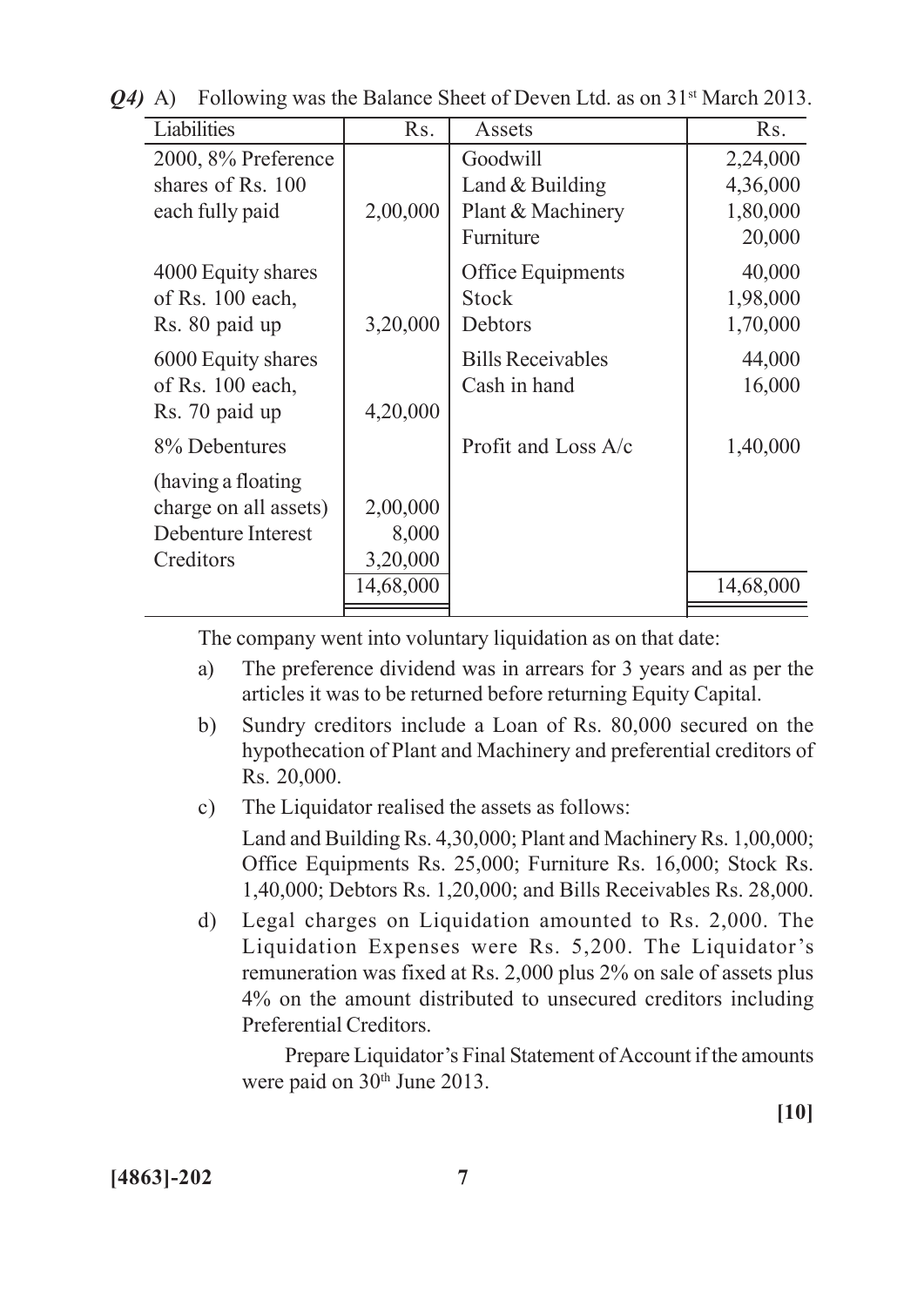|                 | Liabilities                                  | R <sub>S</sub> . | Assets                | Rs.      |
|-----------------|----------------------------------------------|------------------|-----------------------|----------|
|                 | <b>Share Capital:</b>                        |                  | Goodwill              | 20,000   |
| $\ddot{1}$      | $25,000$ preference<br>shares of Rs. 10 each | 2,50,000         | Lease hold Premises   | 1,07,000 |
| $\overline{11}$ | $25,000$ Equity<br>shares of Rs. 10 each     | 2,50,000         | Plant & Machinery     | 60,000   |
|                 | Sundry creditors                             | 40,000           | Patents               | 1,73,900 |
| Bank overdraft  |                                              | 36,000           | Preliminary Expenses  | 2,000    |
|                 |                                              |                  | <b>Stock</b>          | 34,000   |
|                 |                                              |                  | <b>Sundry Debtors</b> | 56,000   |
|                 |                                              |                  | Cash                  | 100      |
|                 |                                              |                  | Profit and Loss A/c   | 1,23,000 |
|                 |                                              | 5,76,000         |                       | 5,76,000 |
|                 |                                              |                  |                       |          |

B) The following is the Balance Sheet of Swara Ltd. as on 31-3-2013

The company proved unsuccessful and resolutions were passed to carry out the following scheme of reduction of capital.

- a) That the preference shares be reduced to an equal number of fully paid shares of Rs. 5 each.
- b) That the Equity shares be reduced to an equal number of fully paid shares of Rs. 2.50 each.
- c) That the Sundry Creditors total claims be reduced by 20%.
- d) That the amount so available will be utilised towards wiping off losses and the reduction of assets as follows:
	- i) Preliminary Expenses, Goodwill Account and Profit and Loss Account to be written off entirely.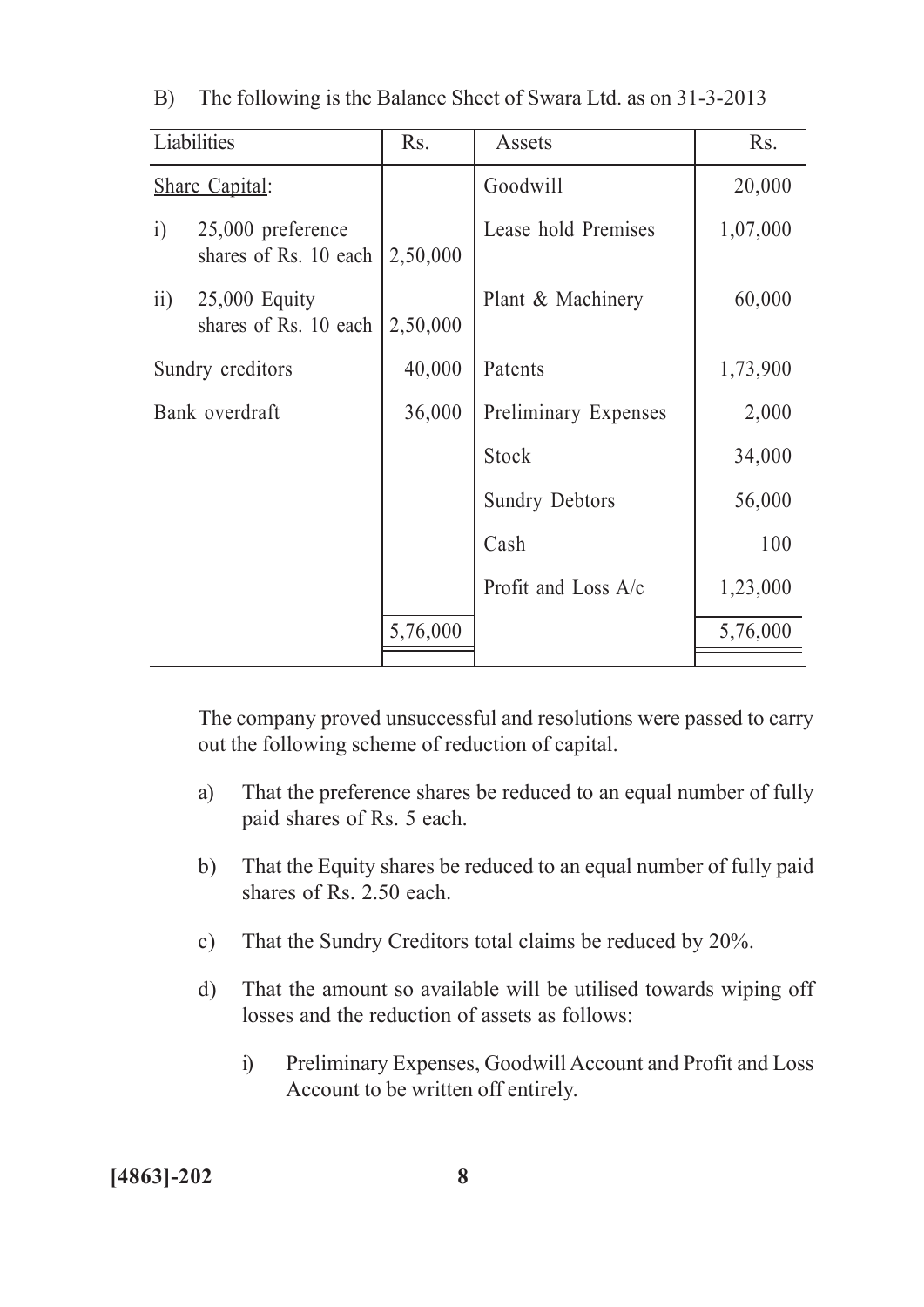- ii) Lease hold premises to be written off by Rs. 27,000.
- iii) Stock to be written off by Rs. 14,000.
- iv) Rs. 6,000 is to be reserved for doubtful debts.
- v) Plant & Machinery to be written off by 20% and the balance available to be utilised to write off patents.

Pass the necessary journal entries and show the redrafted Balance Sheet as on 31-3-2013.

**[10]**

#### OR

Following is the Balance Sheet of Sarita Ltd. as at 31<sup>st</sup> March 2013.

| Liabilities                                                       | R <sub>s</sub> . | Assets                | R <sub>S</sub> . |
|-------------------------------------------------------------------|------------------|-----------------------|------------------|
| Issued and subscribed<br>Capital - 1000 shares<br>of Rs. 100 each | 1,00,000         | <b>Building</b>       | 50,000           |
|                                                                   |                  | Machinery             | 80,000           |
| 6% Debentures                                                     | 1,00,000         | Furniture             | 10,000           |
| Creditors                                                         | 50,000           | <b>Stock</b>          | 30,000           |
|                                                                   |                  | Debtors               | 42,000           |
|                                                                   |                  | Profit and Loss $A/c$ | 38,000           |
|                                                                   | 2,50,000         |                       | 2,50,000         |

It was decided to reconstruct the company and for this purpose a new company called Sagar Ltd. was formed with an authorised capital of Rs. 3,00,000 divided into 1,000, 5% preference shares of Rs. 100 each and 2,000 Equity Shares of Rs. 100 each. The new company is to take over assets and liabilities of the above company on the following terms:

a) Debentures holders of Sarita Ltd. are to accept 500, 5% preference shares of Rs. 100 each and Rs. 25,000 in cash in full settlement of their claims.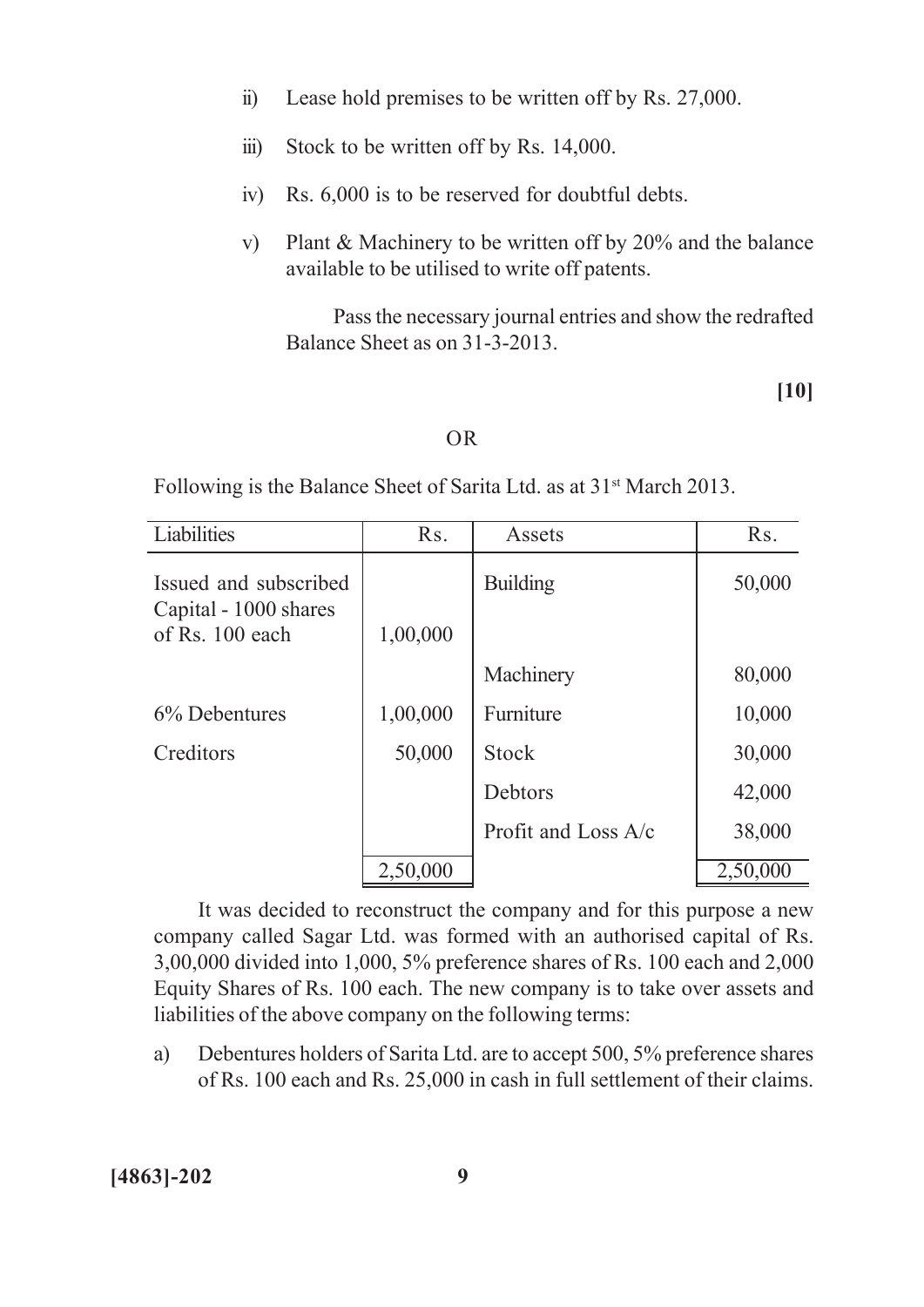- b) Creditors are to be issued with 200 preference shares fully paid in new company and 200 fully paid equity shares in full settlement of their claims.
- c) Share holders of the old company to receive 1,000 equity shares of Rs. 100 each at Rs. 75 paid in the new company.
- d) Cost of liquidation Rs. 1,000 is paid by new company as part of purchase consideration.
- e) The assets are to be taken over at book value with the exception of Building which was to be adjusted as per requirement.

Prepare:

- i) Realisation A/c, Sagar Ltd. A/c, Bank A/c, 6% Debentures holders A/c, Creditors A/c and Equity shareholders A/c in the books of Sarita Ltd.
- ii) Pass opening entries in the books of Sagar Ltd. and Balance Sheet of Sagar Ltd. after reconstruction.

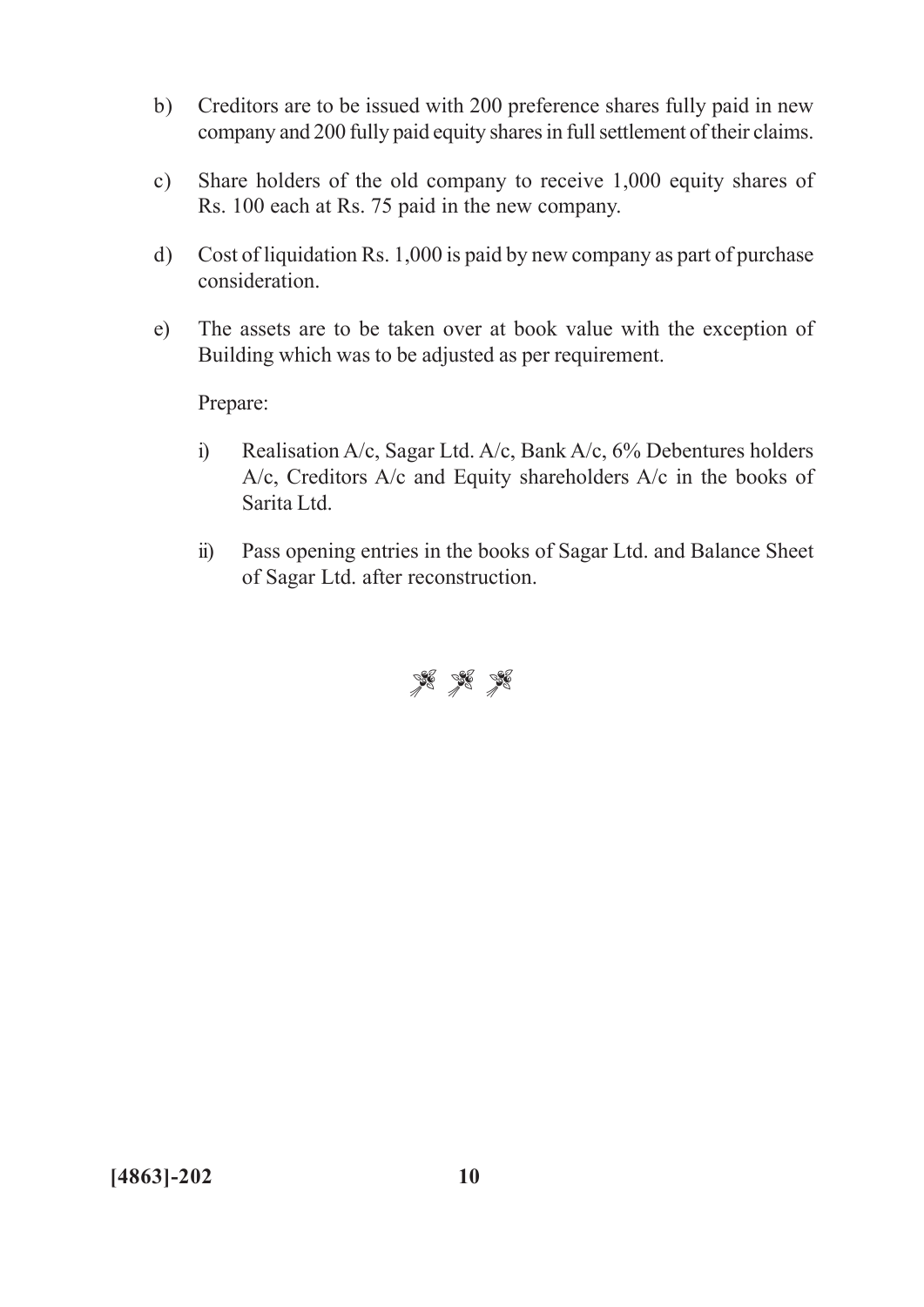**SEAT No. :**

**[Total No. of Pages : 4**

**P928**

## **[4863] - 203**

## **S.Y. B.Com.**

## **BUSINESS ECONOMICS - II (Macro)**

## **(2008 Pattern)**

|    | Time: 3 Hours]                                                       | [Max. Marks: 80   |
|----|----------------------------------------------------------------------|-------------------|
|    | <b>Instructions to the candidates:</b>                               |                   |
| 1) | All questions are compulsory.                                        |                   |
| 2) | Figures to the right indicate full marks.                            |                   |
| 3) | Draw neat diagrams wherever necessary.                               |                   |
|    | Q1) Explain the nature, scope and limitations of Macro-Economics.    | [16]              |
|    | <b>Q2)</b> Critically examine the Fisher's quantity theory of Money. | [16]              |
|    | <b>OR</b>                                                            |                   |
|    | Define Money. Explain the various functions of Money.                |                   |
|    | Q3) Answer in brief:                                                 |                   |
| a) | Explain the Demand-Pull Inflation.                                   | $\lceil 8 \rceil$ |
| b) | Explain the circular flow of Income with diagram.                    | $\lceil 8 \rceil$ |
|    | <b>OR</b>                                                            |                   |
| a) | Explain Say's law of Market.                                         |                   |
| b) | Explain the determinants of consumption function.                    |                   |
|    | Q4) Describe the phases of trade cycle.                              | [16]              |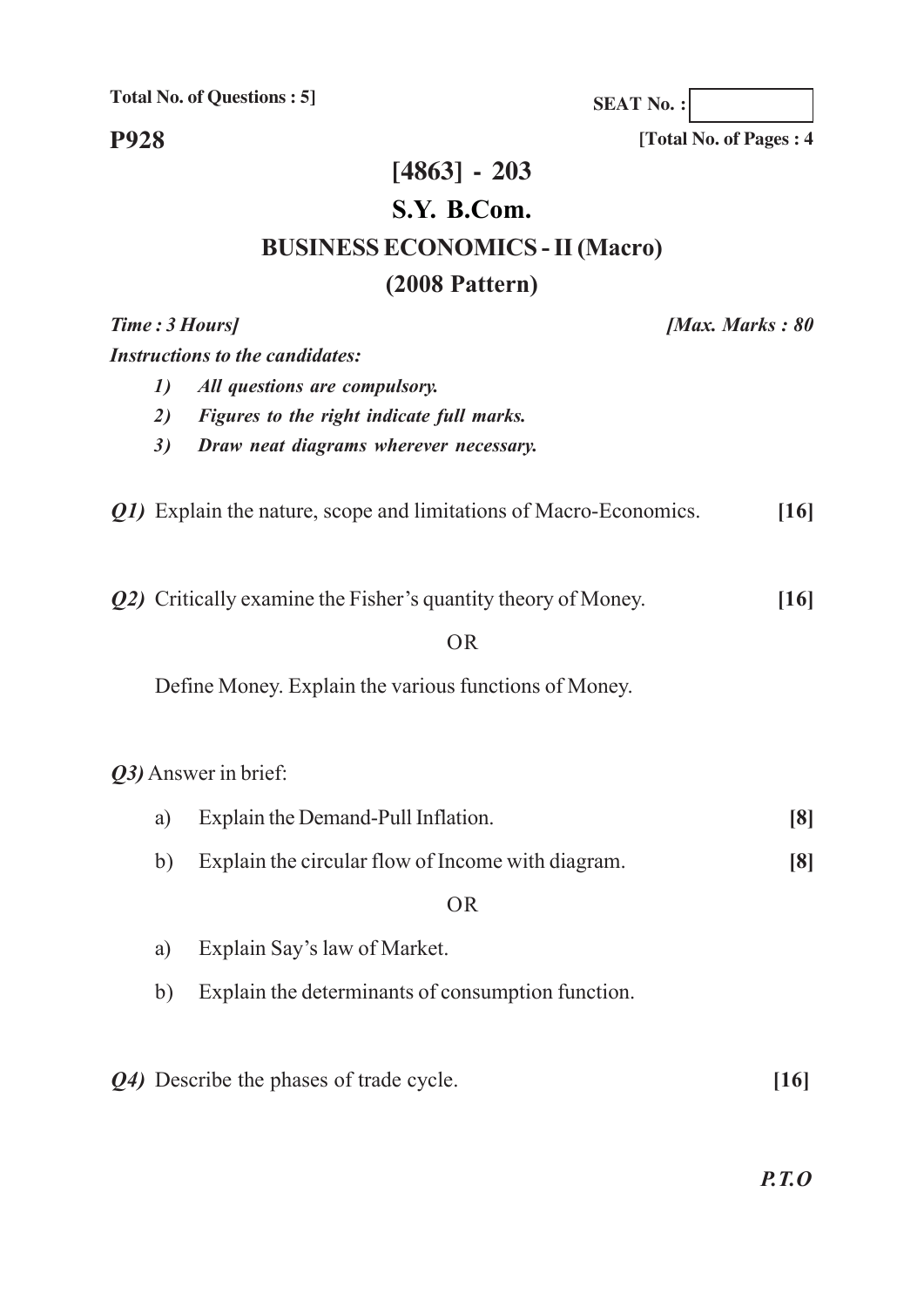- *Q5)* Write short notes on (any two): **[16]**
	- a) Qualitative credit control.
	- b) Principle of Acceleration.
	- c) Nature and scope of Public Finance.
	- d) Principle of effective demand.

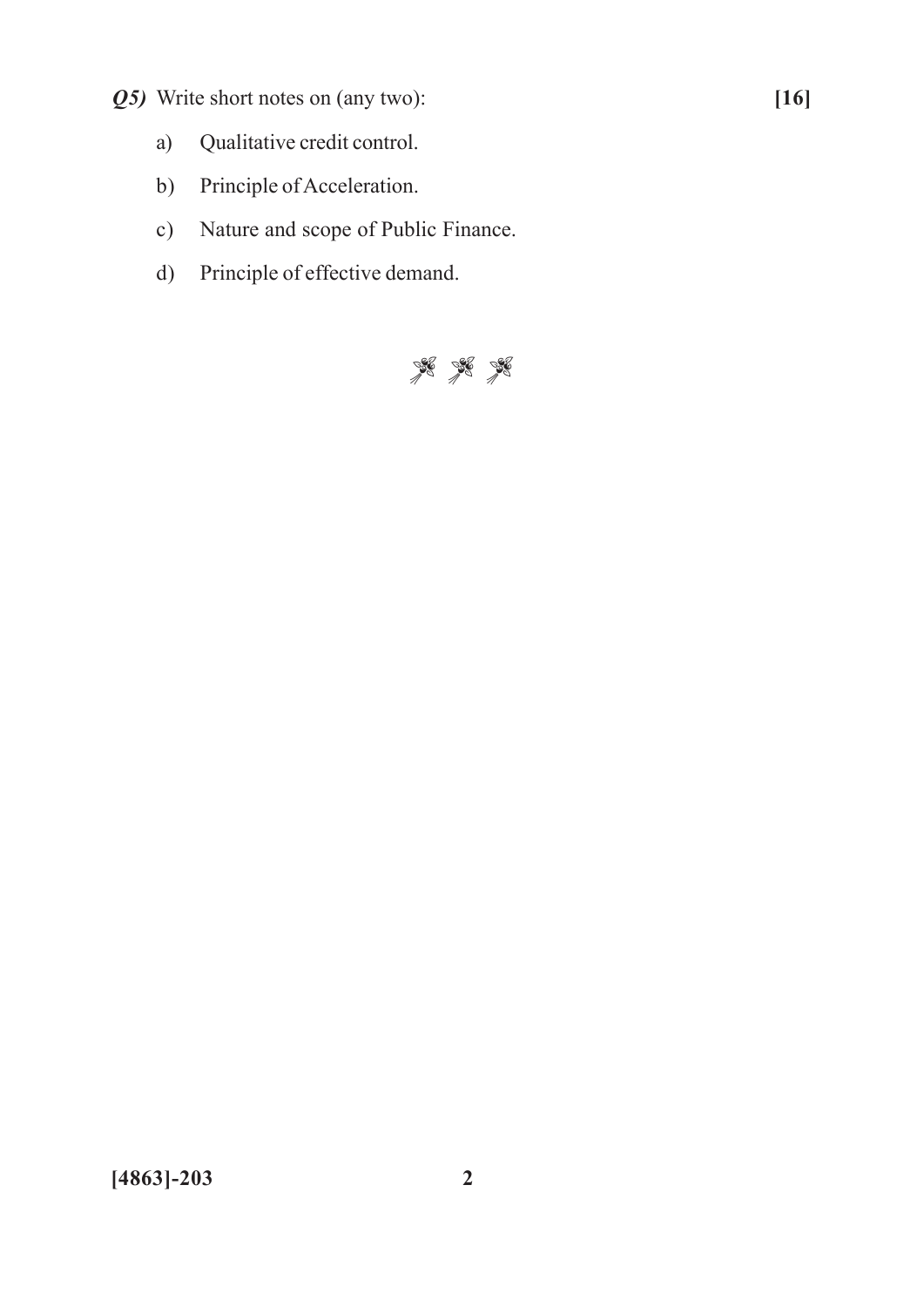### **P928**

## $[4863] - 203$ S.Y. B.Com.

## **BUSINESS ECONOMICS - II (Macro)**

## $(2008$  Pattern)

## $\frac{1}{\pi}$

|                          | $(41101)$ $64177)$                                                                      |                    |  |  |  |  |
|--------------------------|-----------------------------------------------------------------------------------------|--------------------|--|--|--|--|
| वेळ : $3 \pi \mathbf{H}$ | [एकूण गुण $\,$ : $80$                                                                   |                    |  |  |  |  |
| सूचना :                  | सर्व प्रश्न सोडविणे आवश्यक आहेत.<br>1)                                                  |                    |  |  |  |  |
|                          | उजवीकडील अंक प्रश्नांचे पूर्ण गुण दर्शवितात.<br>2)                                      |                    |  |  |  |  |
|                          | आवश्यक तेथे सुबक आकृत्या काढा.<br>3)                                                    |                    |  |  |  |  |
|                          | संदर्भासाठी मूळ इंग्रजी प्रश्न पत्रिका पहावी.<br>4)                                     |                    |  |  |  |  |
|                          |                                                                                         |                    |  |  |  |  |
|                          | <b>प्रश्न 1</b> )    समग्रलक्षी अर्थशास्त्राचे स्वरूप, व्याप्ती आणि मर्यादा स्पष्ट करा. | [16]               |  |  |  |  |
|                          | प्रश्न 2) फिशरच्या चलनसंख्यापान सिद्धान्ताचे टिकात्मक परिक्षण करा.                      | $\lceil 16 \rceil$ |  |  |  |  |
|                          | किंवा                                                                                   |                    |  |  |  |  |
|                          |                                                                                         |                    |  |  |  |  |
|                          | प्रश्न 3) थोडक्यात उत्तरे द्या <b>ः</b>                                                 |                    |  |  |  |  |
|                          | अ) मागणी ताण निर्मिती चलनविस्तार स्पष्ट करा.                                            | [8]                |  |  |  |  |
|                          | उत्पन्नाच्या चक्राकार प्रवाहाचे आकृतीसह स्पष्टीकरण करा.<br>ब)                           | $\lceil 8 \rceil$  |  |  |  |  |
|                          | किंवा                                                                                   |                    |  |  |  |  |
|                          | अ) 'से' यांचा बाजारविषयक नियम स्पष्ट करा.                                               |                    |  |  |  |  |
|                          | उपयोग फलनावर परिणाम करणारे घटक स्पष्ट करा.<br>ब)                                        |                    |  |  |  |  |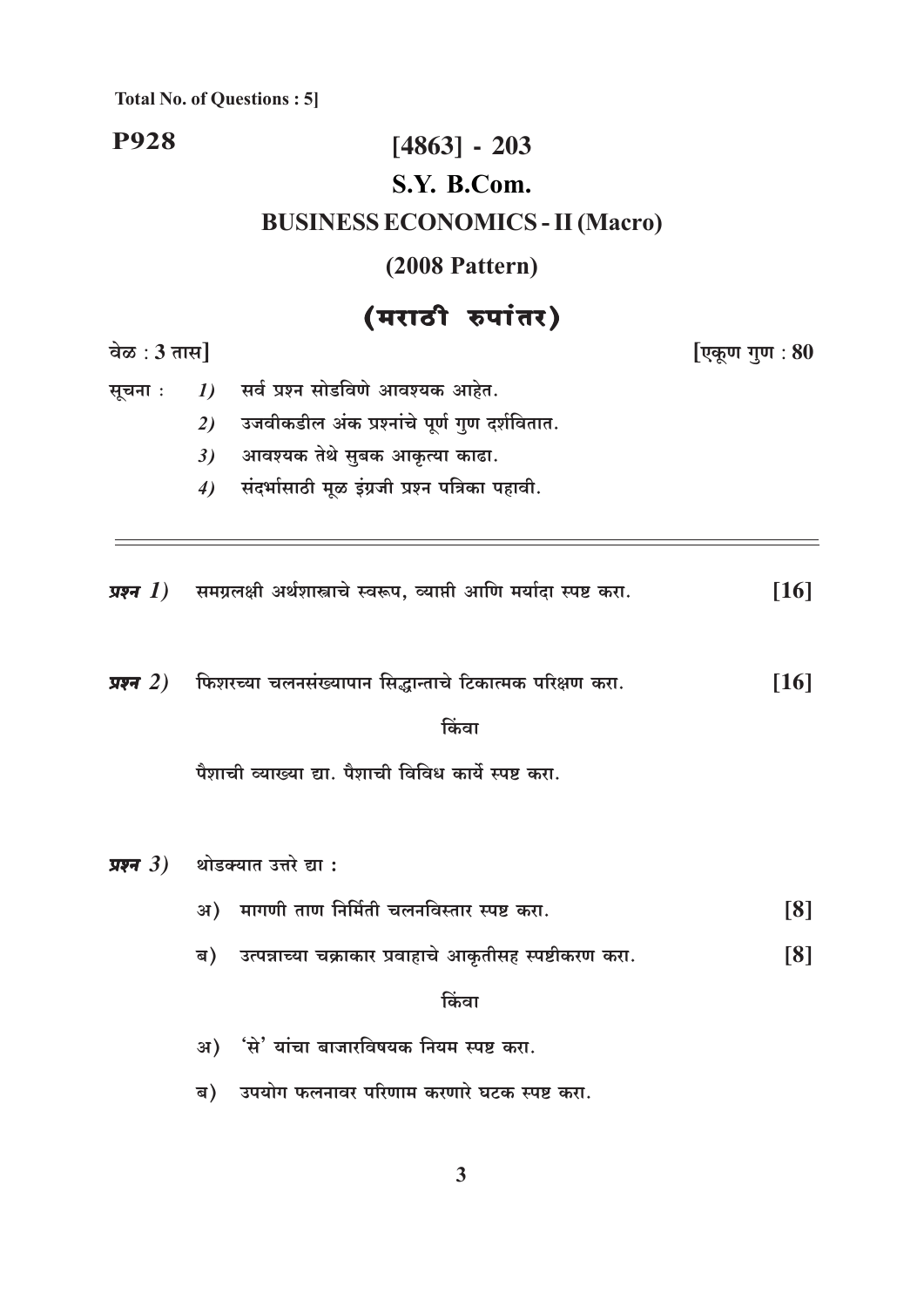प्रश्न  $4$ ) व्यापारचक्राच्या अवस्थांचे वर्णन करा.

प्रश्न  $5$ ) थोडक्यात टीपा लिहा. (कोणत्याही दोन)  $[16]$ 

 $[16]$ 

- अ) गुणात्मक पतनियंत्रण
- ब) प्रवेग तत्व
- क) सार्वजनिक आयव्ययाचे स्वरूप व व्याप्ती
- ड) प्रभावी मागणीचे तत्व.

#### 袋袋袋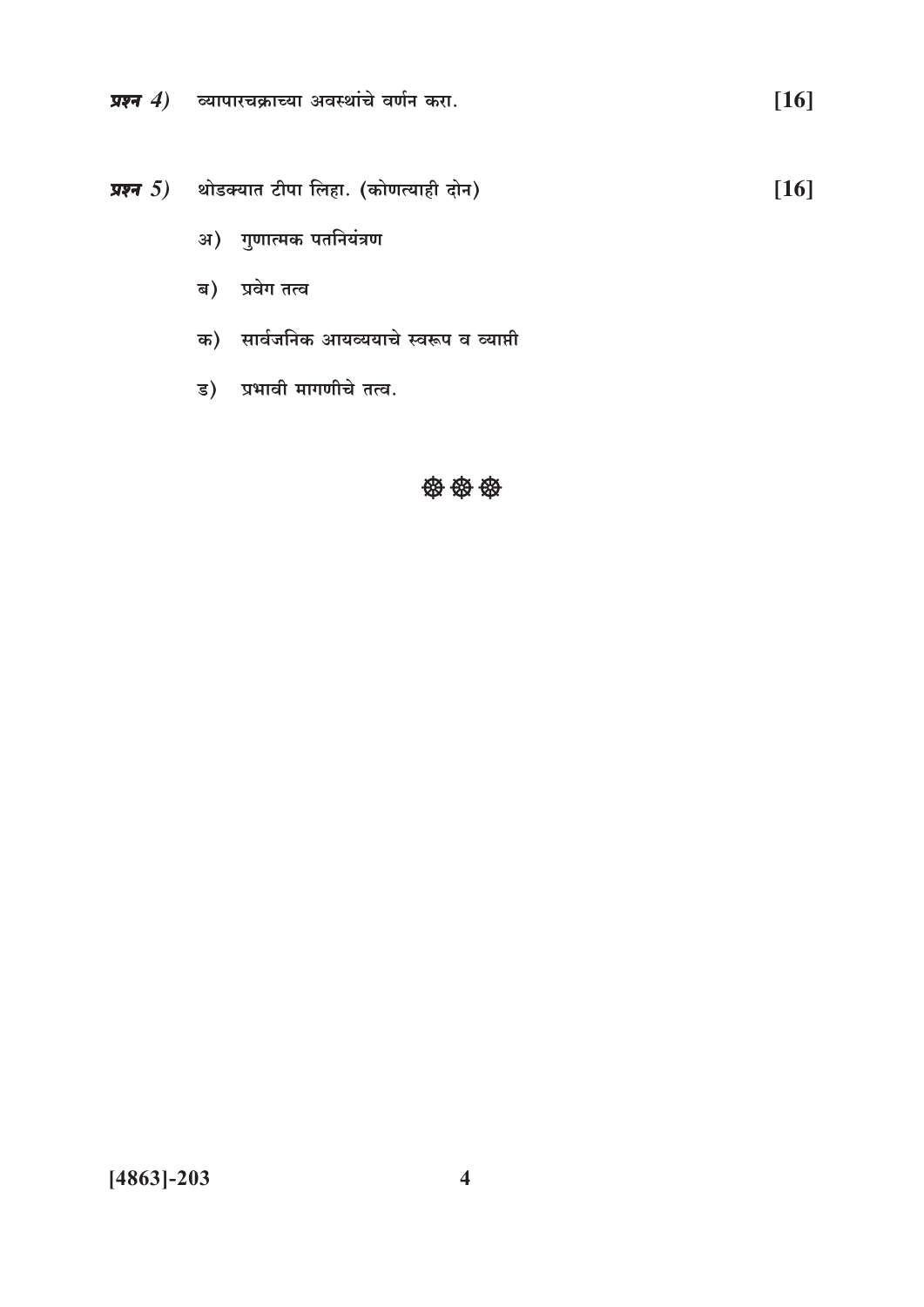**P929**

**[Total No. of Pages : 4**

**SEAT No. :**

### **[4863] - 204**

### **S.Y. B.Com.**

## **PRINCIPLES AND FUNCTIONS OF MANAGEMENT**

#### **Business Management**

#### **(2008 Pattern)**

*Time : 3 Hours] [Max. Marks : 80*

*Instructions to the candidates:*

- *1) All questions are compulsory.*
- *2) Figures to the right indicate full marks allotted to the question.*
- *Q1)* Define the term 'Management'. Explain the features of Management. **[16]**
- *Q2)* What do you mean by the term 'Delegation of Authority'? Explain the difficulties in the process of Delegation. **[16]**

#### OR

What do you mean by the term 'Scientific Management'? Explain the specific contribution of F.W. Taylor in the development of Scientific Management Thought.

- *Q3)* a) Explain the qualities of a successful leader. **[8]**
	- b) Explain the stages in the process of 'Control'. **[8]**

#### OR

- a) Explain in brief Maslow's Need Hierarchy Theory.
- b) Explain the principles of 'Direction'.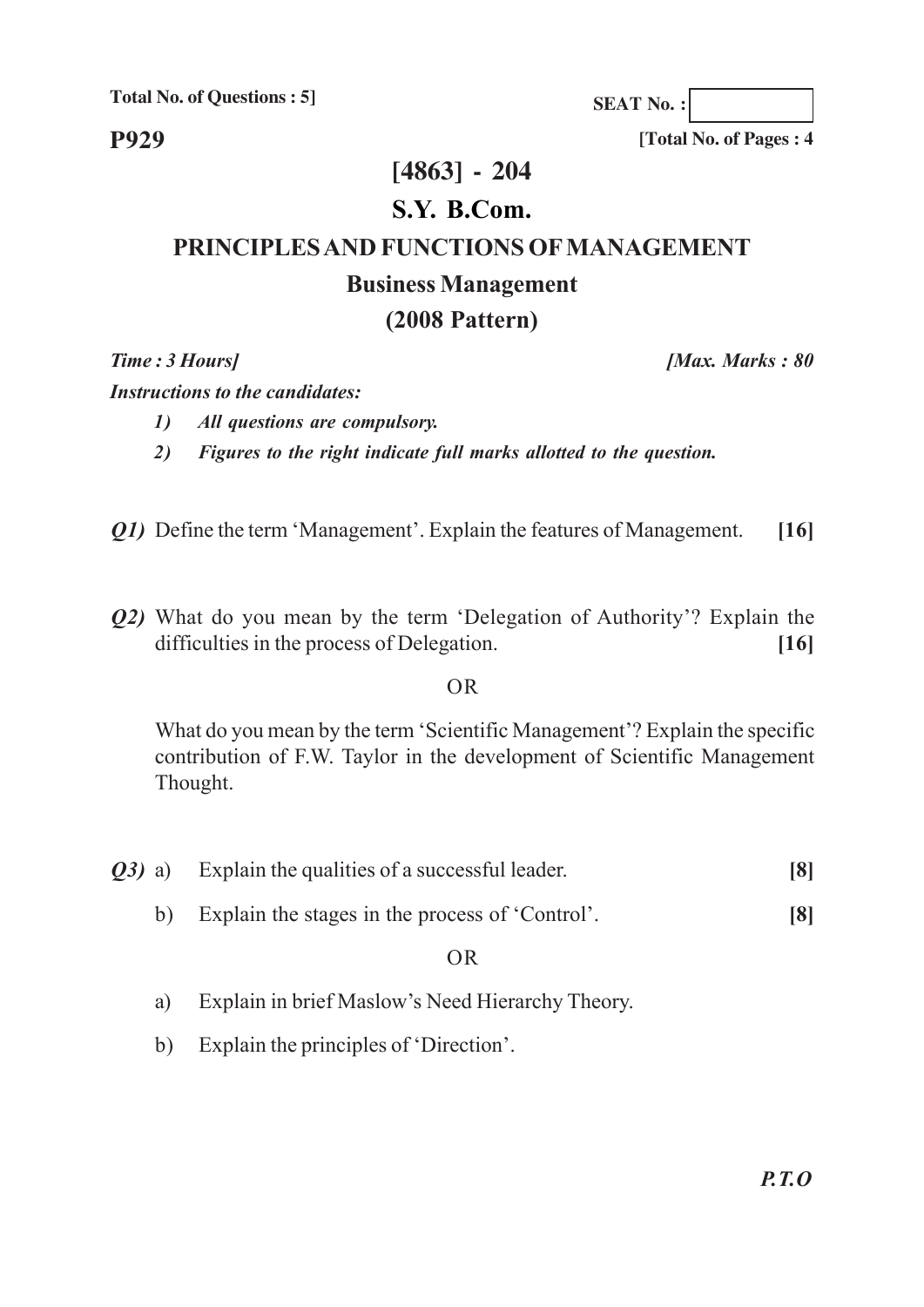- *Q4)* What do you mean by the term 'Corporate Social Responsibility'? Explain various ways through which Organisations are fulfilling the Corporate Social responsibility. **[16]**
- *Q5)* Write short notes on (any two): **[16]**
	- a) Business Ethics.
	- b) Span of Control.
	- c) Disaster Management.
	- d) Dr. B.R. Ambedkar's thought on Management.

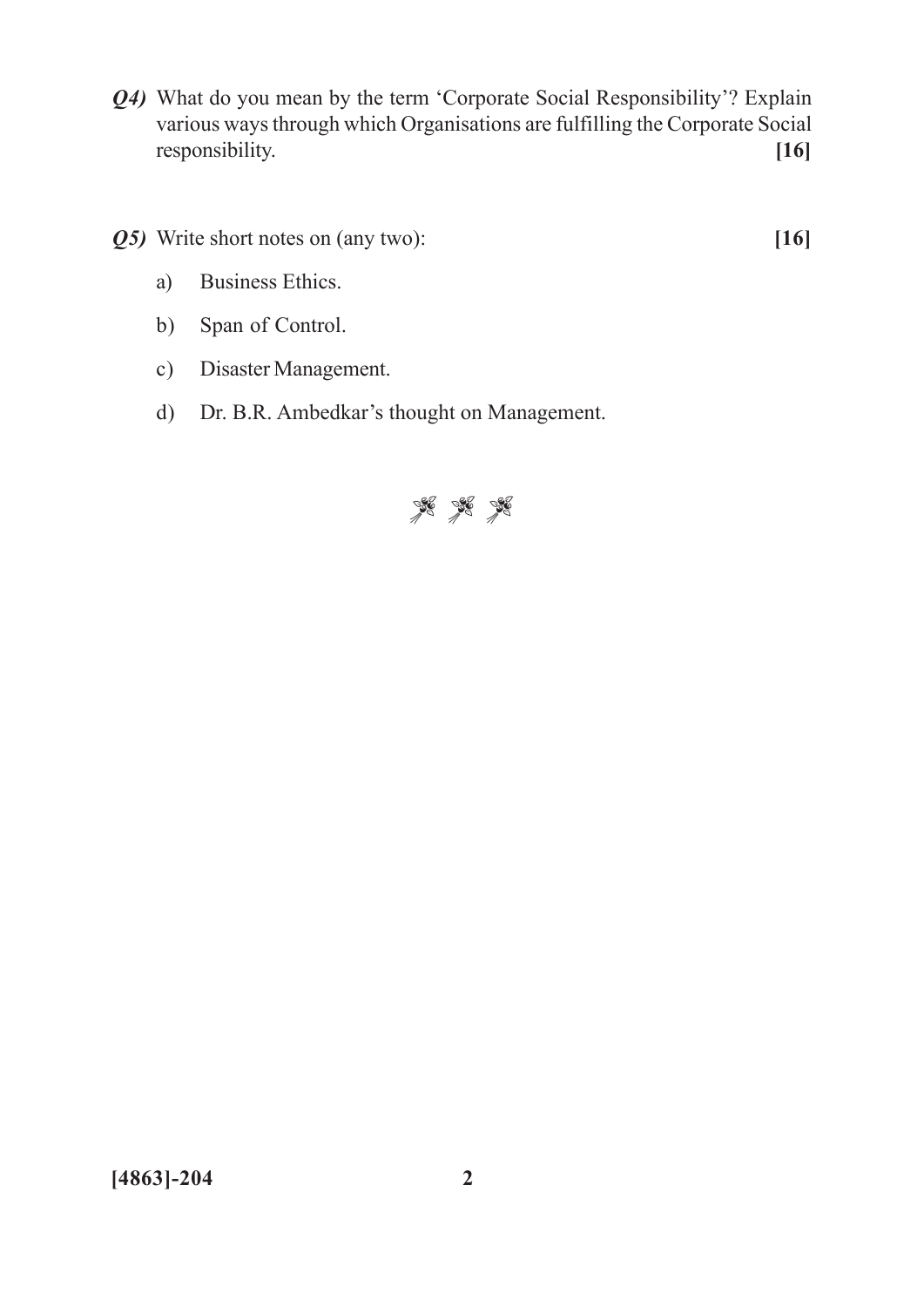**P929** 

## $[4863] - 204$ S.Y. B.Com.

## PRINCIPLES AND FUNCTIONS OF MANAGEMENT

#### **Business Management**

(2008 Pattern)

## (मराठी रुपांतर)

वेळ:  $3 \pi \mathbf{H}$ 

[एकूण गुण : 80

1) सर्व प्रश्न सोडविणे आवश्यक आहे. सूचना : उजवीकडील अंक पूर्ण गुण दर्शवितात.  $2)$ 

'व्यवस्थापन' या संज्ञेची व्याख्या द्या. व्यवस्थापनाची वैशिष्ट्ये स्पष्ट करा.  $[16]$ प्रश्न $(1)$ 

'अधिकारप्रदान' म्हणजे काय? अधिकारप्रदान प्रक्रियेतील अडथळे स्पष्ट करा. प्रश्न $(2)$  $[16]$ 

किंवा

'शास्त्रीय व्यवस्थापन' म्हणजे काय? शास्त्रीय व्यवस्थापन विचारांच्या विकासातील एफ. डब्ल्यु. टेलर यांचे वैशिष्ट्यपूर्ण योगदान स्पष्ट करा.

|  | <i>प्रश्न 3)</i> अ) यशस्वी नेतृत्वाचे गुण स्पष्ट करा. | [8] |
|--|-------------------------------------------------------|-----|
|  | ब)    नियंत्रण प्रक्रियेतील टप्पे स्पष्ट करा          | [8] |

किंवा

र्भास्लो' यांच्या मानवी गरजांच्या श्रेणीचा सिद्धांत थोडक्यात स्पष्ट करा. अ)

निर्देशनाची तत्वे स्पष्ट करा. ब)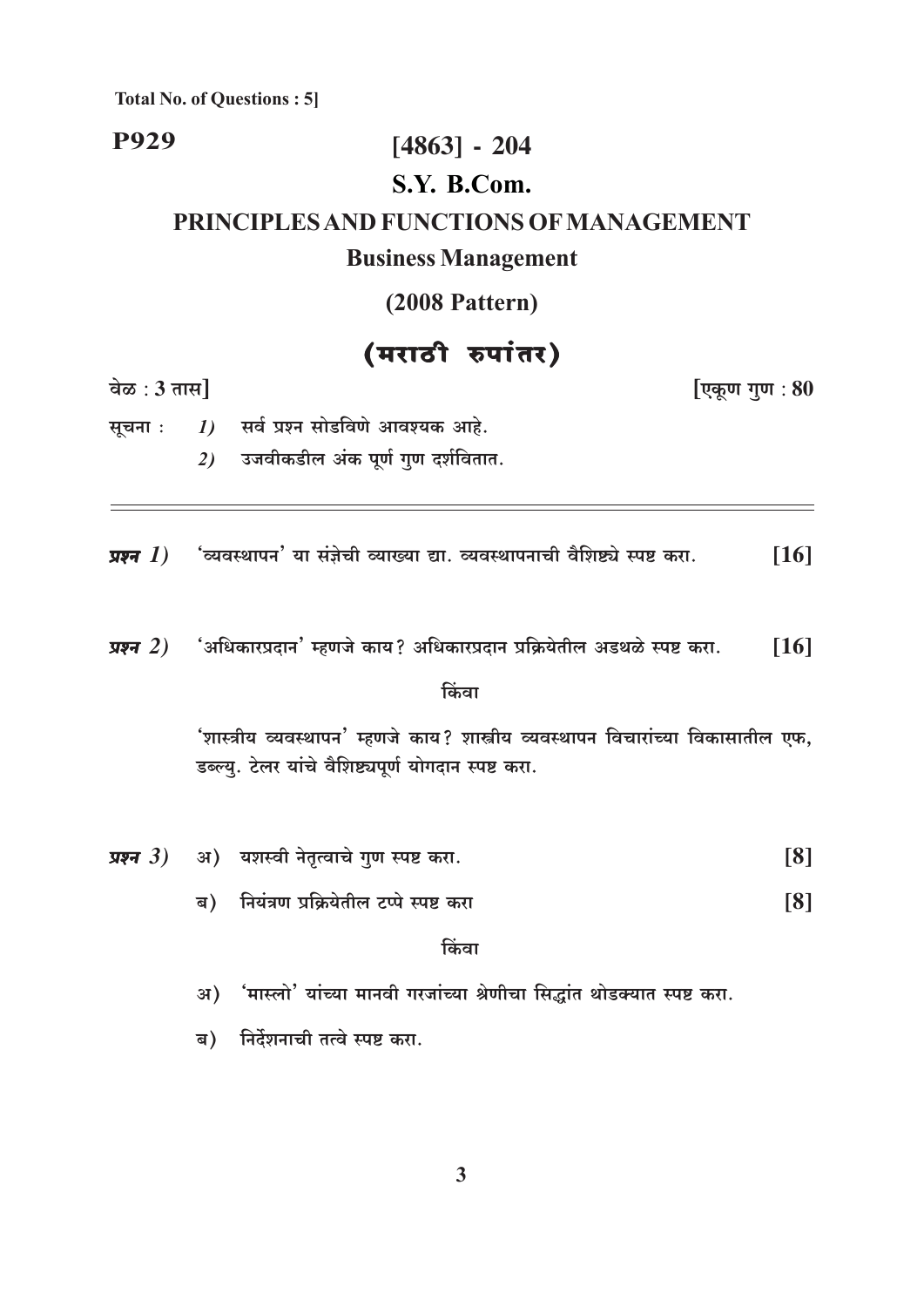- व्यावसायिक सामाजिक जबाबदारी (Corporate Social Responsibility) म्हणजे काय? प्रश्न $(4)$ व्यावसायिक सामाजिक जबाबदाऱ्या पार पांडण्याचे विविध मार्ग स्पष्ट करा.  $[16]$
- प्रश्न 5) थोडक्यात टीपा लिहा. (कोणत्याही दोन)  $[16]$ 
	- अ) व्यावसायिक नीतिमूल्ये
	- ब) नियंत्रण कक्षा (विस्तार)
	- क) आपत्ती व्यवस्थापन
	- ड) डॉ. बाबासाहेब आंबेडकरांचे व्यवस्थापन विषयक विचार

#### 69 69 69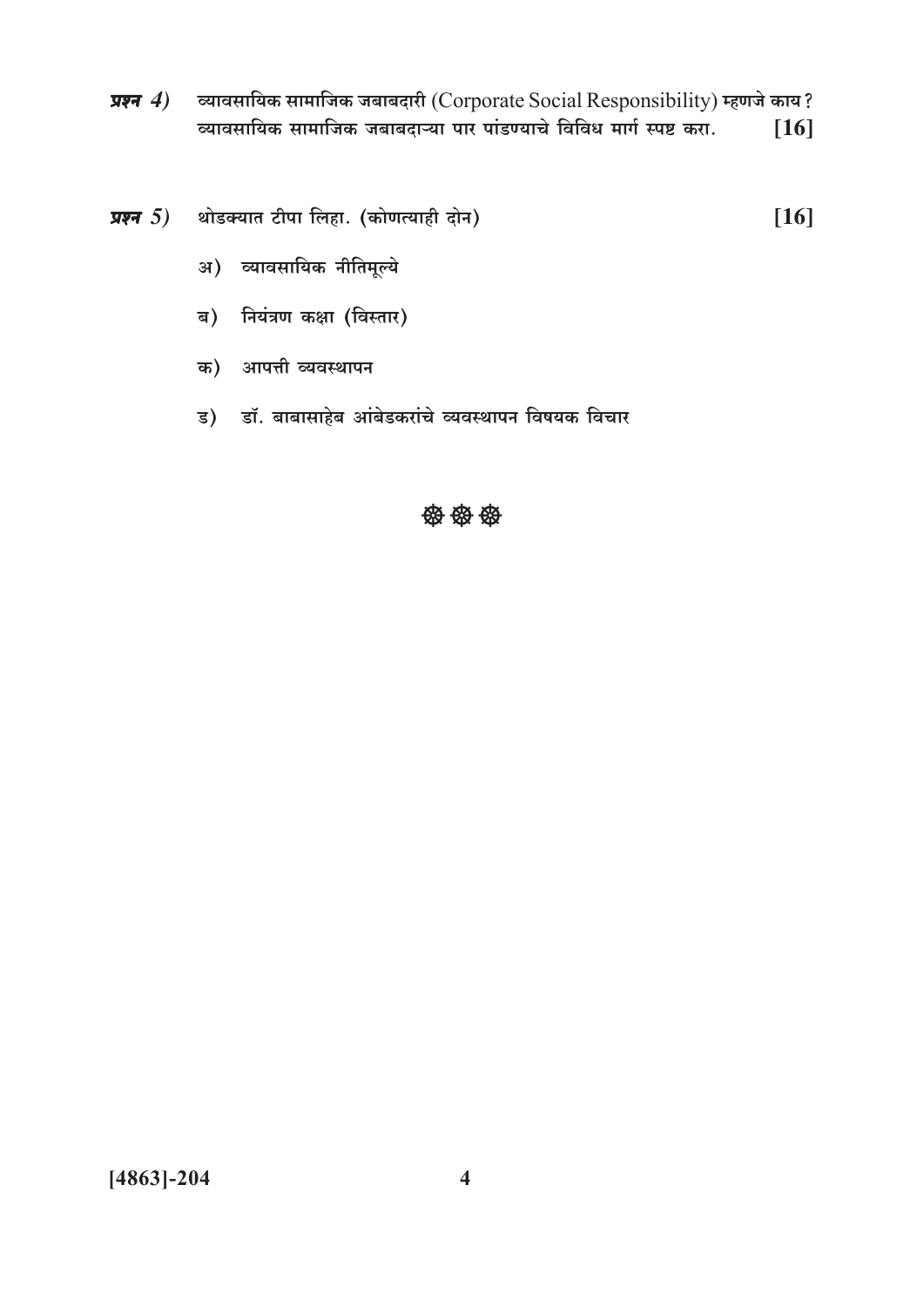**P930**

**SEAT No. :**

**[Total No. of Pages : 4**

## **[4863] - 205 S.Y. B.Com. ELEMENTS OF COMPANY LAW (2008 Pattern)**

*Time : 3 Hours] [Max. Marks : 80*

*Instructions to the candidates:*

- *1) All questions are compulsory.*
- *2) All questions carry equal marks.*
- *Q1*) Define 'Company'. Explain in detail the stages in formation of a company.
- *Q2)* What do you mean by 'Memorandum of Association'? Explain in detail the various clauses of Memorandum of Association.

#### OR

What is meant by 'Calls on Shares'? Explain the rules of making a call.

- *Q3)* a) State SEBI's guidelines for Employees Stock Option Scheme.
	- b) Explain the qualification and disqualification of Director.

OR

- a) State the powers of High Court regarding compromises and arrangements.
- b) State the duties of liquidator in compulsory winding up.
- *Q4)* Explain in detail the secretarial functions relating to statutory meeting of the company.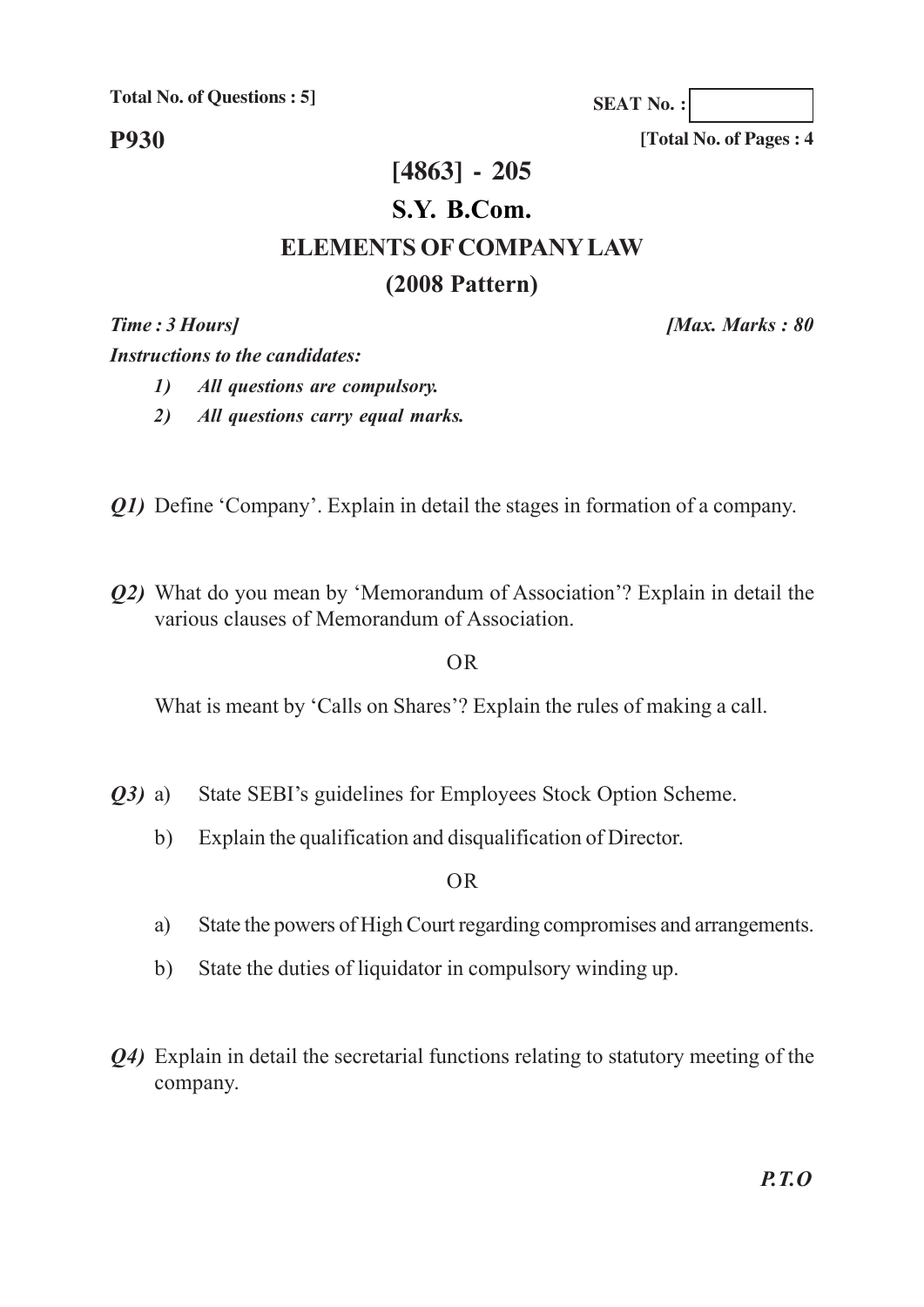- *Q5)* Write Short Notes (Any Two):
	- a) Advantages of e-filing.
	- b) Minority protection.
	- c) Difference between Winding up and dissolution.
	- d) Whole time Director.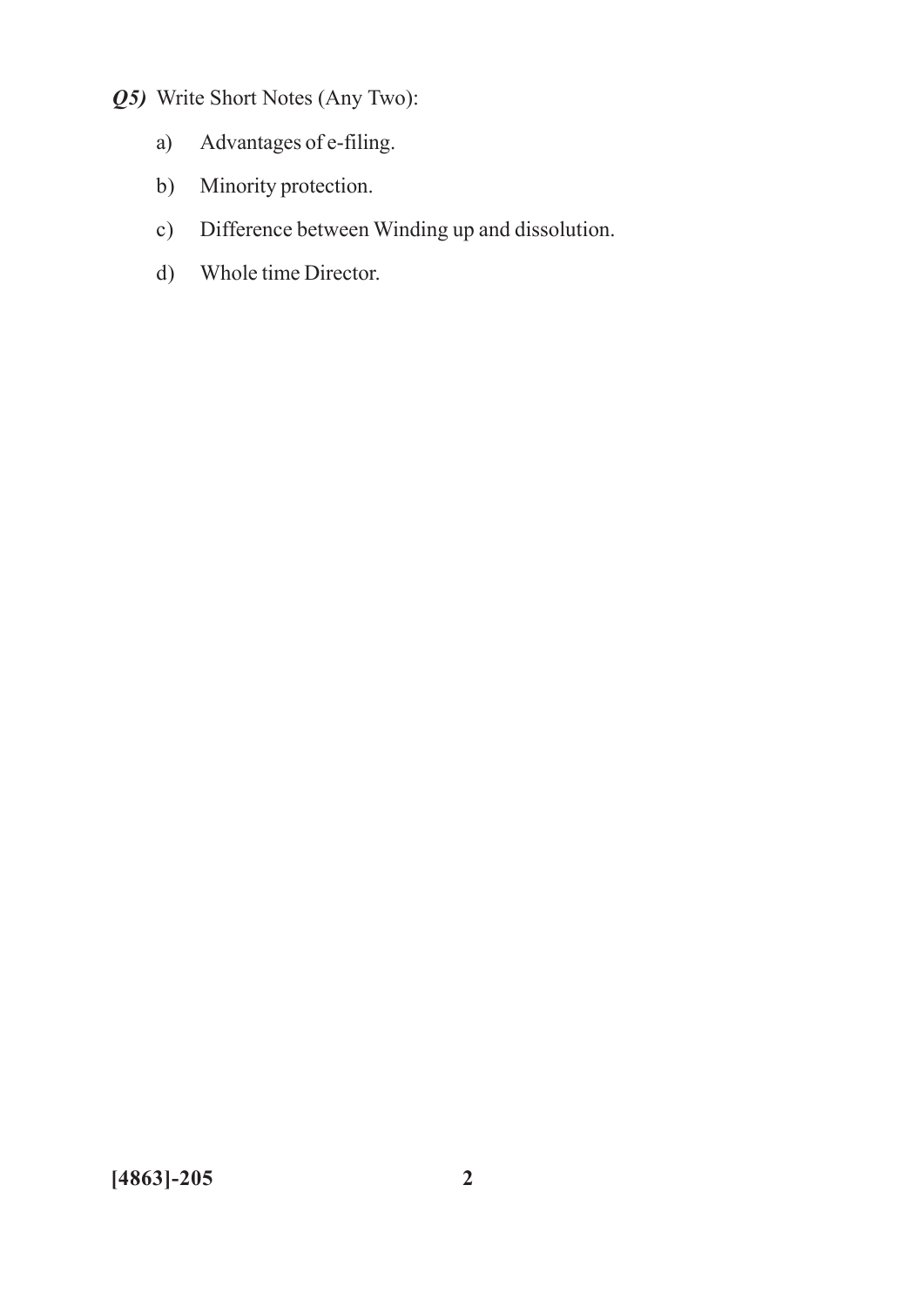#### **P930**

## $[4863] - 205$ S.Y. B.Com. **ELEMENTS OF COMPANY LAW**

#### $(2008 \text{ }\check{\text{u}}\check{\text{c}}\check{\text{f}})$

## (मराठी रुपांतर)

वेळ:  $3 \pi I$ 

[एकूण गुण : 80

1) सर्व प्रश्न अनिवार्य आहेत. सूचना :

- 2) सर्व प्रश्नांना समान गुण आहेत.
- $3$ ) संदर्भासाठी मूळ इंग्रजी प्रश्न पत्रिका पहावी.

प्रश्न  $I$ ) कंपनीची व्याख्या द्या. कंपनीच्या स्थापनेतील विविध अवस्था सविस्तर स्पष्ट करा.

घटनापत्रक म्हणजे काय? घटनापत्रकातील विविध कलमे सविस्तर स्पष्ट करा. प्रश्न $(2)$ 

किंवा

भागावरील रकमेची मागणी म्हणजे काय? भागावरील रकमेची मागणी करण्याचे नियम स्पष्ट करा.

- अ) कर्मचारी भाग विकल्प योजनेबाबतच्या सेबीच्या मार्गदर्शक सूचना सांगा.  $\lambda$ प्रश्न  $3)$ 
	- ब) संचालकाची पात्रता आणि अपात्रता स्पष्ट करा.

<u>किंवा</u>

- अ) तडजोड आणि पूर्नरचना यासंदर्भातील उच्च न्यायालयाचे अधिकार सांगा.
- सक्तीच्या कंपनी समापनामध्ये विसर्जकाची कर्तव्ये सांगा. ब)
- प्रश्न  $4$ ) कंपनीच्या नियामक सभेसंबंधी चिटणिसाची कार्ये सविस्तर स्पष्ट करा.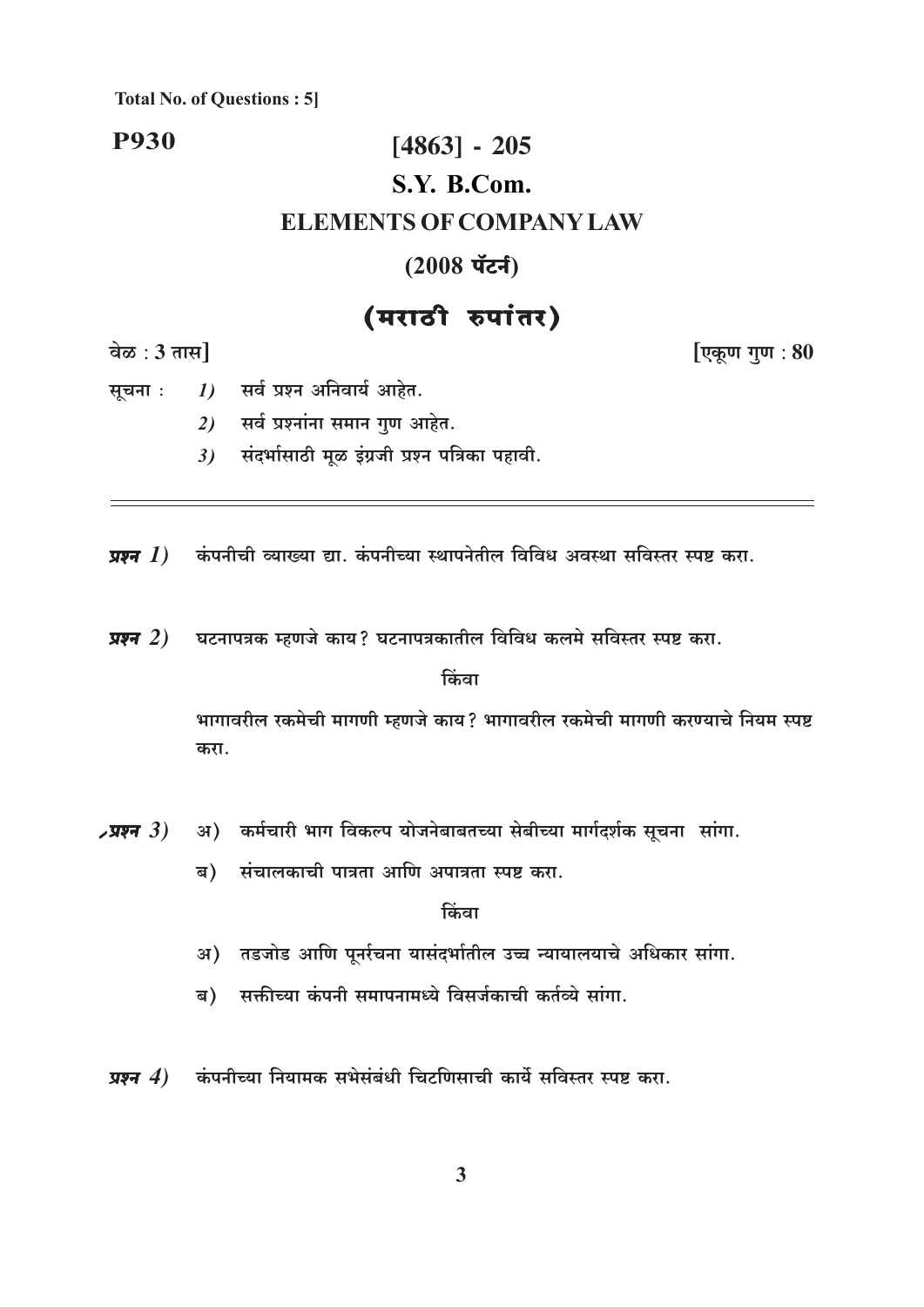- प्रश्न  $5$ ) टीपा लिहा. (कोणत्याही दोन)
	- अ) ईह्रफाइलिंगचे फायदे
	- ब) अल्पसंख्यांकाचे हीतरक्षण
	- क) कंपनीचे समाप्ती करण आणि विसर्जन यांतील फरक
	- ड) पूर्ण वेळ संचालक

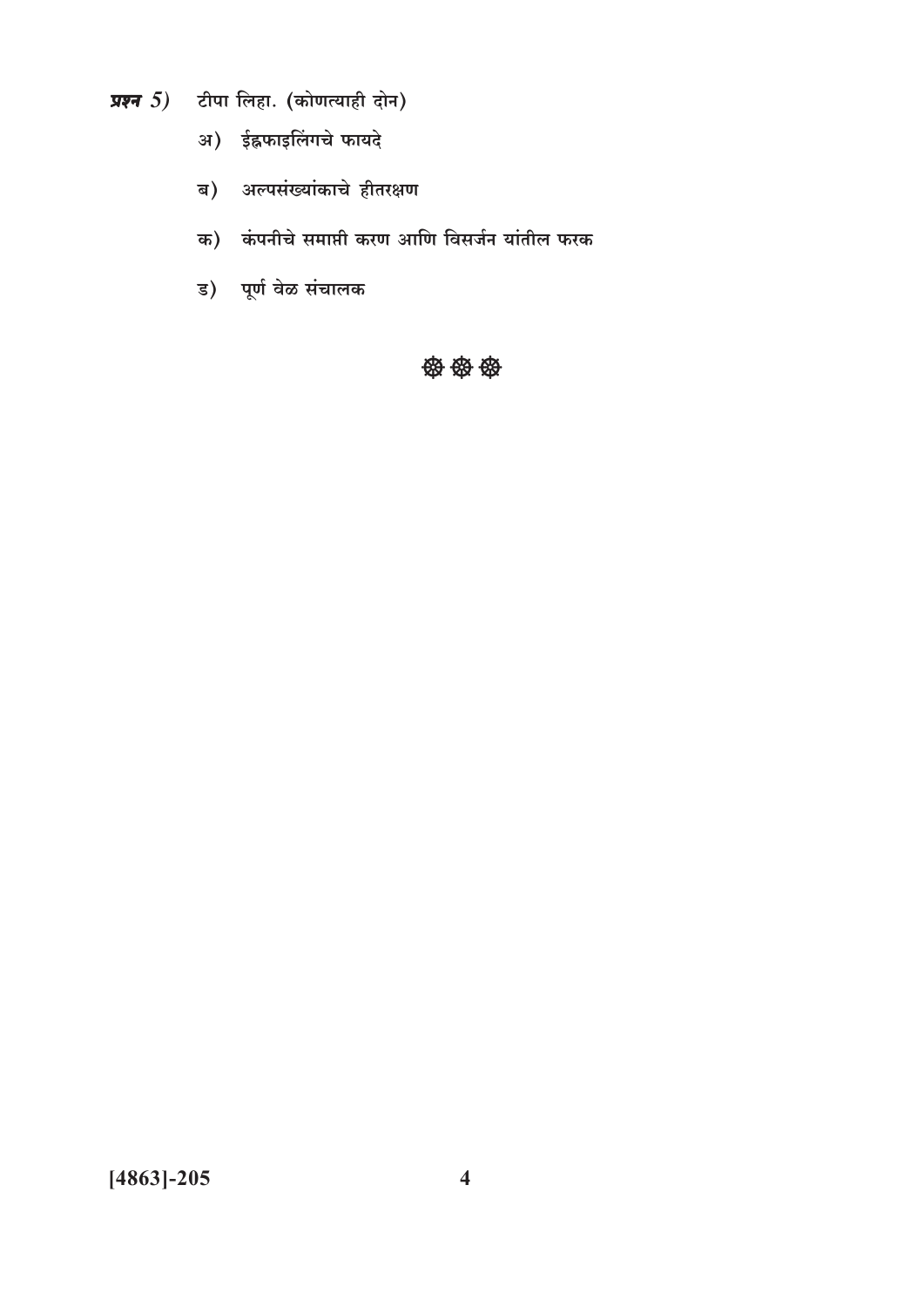**SEAT No. :**

**[Total No. of Pages : 4**

**P931**

### **[4863] - 206**

#### **S.Y. B.Com.**

### **BUSINESS ADMINISTRATION**

#### **(2008 Pattern) (Paper - I)**

*Time : 3 Hours] [Max. Marks : 80*

*Instructions to the candidates:*

- *1) All questions are compulsory.*
- *2) Figures to the right indicate full marks.*
- *Q1)* Define Management. Explain the Characteristics of Management. **[16]**
- *Q2)* Explain the features and disadvantage of Sole proprietorship. **[16]**

#### OR

Explain the social responsibilities of business towards different interested groups.

|  | Q3) a) State the factors affecting the size of firm. |  |
|--|------------------------------------------------------|--|
|  |                                                      |  |
|  |                                                      |  |

b) Explain the licensing requirement for starting a business. **[8]**

OR

- a) Explain the need of Total Quality Management.
- b) Explain the effects of liberalization on the Indian Economy.
- *Q4)* Explain the causes and consequences of Industrial sickness. **[16]**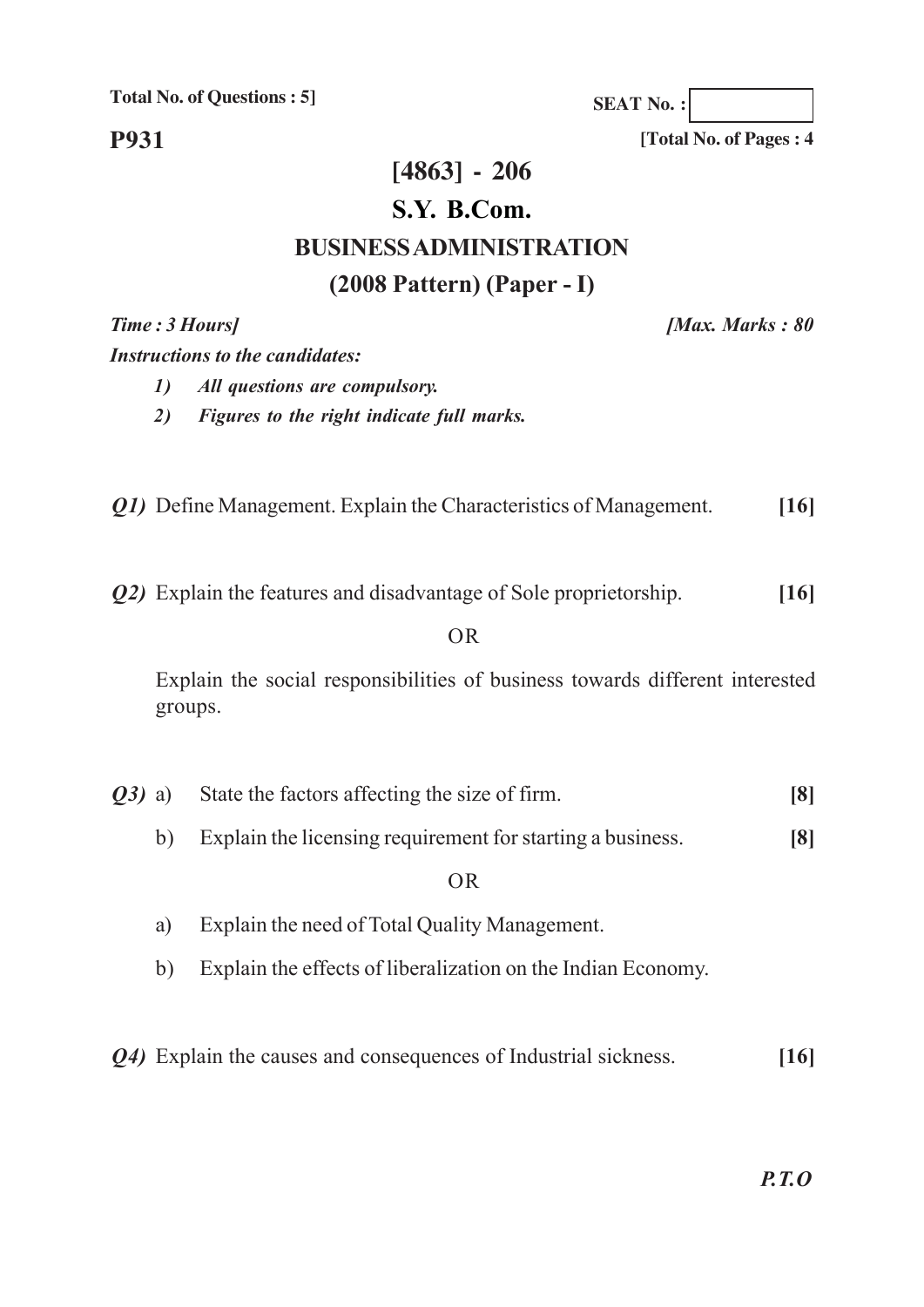- *Q5)* Write Short Notes (Any Four): **[16]**
	- a) Special Economic Zone-SEZ.
	- b) Knowledge Process Outsourcing-KPO.
	- c) Co-operative Societies.
	- d) Joint Venture.
	- e) Legal Environment.
	- f) Productivity.

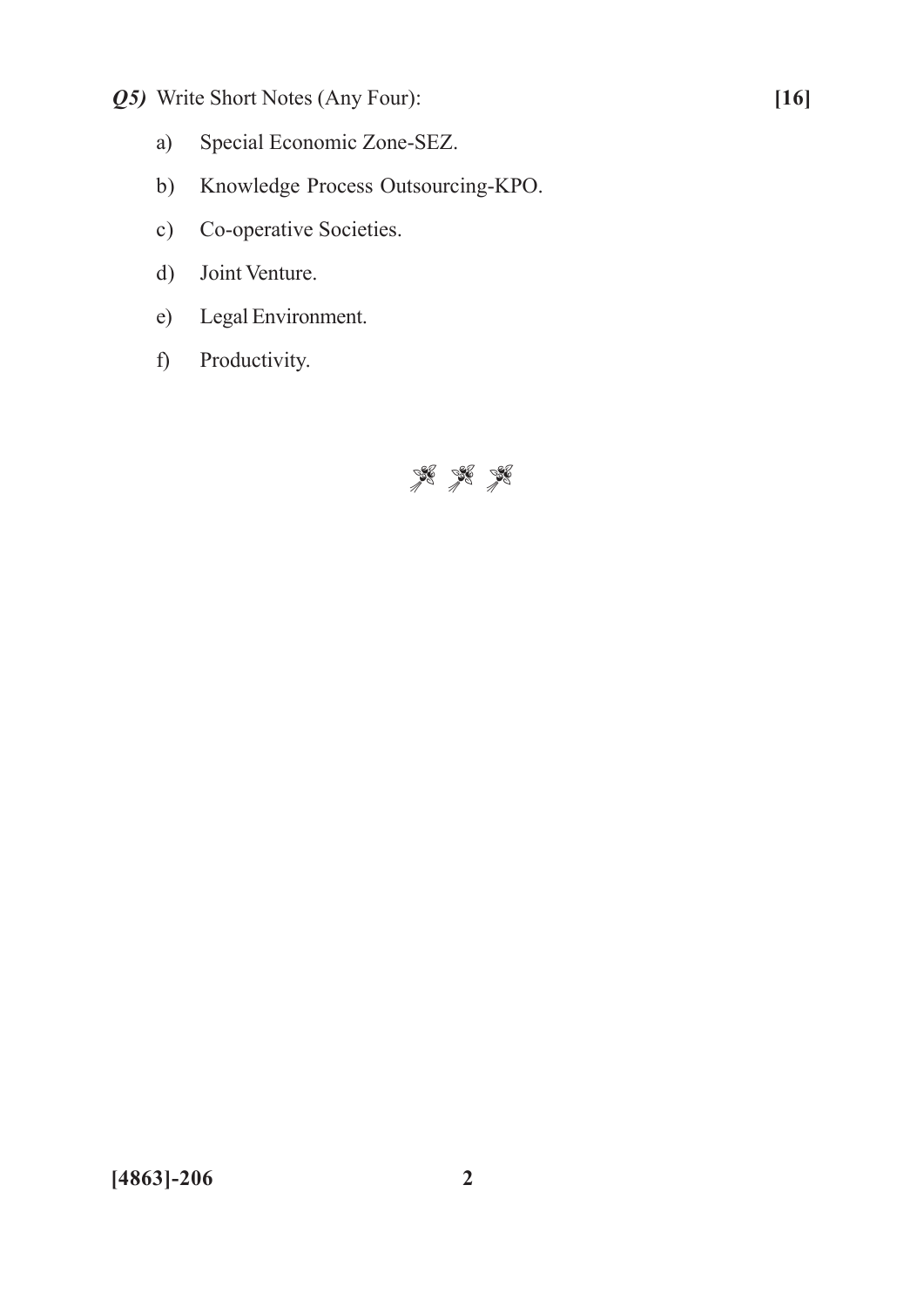#### **P931**  $[4863] - 206$ S.Y. B.Com. **BUSINESS ADMINISTRATION**  $(2008$  Pattern) (Paper - I) (मराठी रुपांतर) वेळ:  $3 \pi \mathfrak{m}$ [एकूण गुण : 80 सर्व प्रश्न सोडविणे आवश्यक. सूचना :  $I$ उजवीकडील अंक प्रश्नांचे पूर्ण गुण दर्शवितात.  $2)$ संदर्भासाठी मूळ इंग्रजी प्रश्नपत्रिका पहावी.  $3)$

| <b>प्रश्न 1</b> )     व्यवस्थापनाची व्याख्या लिहा. व्यवस्थापनाची वैशिष्ट्ये स्पष्ट करा.<br>$[16]$ |
|---------------------------------------------------------------------------------------------------|
|---------------------------------------------------------------------------------------------------|

'एकल व्यापारी' व्यवसायाची वैशिष्ट्ये व तोटे स्पष्ट करा. प्रश्न $(2)$  $[16]$ 

#### किंवा

व्यवसायसंस्थेच्या विविध गटांच्या संदर्भातील सामाजिक जबाबदाऱ्या स्पष्ट करा.

- अ) व्यवसायाचा आकार ठरविण्यावर परिणाम करणारे घटक लिहा. प्रश्न $(3)$  $\lceil 8 \rceil$ 
	- व्यवसायाचे परवाने मिळविण्याची प्रक्रिया स्पष्ट करा.  $[8]$ <u>ब)</u>

#### किंवा

- अ) संपूर्ण गुणवत्ता व्यवस्थापनाची गरज स्पष्ट करा.
- उदारीकरणाचे भारतीय अर्थव्यवस्थेवर होणारे परिणाम स्पष्ट करा. ब)
- प्रश्न $(4)$ औद्योगिक आजारपणाची कारणे व परिणाम स्पष्ट करा.  $[16]$

 $\overline{\mathbf{3}}$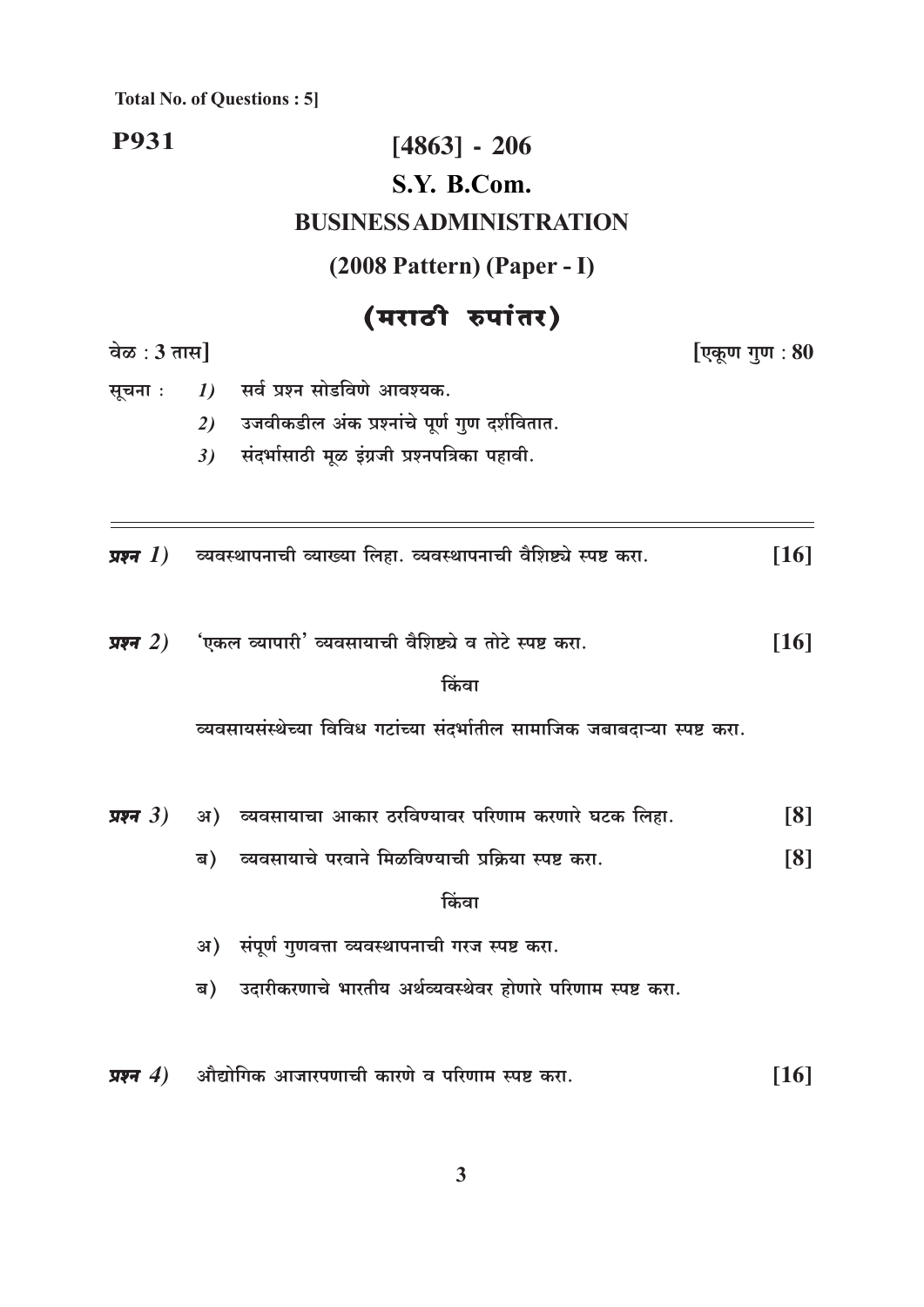- प्रश्न  $5$ ) थोडक्यात टिपा लिहा. (कोणत्याही चार)
	- अ) विशेष आर्थिक क्षेत्र
	- ब) बाह्य संसाधनाद्वारे ज्ञान प्रक्रिया कार्य  $(KPO)$
	- क) सहकारी संस्था
	- ड) संयुक्त साहस
	- इ) कायदेशीर पर्यावरण
	- फ) उत्पादकता

#### **安安安**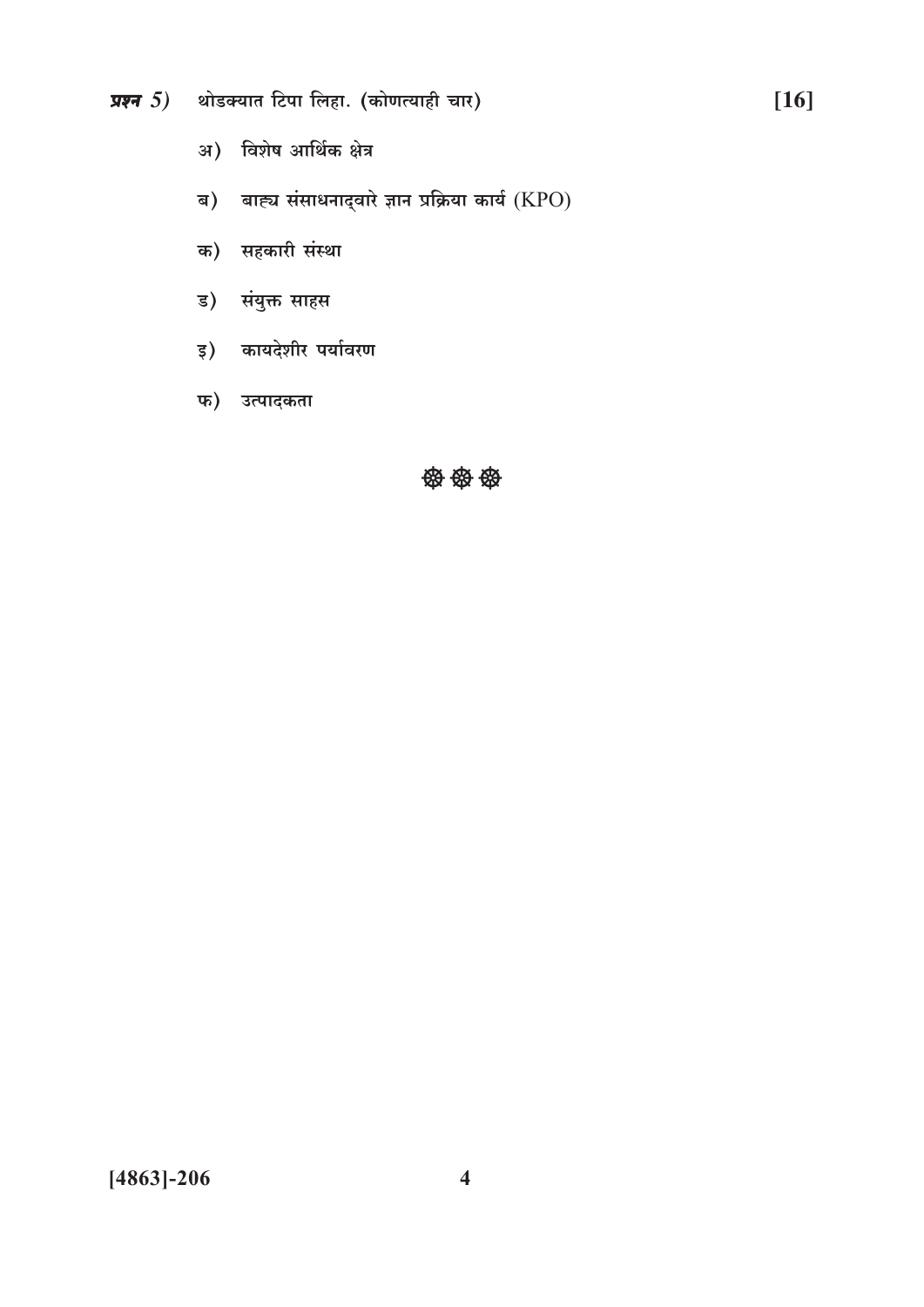**P932**

**SEAT No. :**

**[Total No. of Pages : 4**

## **[4863] - 207 S.Y. B.Com. BANKING AND FINANCE Indian Banking System (2008 Pattern) (Special Paper - I)**

*Time : 3 Hours] [Max. Marks : 80*

*Instructions to the candidates:*

- *1) All questions are compulsory.*
- *2) Figures to the right indicate full marks.*

*Q1)* Explain the arguments for and against Nationalisation of Banks of India.**[16]**

*Q2)* Explain the role of Banking System in Economic development. **[16]**

#### OR

Explain in detail the structure of Banking System in India.

- *Q3)* a) State the recommendation of Narsimham Committee I (1991). [8]
	- b) State the performance of Regional Rural Banks. **[8]**

#### OR

- a) State the progress of State Bank of India.
- b) State the functions of Private Sector Banks.
- *Q4)* Explain in detail the functions of Reserve Bank of India. **[16]**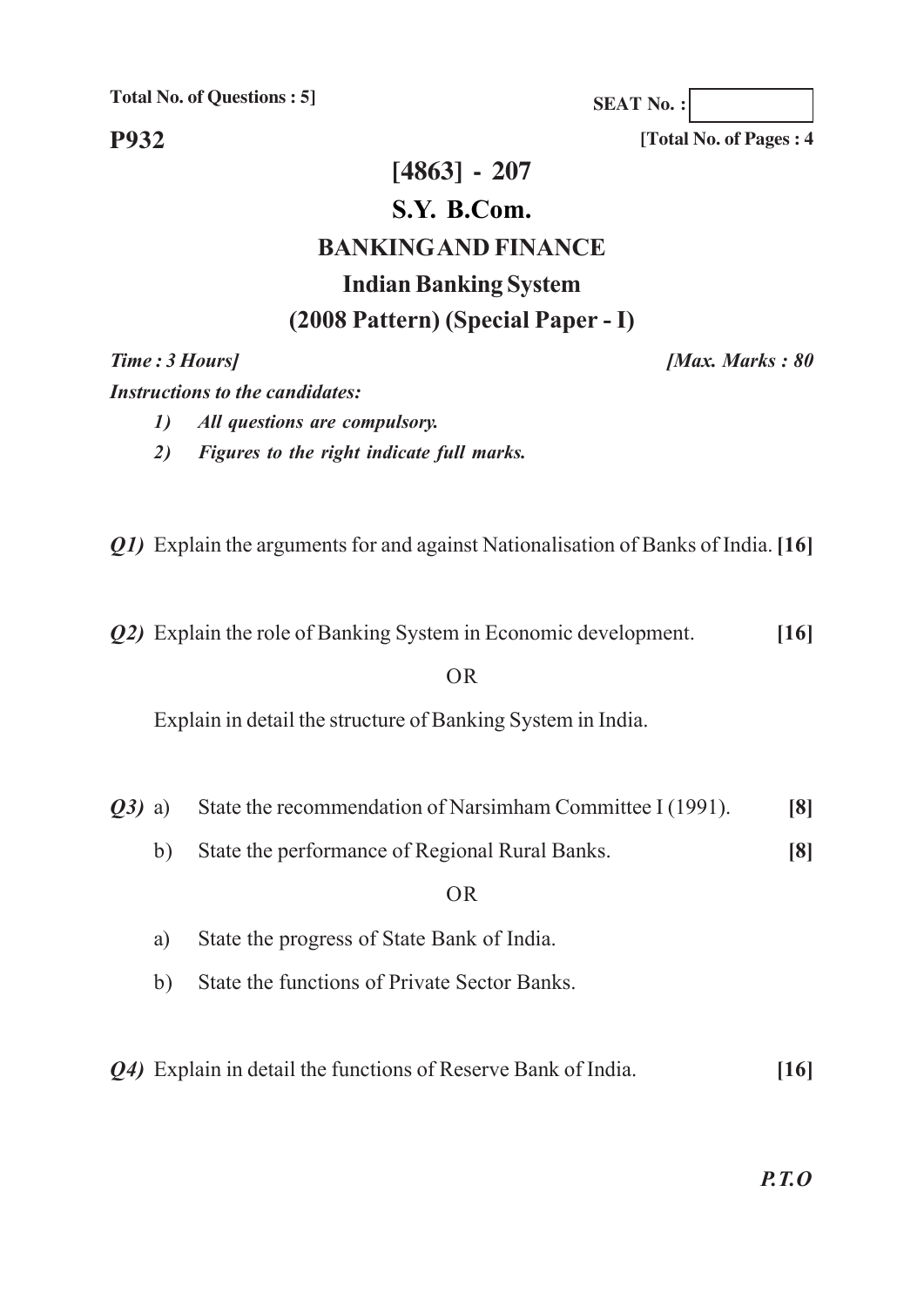- *Q5)* Write Short Notes on (Any Two): **[16]**
	- a) State Co-operative Banks.
	- b) Scheduled and Non-Scheduled Banks.
	- c) Non Performing Assets (N.P.A.)
	- d) Principles of Co-operation.

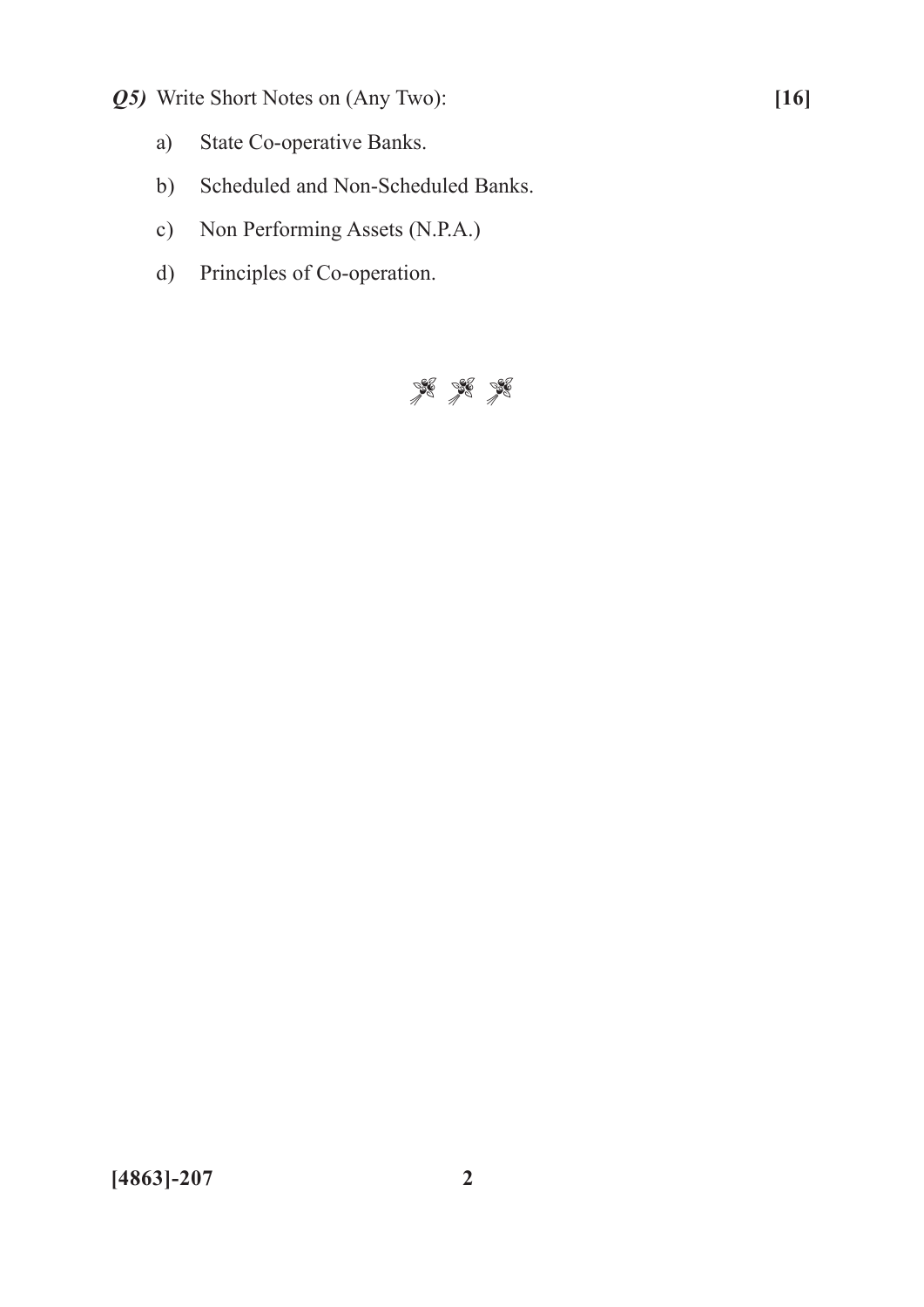P 932  $[4863] - 207$ S.Y. B.Com. **BANKINGAND FINANCE Indian Banking System** (2008 Pattern) (Special Paper - I) (मराठी रुपांतर) [एकूण गुण : 80 वेळ:  $3 \pi \mathbf{H}$ सर्व प्रश्न सोडविणे आवश्यक आहेत. सूचना :  $\boldsymbol{\mathit{1}}$ उजवीकडील अंक पूर्ण गुण दर्शवितात.  $2)$ संदर्भासाठी मूळ इंग्रजी प्रश्न पत्रिका पहावी.  $3)$ भारतातील बँकांच्या राष्ट्रीयीकरणाच्या बाजूने व विरोधी बाजूने युक्तिवाद स्पष्ट करा.  $\bm{[16]}$ प्रश्न $(1)$ आर्थिक विकासातील बँक प्रणालीची भूमिका स्पष्ट करा. प्रश्न $(2)$ किंवा भारतीय बँक प्रणालीची रचना सविस्तर स्पष्ट करा. अ) नरसिंहम् समिती I (1991) च्या शिफारशी सांगा. प्रश्न $3)$ प्रादेशिक ग्रामीण बँकांची कामगिरी स्पष्ट करा. ब)

किंवा

 $[16]$ 

[8]

 $[8]$ 

- अ) भारतीय स्टेट बँकेची प्रगती सांगा.
- खाजगी क्षेत्रातील बँकाची कार्ये सांगा. ब)
- भारतीय रिझर्व्ह बँकेची कार्ये सविस्तर स्पष्ट करा.  $[16]$ प्रश्न $\left( 4\right)$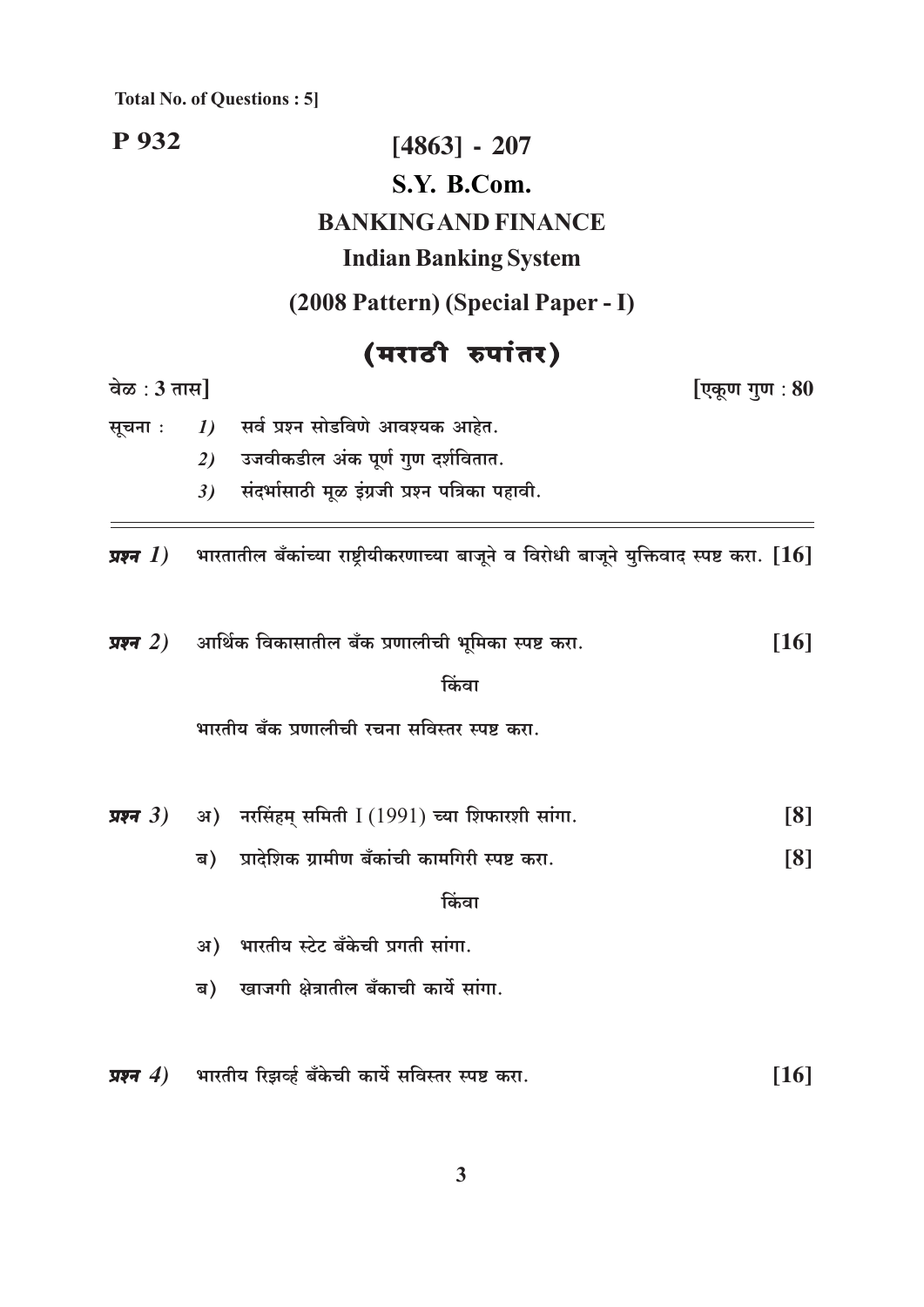- प्रश्न  $5$ ) थोडक्यात टीपा लिहा. (कोणत्याही दोन)
	- अ) राज्य सहकारी बँका
	- ब) अनुसूचित व बिगर अनुसूचित बँका
	- क) निष्क्रिय मालमत्ता  $(NPA)$
	- ड) सहकाराची तत्वे

密密袋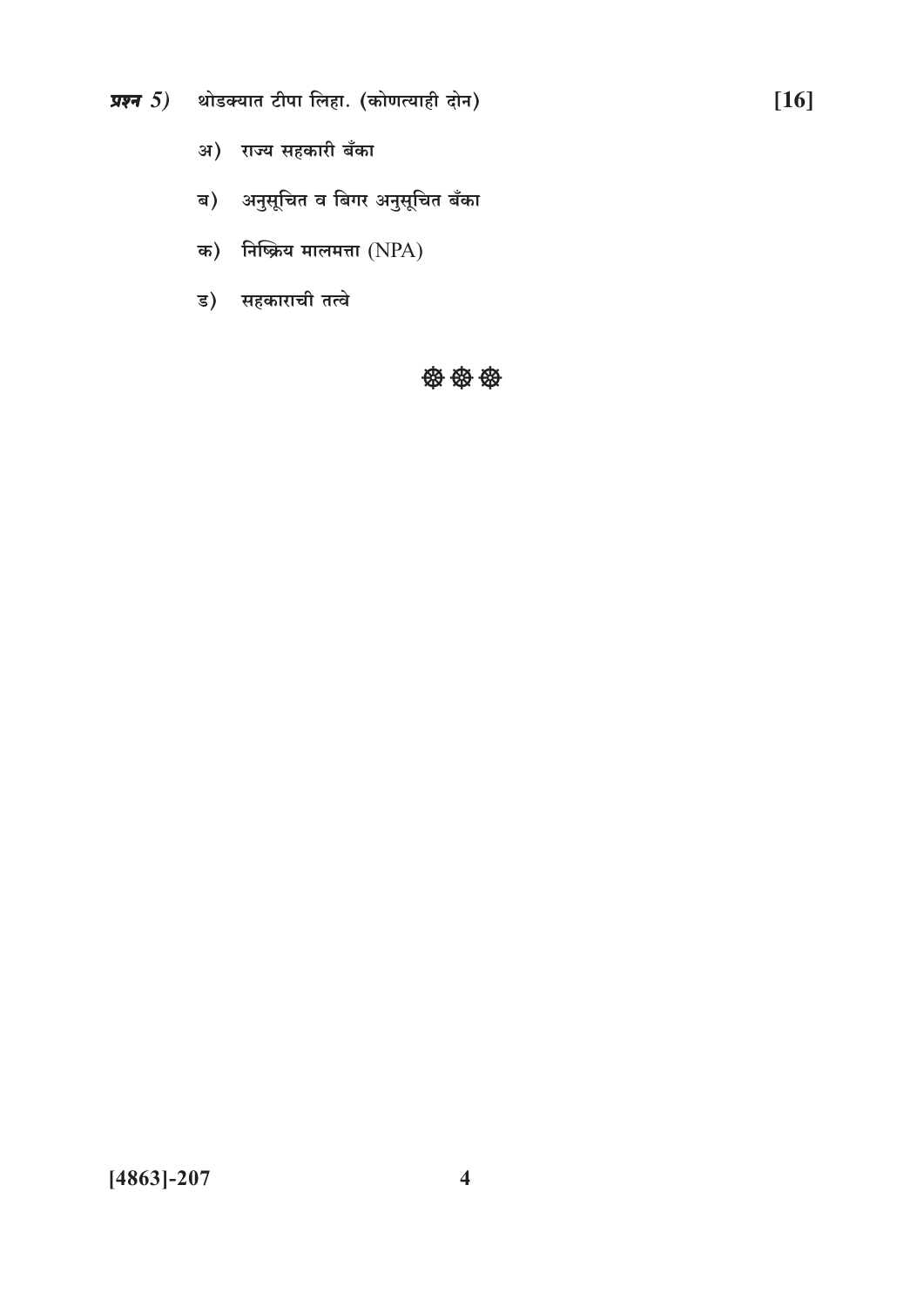**SEAT No. :**

**P933**

#### **[4863] - 208**

#### **S.Y. B.Com.**

### **BUSINESS LAWS AND PRACTICES - I**

#### **(2008 Pattern) (Paper - I)**

*Time : 3 Hours] [Max. Marks : 80*

**[Total No. of Pages : 3**

*Instructions to the candidates:*

- *1) All questions are compulsory.*
- *2) Figures to the right indicate full marks.*
- *Q1*) Define co operative society. Explain its features under the Maharashtra co - operative societies Act, 1960? **[16]**
- *Q2)* What is Marketing Board? Explain the functions and powers of Marketing Board. **[16]**

OR

Describe the provisions of control under the Maharashtra Agriculture Produce Marketing Development and Regulation Act, 1963.

| $O(3)$ a) | Explain the Importance of Insurance.                                                         |                                                         | $\lceil 8 \rceil$ |  |
|-----------|----------------------------------------------------------------------------------------------|---------------------------------------------------------|-------------------|--|
|           | b)                                                                                           | Describe the procedure of Life Insurance Policy.        | $\lceil 8 \rceil$ |  |
|           | <b>OR</b>                                                                                    |                                                         |                   |  |
|           | Describe the procedure of fire Insurance.<br>a)                                              |                                                         |                   |  |
|           | b)                                                                                           | Explain the Types of Fire Insurance Policies.           | $\lceil 8 \rceil$ |  |
|           | Q4) Explain Basic principles and different types of Marine Insurance Policy. [16]            |                                                         |                   |  |
|           |                                                                                              | $\overline{0.05}$ Write short notes on (Any two):       | [16]              |  |
|           | a)                                                                                           | <b>Insurance Contract</b>                               |                   |  |
|           | b)                                                                                           | Difference between Fire Insurance and Marine Insurance. |                   |  |
|           | Explain the Theft and Burglary Insurance and Personal Accident Insurance.<br>$\mathcal{C}$ ) |                                                         |                   |  |
|           |                                                                                              |                                                         |                   |  |

d) Re - Insurance.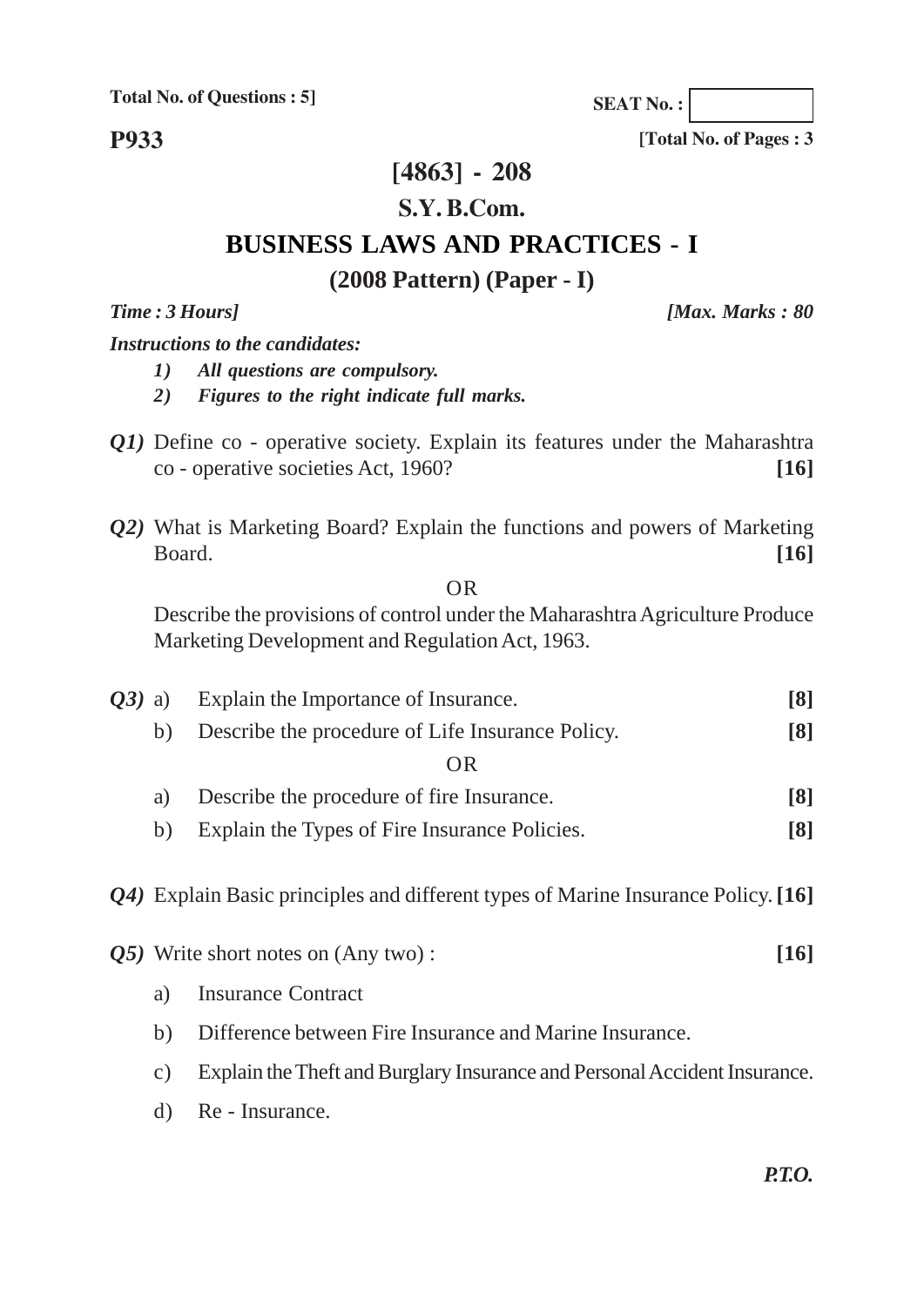#### **P933**

## $[4863] - 208$ S.Y.B.Com. **BUSINESS LAWS AND PRACTICES - I** (2008 Pattern) (Paper - I) (मराठी रूपांतर)

वेळ :  $3 \pi H$ 

[एकूण गुण :  $80$ 

- सूचना :ह्र 1) सर्व प्रश्न आवश्यक आहेत.
	- 2) उजवीकडील अंक प्रश्नांचे पूर्ण गुण दर्शवितात.
	- संदर्भासाठी मूळ इंग्रजी प्रश्नपत्रिका पाहावी.  $3)$
- सहकारी संस्थेची व्याख्या सांगा. महाराष्ट्र सहकारी संस्था कायदा, 1960 अंतर्गत सहकारी प्रश्न  $1)$ संस्थेची वैशिष्ट्ये स्पष्ट करा.  $[16]$
- राज्य खरेदी विक्रि (विपणन) मंडळ म्हणजे काय? राज्य खरेदी विक्रि (विपणन) मंडळाची प्रश्न 2) कार्ये व अधिकार स्पष्ट करा.  $[16]$

किंवा

महाराष्ट्र कृषी उत्पन्न खरेदी विक्रि अधिनियम 1963 अंतर्गत नियंत्रणाबाबत असणाऱ्या तरतूदी सांगा.

|  | <i>प्रश्न 3</i> ) अ) विम्याचे महत्त्व विशद करा. | $\lceil 8 \rceil$ |
|--|-------------------------------------------------|-------------------|
|  | ब) आर्युविमा उतरविण्याची कार्यपध्दती विशद करा.  | [8]               |
|  | किंवा                                           |                   |
|  | अ) अग्नीविमा उतरविण्याची कार्यपध्दती सांगा.     | [8]               |
|  | ब) अग्नीविमा पत्राचे प्रकार सांगा.              | $\lceil 8 \rceil$ |
|  |                                                 |                   |

प्रश्न 4) सागरी विमा योजनेची मुलतत्त्वे आणि सागरी विमापत्राचे प्रकार सांगा.  $[16]$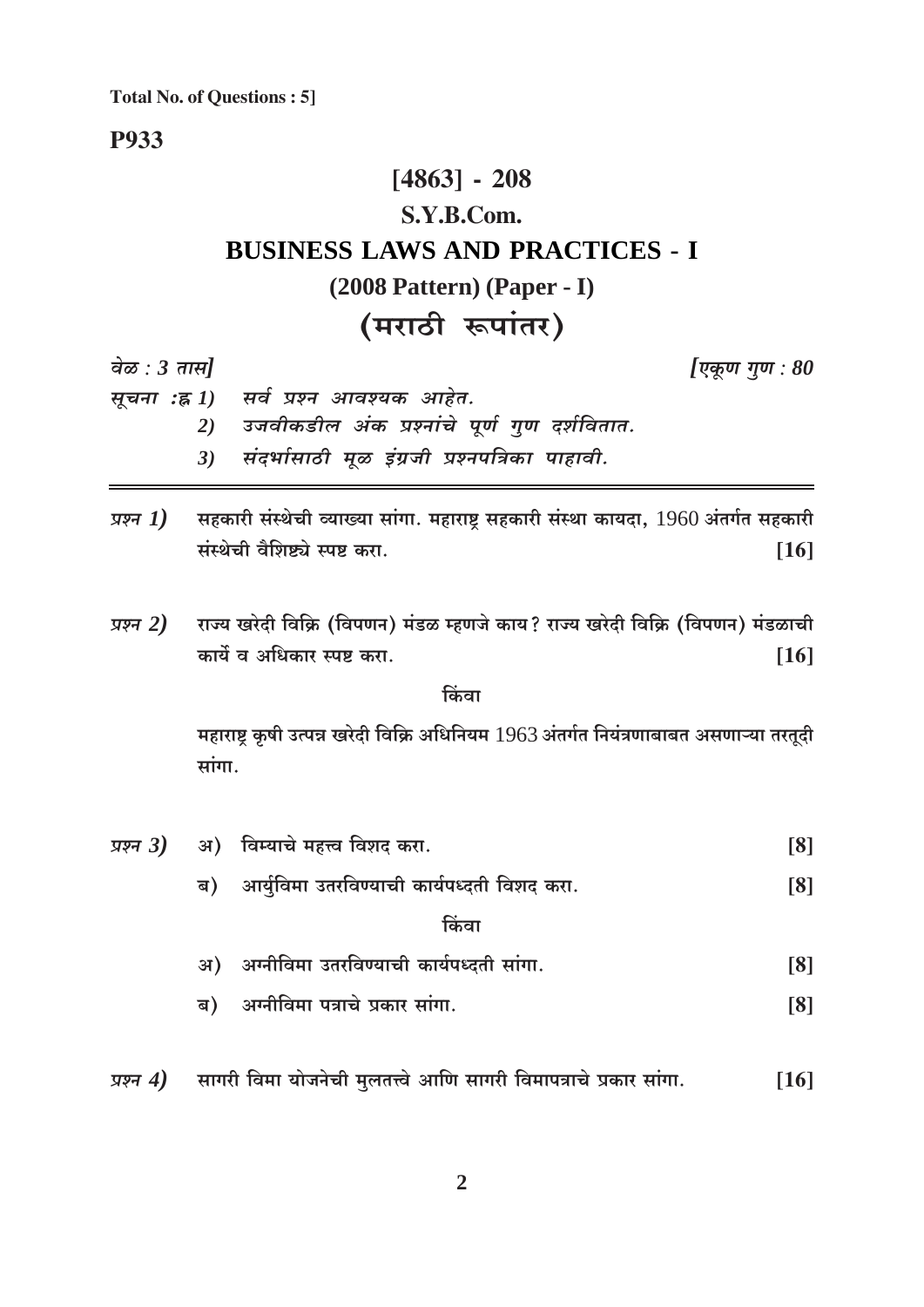- प्रश्न 5) टिपा लिहा. (कोणत्याही दोन)
	- अ) विमा करार
	- ब) अग्निविमा व सागरी विमा यातील फरक
	- क) चोरी आणि घरफोडी व वैयक्तिक अपघात विमा स्पष्ट करा.
	- ड) पुर्नविमा

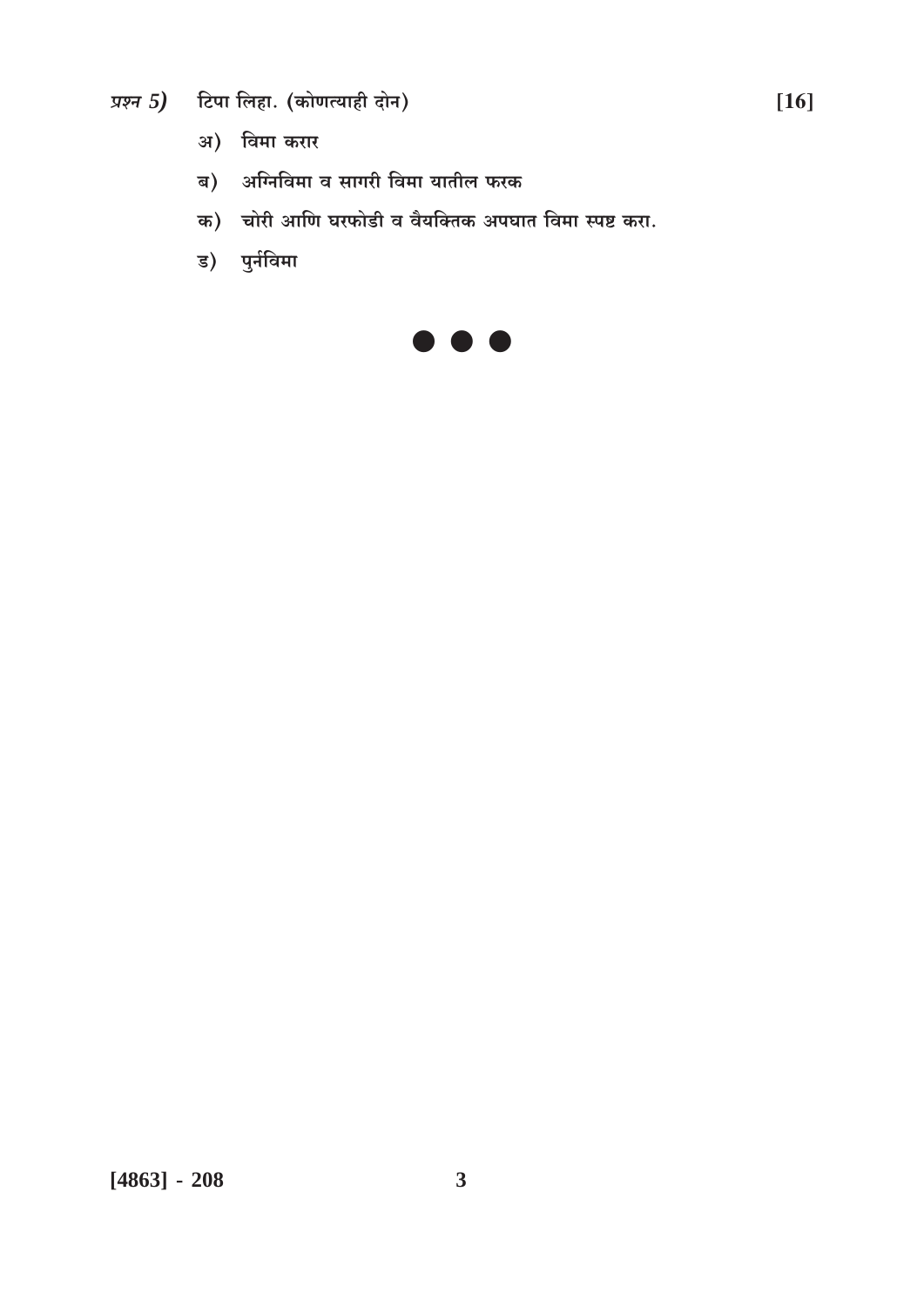**SEAT No. :**

**[Total No. of Pages : 2**

**P934**

## **[4863] - 209**

### **S.Y. B.Com.**

## **CO-OPERATION AND RURAL DEVELOPMENT**

## **(2008 Pattern) (Special Paper - I)**

|           |               | Time: 3 Hours]<br>[Max. Marks: $80$                                                       |                    |
|-----------|---------------|-------------------------------------------------------------------------------------------|--------------------|
|           |               | <b>Instructions to the candidates:</b>                                                    |                    |
|           | 1)            | All questions are compulsory.                                                             |                    |
|           | 2)            | Figures to the right indicate full marks.                                                 |                    |
|           |               | Q1) Explain the modified principles of co-operation.                                      | $[16]$             |
|           |               | Q2) Explain the benefits of co-operative legislations.                                    | $[16]$             |
|           |               | <b>OR</b>                                                                                 |                    |
|           |               | Explain the objectives and functions of multi - state co-operative societies.[16]         |                    |
| $(23)$ a) |               | Explain the problems of management of co-operative societies.                             | [8]                |
|           | b)            | Explain the Group approach of rural development                                           | [8]                |
|           |               | <b>OR</b>                                                                                 |                    |
|           | a)            | Explain the problems of consumer co-operatives.                                           | [8]                |
|           | b)            | State the effects of Globalisation on rural development.                                  | [8]                |
|           |               | Q4) Explain the thought and work of Chhatrapati Shahu Maharaj about rural<br>development. | $[16]$             |
|           |               | Q5) Write short notes on (any two)                                                        | $\lceil 16 \rceil$ |
|           | a)            | Scope of Rural Development                                                                |                    |
|           | b)            | <b>Globalisation and Rural Development</b>                                                |                    |
|           | $\mathbf{c})$ | Important provisions of panchayat Raj Act.                                                |                    |
|           | $\mathbf{d}$  | Importance of peoples participation in rural development.                                 |                    |

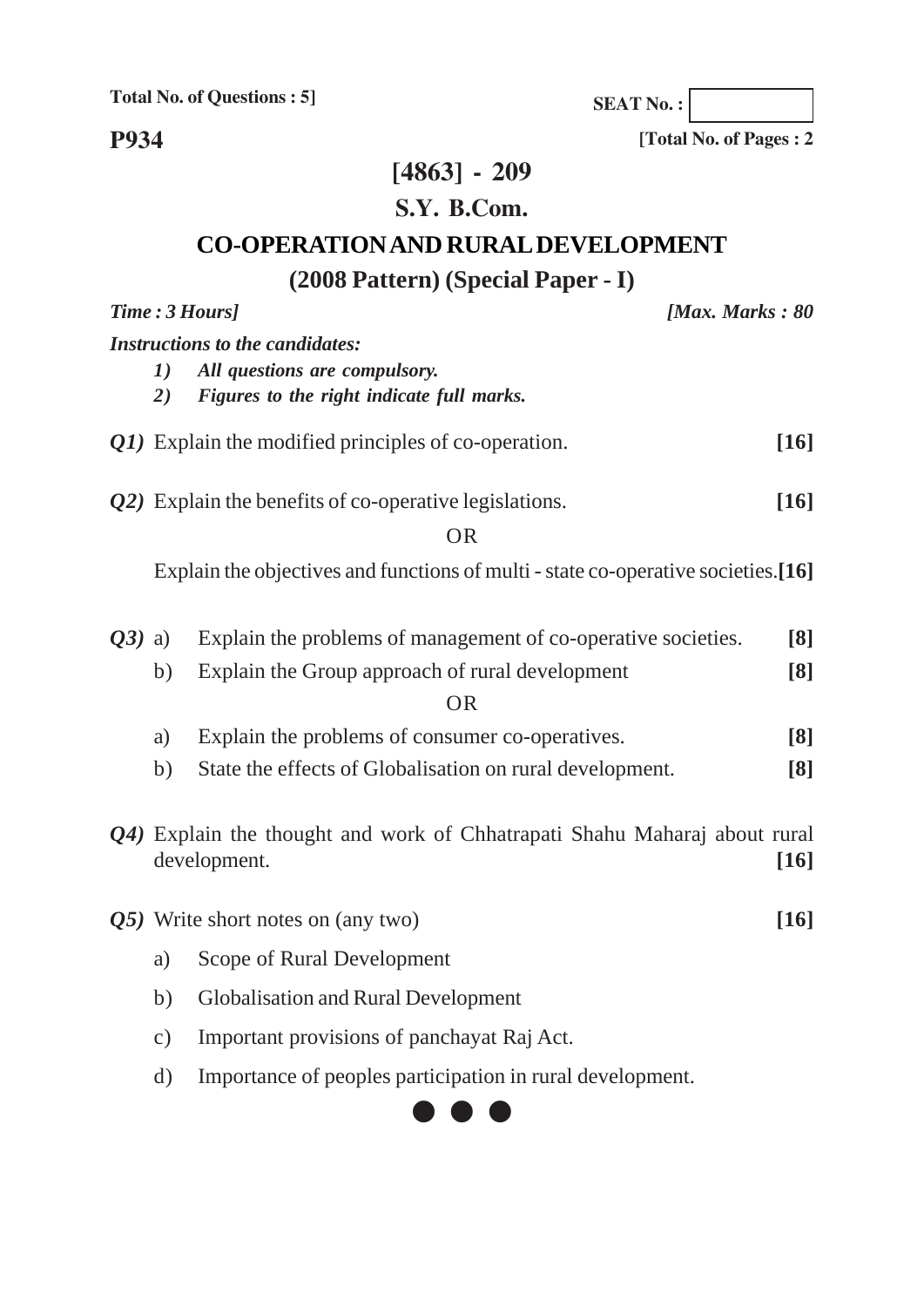### **P934**

### $[4863] - 209$

### S.Y. B.Com.

## **CO-OPERATION AND RURAL DEVELOPMENT**

## (2008 Pattern) (Special Paper - I)

## (मराठी रूपांतर)

| वेळ : 3 तास]<br>[एकूण गुण : 80 |    |                                                                            |                    |
|--------------------------------|----|----------------------------------------------------------------------------|--------------------|
|                                |    | सूचना :ह्न 1) सर्व प्रश्न अनिवार्य आहेत.                                   |                    |
|                                | 2) | उजवीकडील अंक प्रश्नाचे पूर्ण गुण दर्शवितात.                                |                    |
| प्रश्न $1)$                    |    | सहकाराची पुनर्रचित तत्वे स्पष्ट करा.                                       | $[16]$             |
| प्रश्न 2)                      |    | सहकार कायद्यांचे फायदे स्पष्ट करा.                                         | $[16]$             |
|                                |    | किंवा                                                                      |                    |
|                                |    | बह:राज्य सहकारी संस्थांचे उद्देश आणि कार्य स्पष्ट करा                      | $[16]$             |
| प्रश्न $3)$                    | अ) | ्सहकारी संस्थांच्या व्यवस्थापन समस्या स्पष्ट करा.                          | [8]                |
|                                | ब) | ग्रामीण विकासाचा समुह दृष्टिकोन स्पष्ट करा.                                | $\lceil 8 \rceil$  |
|                                |    | किंवा                                                                      |                    |
|                                | अ) | ग्राहक सहकारी संस्थांच्या समस्या स्पष्ट करा.                               | $\lceil 8 \rceil$  |
|                                | ब) | जागतिकीकरणाचे ग्रामीण विकासावर होणारे परिणाम सांगा.                        | $\lceil 8 \rceil$  |
| प्रश्न $4)$                    |    | छत्रपती शाहू महाराज यांचे ग्रामीण विकासाबद्दलचे विचार व कार्ये स्पष्ट करा. | [16]               |
| प्रश्न $5)$                    |    | थोडक्यात टिपा लिहा. (कोणत्याही दोन)                                        | $\lceil 16 \rceil$ |
|                                | अ) | ग्रामीण विकासाची व्याप्ती                                                  |                    |
|                                | ब) | जागतिकीकरण आणि ग्रामीण विकास                                               |                    |
|                                | क) | पंचायत राज कायद्यातील महत्त्वाच्या तरतुदी                                  |                    |
|                                | ड) | ग्रामीण विकासात लोक सहभागाचे महत्त्व                                       |                    |
|                                |    |                                                                            |                    |

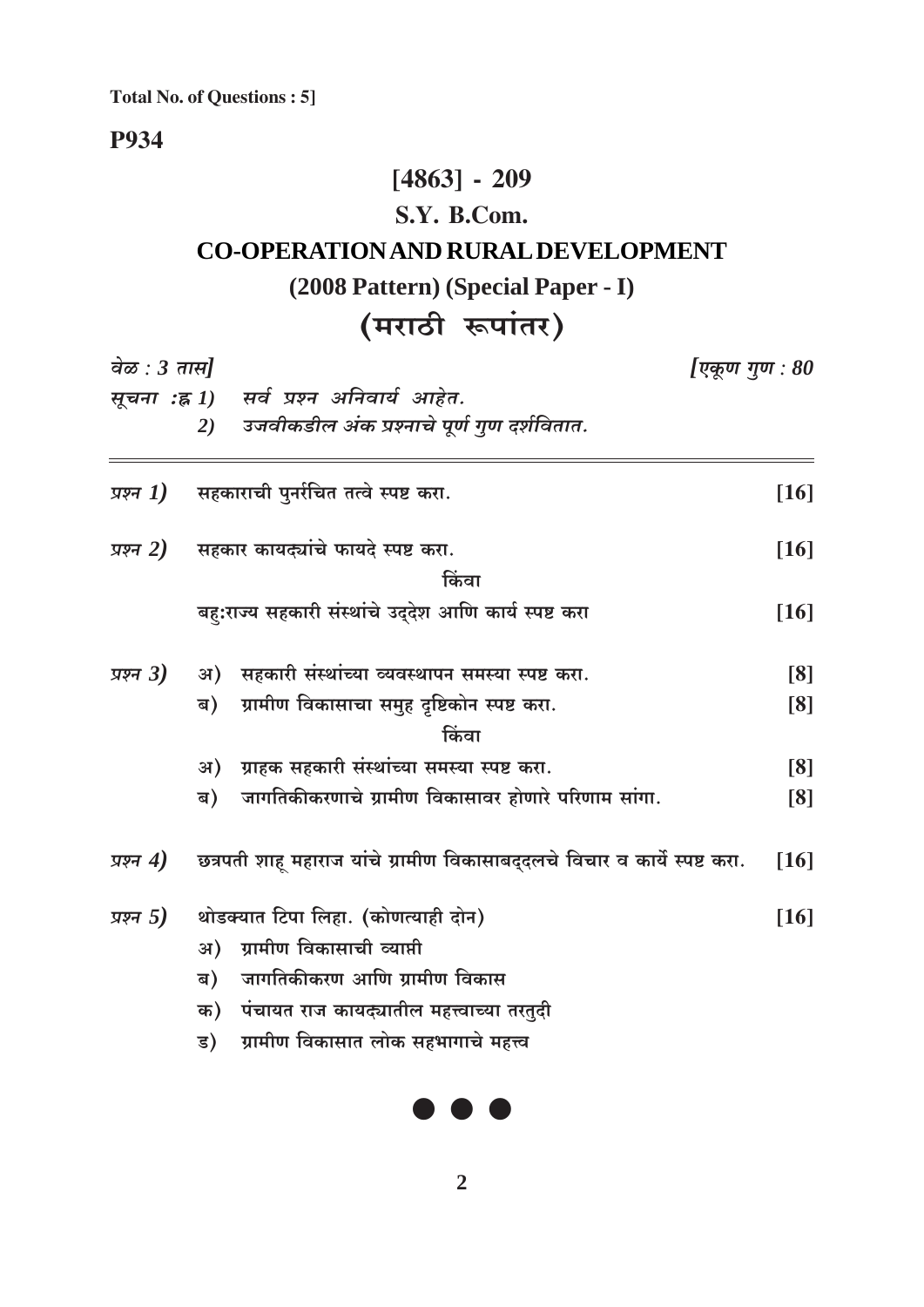**SEAT No. :**

**P937**

### **[4863] - 212**

#### **S.Y. B.Com.**

# **Business Entrepreneurship - I**

### **(2008 Pattern) (Paper - I)**

*Time : 3 Hours] [Max. Marks : 80*

**[Total No. of Pages : 2**

*Instructions to the candidates:*

- *1) All questions are compulsory.*
- *2) Figures to the right indicate full marks.*
- *Q1*) Define the term an Entrepreneur. Explain Importance and functions of an entrepreneurs. **[16]**
- *Q2)* Explain the entrepreneurial career of Anuaga **[16]**

OR

What is group entrepreneurship? Explain in detail advantages and disadvantages group entrepreneurship.

| Q3) | Distinguish between social responsibility and business ethics.<br>a) |                                                                                               |                   |
|-----|----------------------------------------------------------------------|-----------------------------------------------------------------------------------------------|-------------------|
|     | b)                                                                   | Types of service ventures.                                                                    | $\lceil 8 \rceil$ |
|     |                                                                      | <b>OR</b>                                                                                     |                   |
|     | a)                                                                   | Explain principles of innovation.                                                             | $\lceil 8 \rceil$ |
|     | b)                                                                   | Distinguish between entreprise and entrepreneurship.                                          | [8]               |
|     |                                                                      | Q4) What is service sector? Explain in detail, Role of service sector in national<br>economy. | [16]              |
|     |                                                                      | $Q5$ ) Write short notes (Any Two)                                                            | [16]              |
|     | a)                                                                   | <b>Types of Franchising</b>                                                                   |                   |
|     | b)                                                                   | State the remedies of entrepreneuship development in India.                                   |                   |
|     | Importance of selfhelp group<br>$\mathcal{C}$ )                      |                                                                                               |                   |

d) Social Audit

*P.T.O.*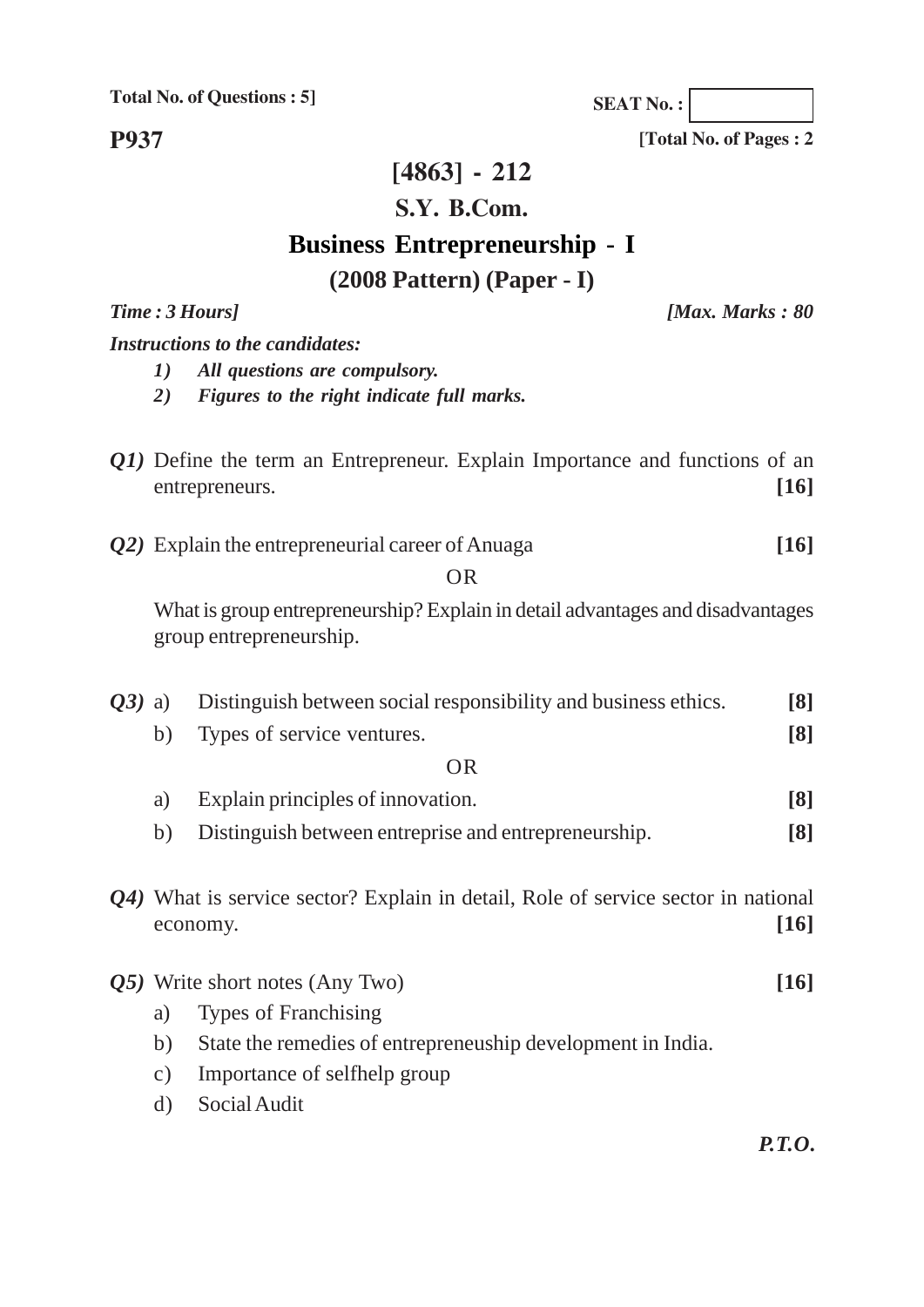**P937** 

## $[4863] - 212$ S.Y. B.Com. **Business Entrepreneurship - I**  $(2008$  Pattern $)$  (Paper - I) (मराठी रूपांतर)

| वेळ : $3 \pi \overline{n}$ |                                                                 |                                                      | [एकूण गुण : 80                                                                                   |
|----------------------------|-----------------------------------------------------------------|------------------------------------------------------|--------------------------------------------------------------------------------------------------|
|                            | सूचना :ह्र 1) सर्व प्रश्न सोडविणे आवश्यक आहे.                   |                                                      |                                                                                                  |
|                            | 2)                                                              | उजवीकडील अंक प्रश्नांचे पूर्ण गुण दर्शवितात.         |                                                                                                  |
| प्रश्न $1)$                |                                                                 |                                                      | ंउद्योजक' या संकल्पनेची व्याख्या द्या. उद्योजकाचे महत्व व कार्ये सविस्तर स्पष्ट करा.[ $16]$      |
| प्रश्न 2)                  | अणु अगा यांची उद्योजकीय कारकिर्द स्पष्ट करा.                    | किंवा                                                | $[16]$                                                                                           |
|                            |                                                                 |                                                      | सांघिक उद्योजकता म्हणजे काय? सांघिक उद्योजकतेची फायदे व तोटे सविस्तर स्पष्ट करा.                 |
| प्रश्न $3)$                | अ) व्यवसायाची सामाजिक जबाबदारी आणि नीती मूल्ये यातील फरक सांगा. |                                                      | [8]                                                                                              |
|                            | सेवांच्या वर्गीकरणाचे प्रकार<br>ब)                              |                                                      | [8]                                                                                              |
|                            |                                                                 | किंवा                                                |                                                                                                  |
|                            | अ) नवनिर्मितेचे तत्वे स्पष्ट करा.                               |                                                      |                                                                                                  |
|                            |                                                                 |                                                      | [8]                                                                                              |
|                            | उद्योग आणि उद्योजकता यातील फरक<br>ब)                            |                                                      | [8]                                                                                              |
| प्रश्न $4)$                |                                                                 |                                                      | 'सेवा क्षेत्र' म्हणजे काय? देशाच्या अर्थव्यवस्थेत सेवा क्षेत्राची भुमिका स्पष्ट करा. $\bm{[16]}$ |
| प्रश्न $5)$                | थोडक्यात टिपा लिहा. (कोणत्याही दोन)                             |                                                      | $[16]$                                                                                           |
|                            | अ) व्यवसाधिकारांचे प्रकार                                       |                                                      |                                                                                                  |
|                            | ब)                                                              | भारतात उद्योजकतेचा विकास व्हावा यासाठीचे उपाय सांगा. |                                                                                                  |
|                            | क) स्वयं सहाय्यता गटाचे महत्व                                   |                                                      |                                                                                                  |
|                            |                                                                 |                                                      |                                                                                                  |
|                            | सामाजिक लेखापिरक्षण<br>ड)                                       |                                                      |                                                                                                  |
|                            |                                                                 |                                                      |                                                                                                  |



 $\overline{2}$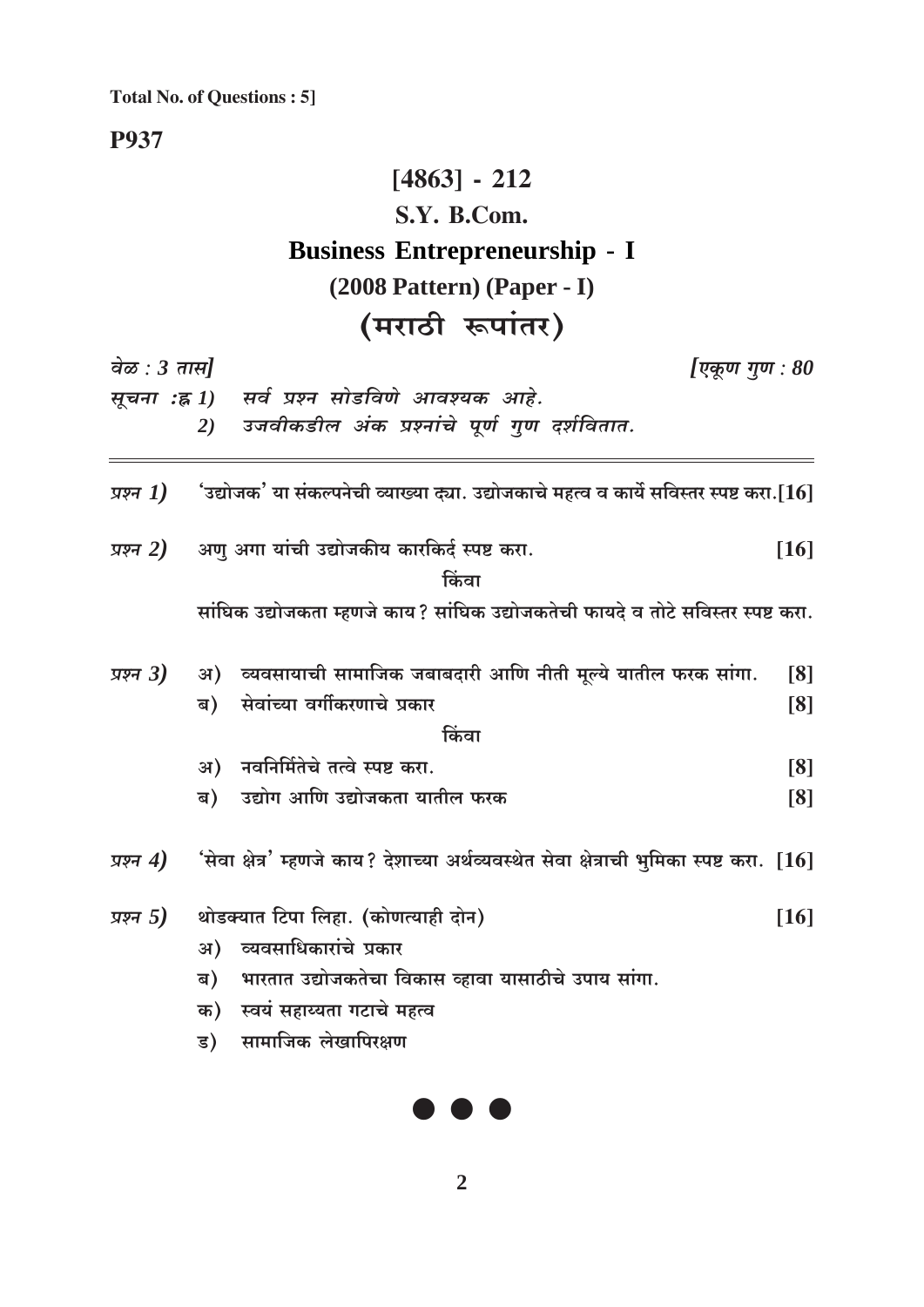**SEAT No. :**

**[Total No. of Pages : 3**

**P938**

## **[4863] - 213**

### **S.Y. B.Com.**

## **MARKETING MANAGEMENT**

## **(2008 Pattern) (Special Paper - I)**

|           |               | Time: 3 Hours]                                                                                            | [Max. Marks: $80$ |
|-----------|---------------|-----------------------------------------------------------------------------------------------------------|-------------------|
|           |               | <b>Instructions to the candidates:</b>                                                                    |                   |
|           | 1)            | All questions are compulsory.                                                                             |                   |
|           | 2)            | Figures to the right indicate full marks.                                                                 |                   |
|           |               | $QI$ ) Define price Mix. Explain the elements and strategies of price mix.                                | [16]              |
|           |               | Q2) What is marketing? Explain the significance of marketing.                                             | $[16]$            |
|           |               | <b>OR</b>                                                                                                 |                   |
|           |               | What is Ethics? Explain the challenges faced by marketers.                                                |                   |
|           |               |                                                                                                           |                   |
| $(03)$ a) |               | Explain the role of transport services in marketing.                                                      | $\lceil 8 \rceil$ |
|           | b)            | Explain the significance of marketing communication.                                                      | [8]               |
|           |               | <b>OR</b>                                                                                                 |                   |
|           | a)            | Explain the significance of CRM.                                                                          |                   |
|           | b)            | Explain the features of Agricultural marketing.                                                           |                   |
|           |               | Q4) What is Agricultural Marketing? Explain the scope and importance of<br><b>Agricultural Marketing.</b> | $[16]$            |
|           |               | Q5) Write short notes on (Any Two)                                                                        | $[16]$            |
|           | a)            | Importance of Consumer Movement.                                                                          |                   |
|           | b)            | Importance of Insurance Services in Marketing.                                                            |                   |
|           | $\mathbf{c})$ | Marketing Communication.                                                                                  |                   |
|           | $\rm d)$      | Principles of CRM.                                                                                        |                   |
|           |               |                                                                                                           |                   |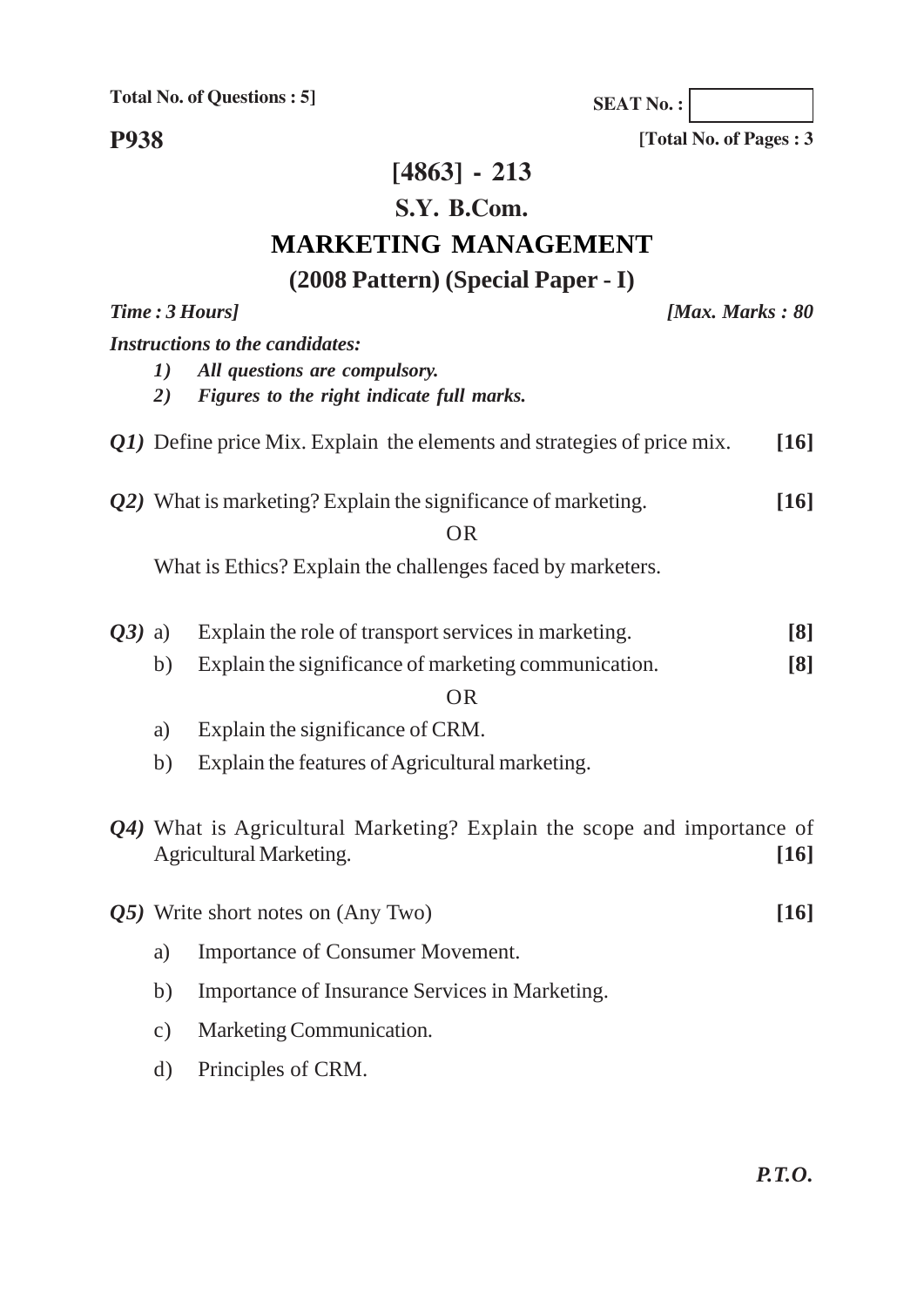**P938** 

#### $[4863] - 213$ S.Y. B.Com. विपणन व्यवस्थापन (2008 Pattern) (Special Paper - I)  $\mathbf{r}$  $\sim$  $\bullet$

|                               | (मराठी रूपातर)                                                                           |                    |
|-------------------------------|------------------------------------------------------------------------------------------|--------------------|
| वेळ : 3 तास]<br>सूचना :ह्न 1) | सर्व प्रश्न सोडविणे अनिवार्य आहेत.<br>उजवीकडील अंक प्रश्नांचे पूर्ण गुण दर्शवितात.<br>2) | [एकूण गुण : $80$   |
| प्रश्न 1)                     | 'किमंत मिश्र' व्याख्या द्या. किमंत मिश्रचे घटक आणि डावपेच स्पष्ट करा.                    | $\lceil 16 \rceil$ |
|                               | <i>प्रश्न 2</i> ) विपणन म्हणजे काय? विपणनाचे महत्त्व स्पष्ट करा.<br>किंवा                | $[16]$             |
|                               | नितितत्वे म्हणजे काय? विपणन कर्त्यासमोरील आव्हाने स्पष्ट करा.                            |                    |
|                               | <i>प्रश्न 3</i> ) अ) वाहतूक सेवांची विपणनातील भूमिका स्पष्ट करा.                         | [8]                |
|                               | विपणन संज्ञापनाचे महत्व स्पष्ट करा.<br>ब)                                                | $\lceil 8 \rceil$  |
|                               | किंवा                                                                                    |                    |
|                               | अ) प्राहक संबंध व्यवस्थापनाचे महत्व स्पष्ट करा.                                          |                    |
|                               | शेतीमाल विपणनाची वैशिष्ट्ये स्पष्ट करा.<br>ब)                                            |                    |
| प्रश्न $4)$                   | शेतीमाल विपणन म्हणजे काय? शेतीमाल विपणनाची व्याप्ती आणि महत्व स्पष्ट करा.[ $16$ ]        |                    |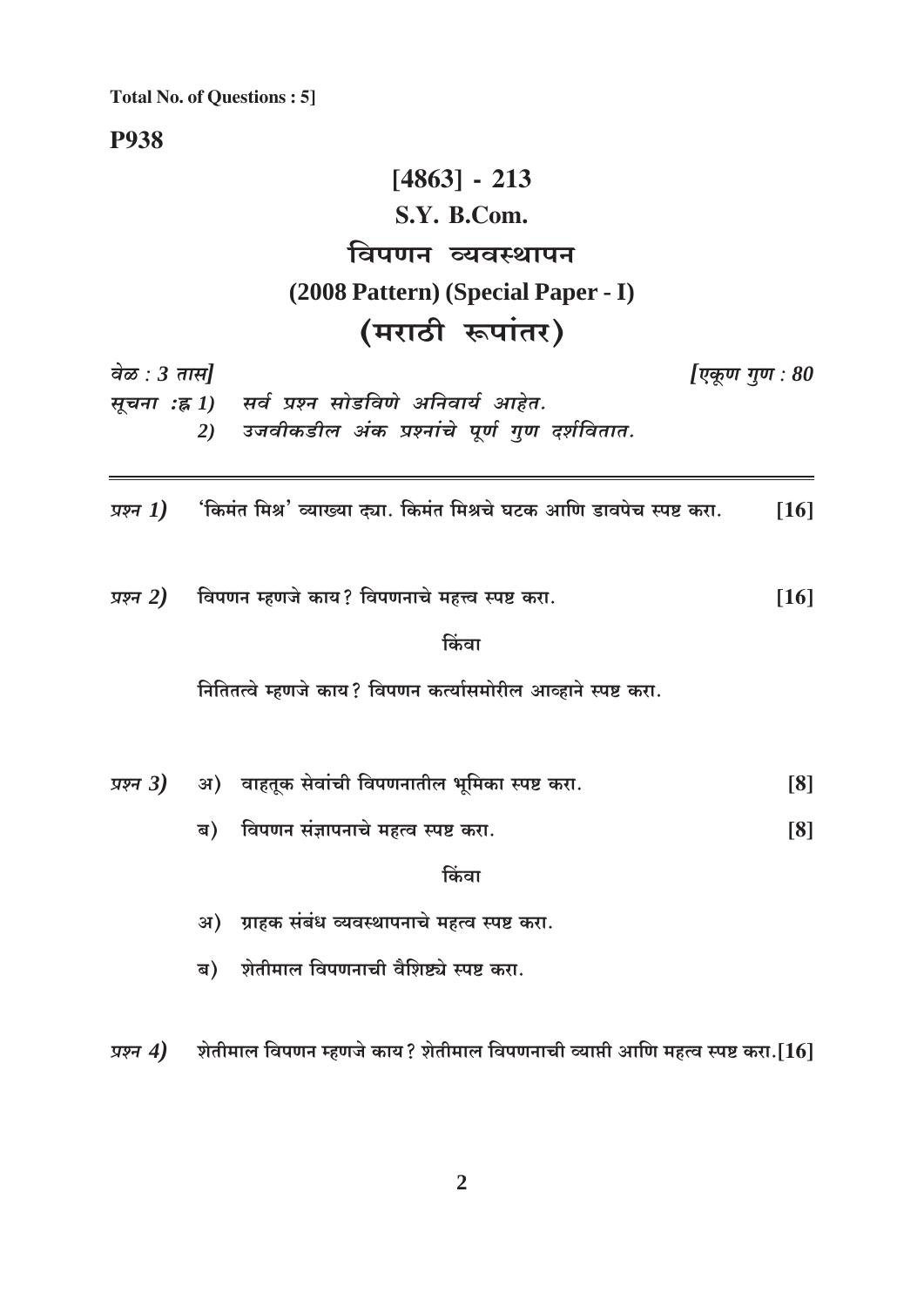- प्रश्न  $5$ ) थोडक्यात टिपा लिहा. (कोणत्याही दोन)
	- अ) ग्राहक चळवळीचे महत्व
	- ब) विपणनातील विमासेवेचे महत्व
	- क) विपणन संज्ञापन
	- ड) ग्राहक संबंध व्यवस्थापनाची तत्वे

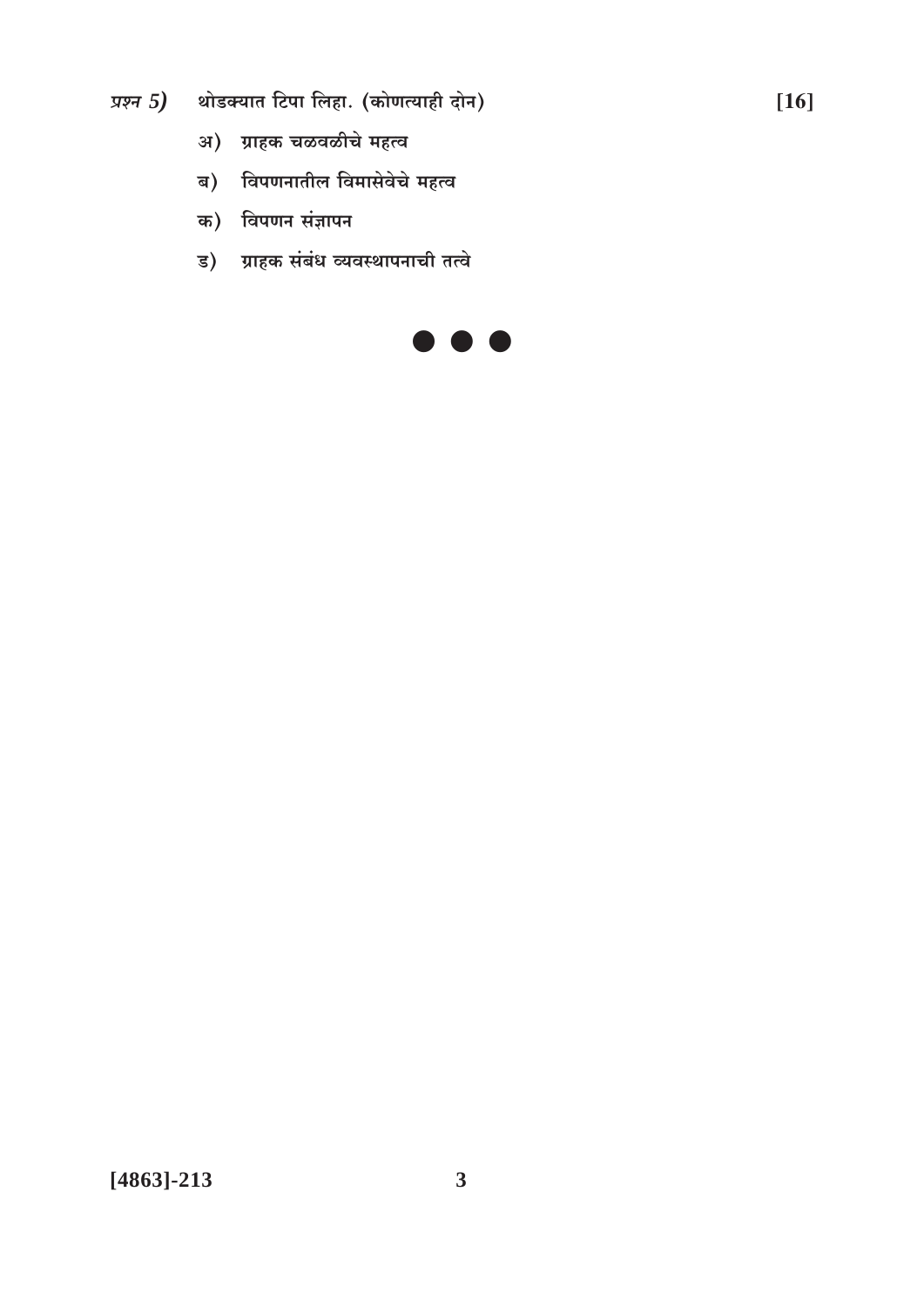**SEAT No. :**

**[Total No. of Pages : 3**

**P939**

#### **[4863] - 214**

#### **S.Y.B.Com.**

## **ECONOMICS (Special Paper - I) Agriculture and Industrial Economics - I (2008 Pattern)**

*Time : 3 Hours] [Max. Marks : 80*

*Instructions to the candidates:*

- *1) All questions are compulsory.*
	- *2) Figures to the right indicate full marks.*
- *Q1*) What is Agricultural Productivity? Explain the causes of low productivity in Agriculture. **[16]**
- *Q2)* What is Agricultural Economics? Explain the importance of Agriculture in Indian Economy. **[16]**

#### OR

What is Industrial Economics? Explain the nature and scope of Industrial Economics.

- *Q3)* a) Explain the Institutional sources of agricultural finance. **[8]**
	- b) Explain the factors determining the optimum size of a firm. **[8]**

OR

- a) Explain the remedies on drawbacks of the agricultural marketing. **[8]**
- b) Explain the features of Special Economic Zone. (SEZ) **[8]**
- *Q4)* Explain in detail Alfred Weber's theory of Industrial location. **[16]**
- *Q5)* Write short notes on : (any two) **[16]**
	- a) Defects of Agricultural marketing
	- b) Agriculture Price commission.
	- c) Concept of optimum firm.
	- d) Industrial efficiency and profitability.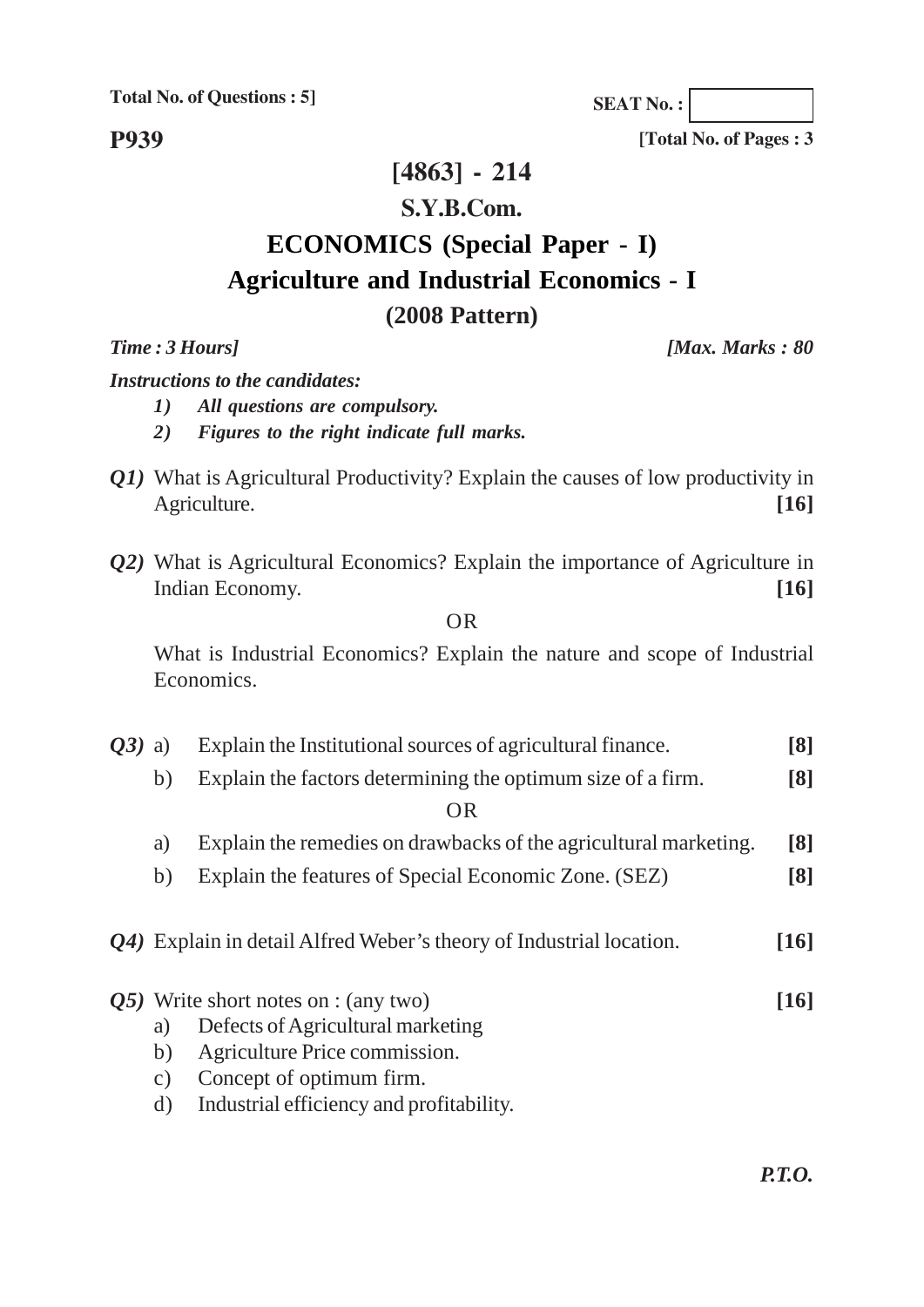**P939** 

## $[4863] - 214$ S.Y.B.Com. **ECONOMICS** (Special Paper - I) **Agriculture and Industrial Economics - I**  $(2008$  Pattern)

## (मराठी रूपांतर)

| वेळ : $3 \pi \mathcal{H}$ |    |                                                                                          | [एकूण गुण : 80    |
|---------------------------|----|------------------------------------------------------------------------------------------|-------------------|
| सूचना :ह्न 1)             |    | सर्व प्रश्न सोडविणे आवश्यक आहेत.                                                         |                   |
|                           | 2) | उजवीकडील अंक प्रश्नांचे पूर्ण गुण दर्शवितात.                                             |                   |
|                           | 3) | संदर्भासाठी मुळ इंग्रजी प्रश्नपत्रिका पहवी.                                              |                   |
| प्रश्न 1)                 |    | ्शेतीची उत्पादकता म्हणजे काय? शेती उत्पादकता कमी असण्याची कारणे स्पष्ट करा.[ $16\vert$   |                   |
| प्रश्न 2)                 |    | कृषी अर्थशास्त्र म्हणजे काय? भारतीय अर्थव्यवस्थेतील शेतीचे महत्त्व स्पष्ट करा.           | [16]              |
|                           |    | किंवा                                                                                    |                   |
|                           |    | औद्योगिक अर्थशास्त्र म्हणजे काय? औद्योगिक अर्थशास्त्राचे स्वरूप आणि व्याप्ती स्पष्ट करा. |                   |
| प्रश्न 3)                 |    | अ) कृषी वित्तपुरवठ्याचे संस्थात्मक स्त्रोत स्पष्ट करा.                                   | $\lceil 8 \rceil$ |
|                           | ब) | उद्योग संस्थेचे पर्याप्त आकारमान ठरविणारे घटक स्पष्ट करा.                                | $\lceil 8 \rceil$ |
|                           |    | किंवा                                                                                    |                   |
|                           |    | अ) शेतमाल विक्रीव्यवस्थेतील दोषांवरील उपाय स्पष्ट करा.                                   | $\lceil 8 \rceil$ |
|                           | ब) | विशेष आर्थिक क्षेत्राची वैशिष्ट्ये स्पष्ट करा.                                           | $\lceil 8 \rceil$ |
|                           |    |                                                                                          |                   |

प्रश्न 4) अल्फ्रेड वेबर यांचा औद्योगिक स्थान निश्चितीचा सिध्दांत स्पष्ट करा.  $[16]$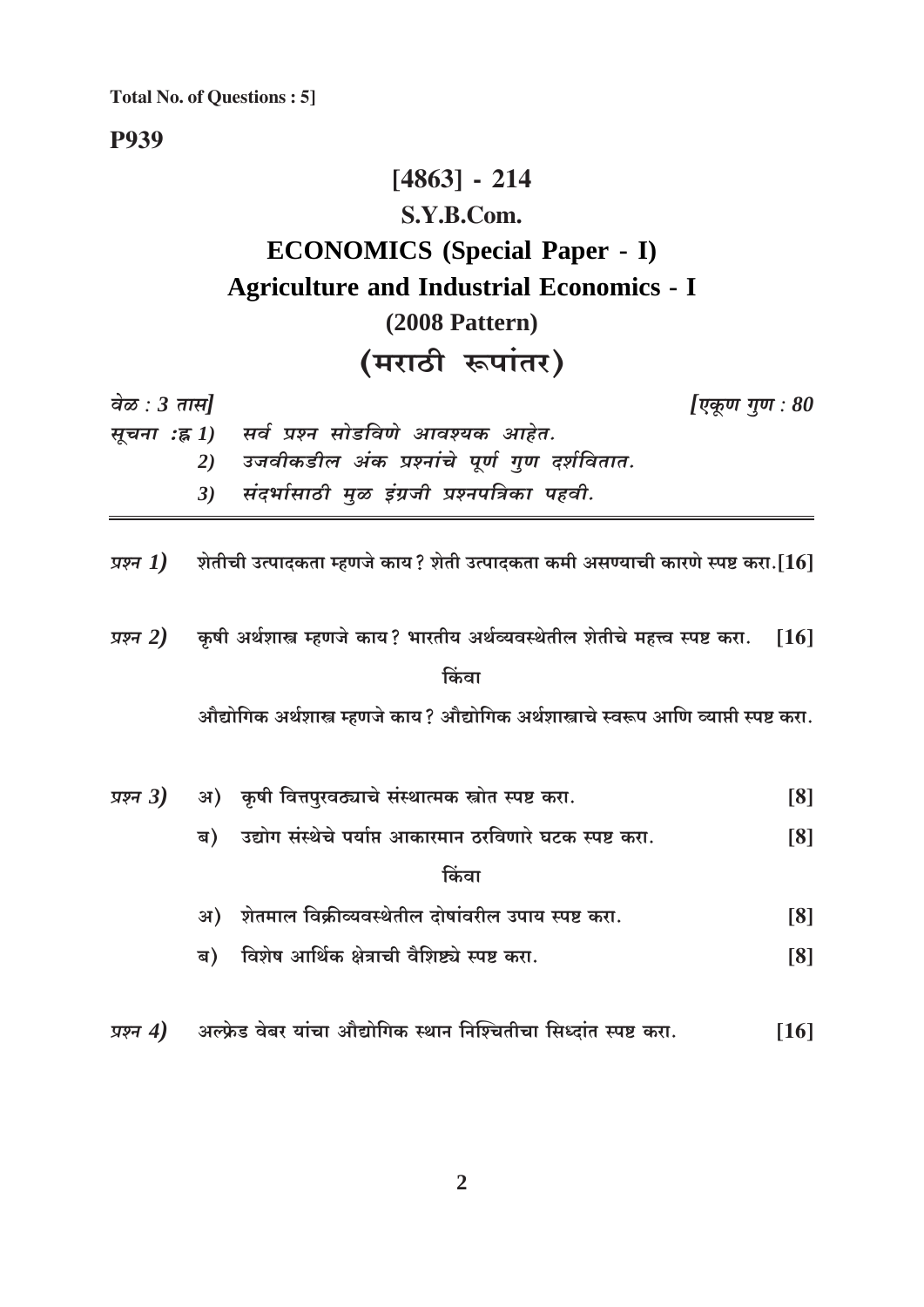प्रश्न  $5$ ) शोडक्यात टीपा लिहा. (कोणत्याही दोन)

- अ) शेतमाल विक्रीव्यवस्थेतील दोष
- ब) कृषी मूल्य आयोग
- क) पर्याप्त उद्योग संस्थेची संकल्पना
- ड) औद्योगिक कार्यक्षमता व लाभप्रदता



 $[16]$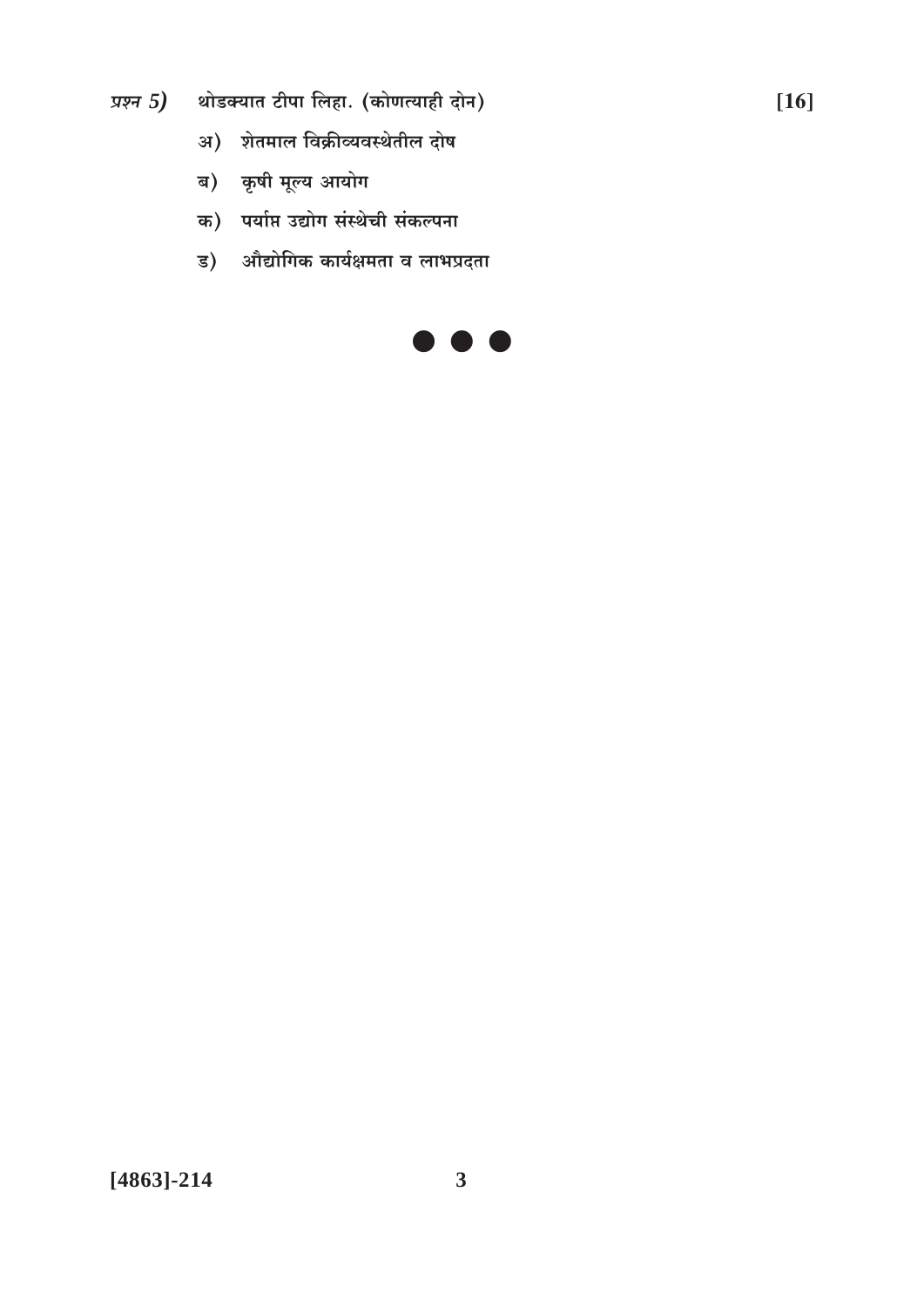**SEAT No. :**

**[Total No. of Pages : 2**

**P940**

## **[4863] - 215**

## **S.Y. B.Com.**

## **DEFENCE BUDGETING, FINANCE AND MANAGEMENT (2008 Pattern) (Paper - I)**

|          | Time: 3 Hours] | [Max. Marks: $80$                                             |                    |
|----------|----------------|---------------------------------------------------------------|--------------------|
|          |                | <b>Instructions to the candidates:</b>                        |                    |
|          | 1)             | All questions are compulsory.                                 |                    |
|          | 2)             | Figures to the right indicate full marks.                     |                    |
|          |                | Q1) Discuss determinants of defence expenditure.              | $[16]$             |
|          |                | Q2) Explain relationship between war and Economy              | $[16]$             |
|          |                | <b>OR</b>                                                     |                    |
|          |                | Describe role of D.R.D.O. in India's defence prepareness.     |                    |
| $Q3)$ a) |                | Explain role of private sector in India's defence production. | $\lceil 16 \rceil$ |
|          | b)             | Discuss causes of increasing defence expenditure.             |                    |
|          |                | <b>OR</b>                                                     |                    |
|          | a)             | Write a note on the features of mixed economy.                |                    |
|          | b)             | Explain importance of economic warfare                        |                    |
|          |                | Q4) Analyses trends in India's defence spending since 1990's. | $\lceil 16 \rceil$ |
|          |                | Q5) Write short notes on (any two)                            | $[16]$             |
|          | a)             | <b>Importance of Zero Budgeting</b>                           |                    |
|          | b)             | Advantages of peace time economy                              |                    |
|          | $\mathbf{c})$  | Impact of decreased expenditure on Armed forces               |                    |
|          | $\rm d)$       | Defence Management                                            |                    |

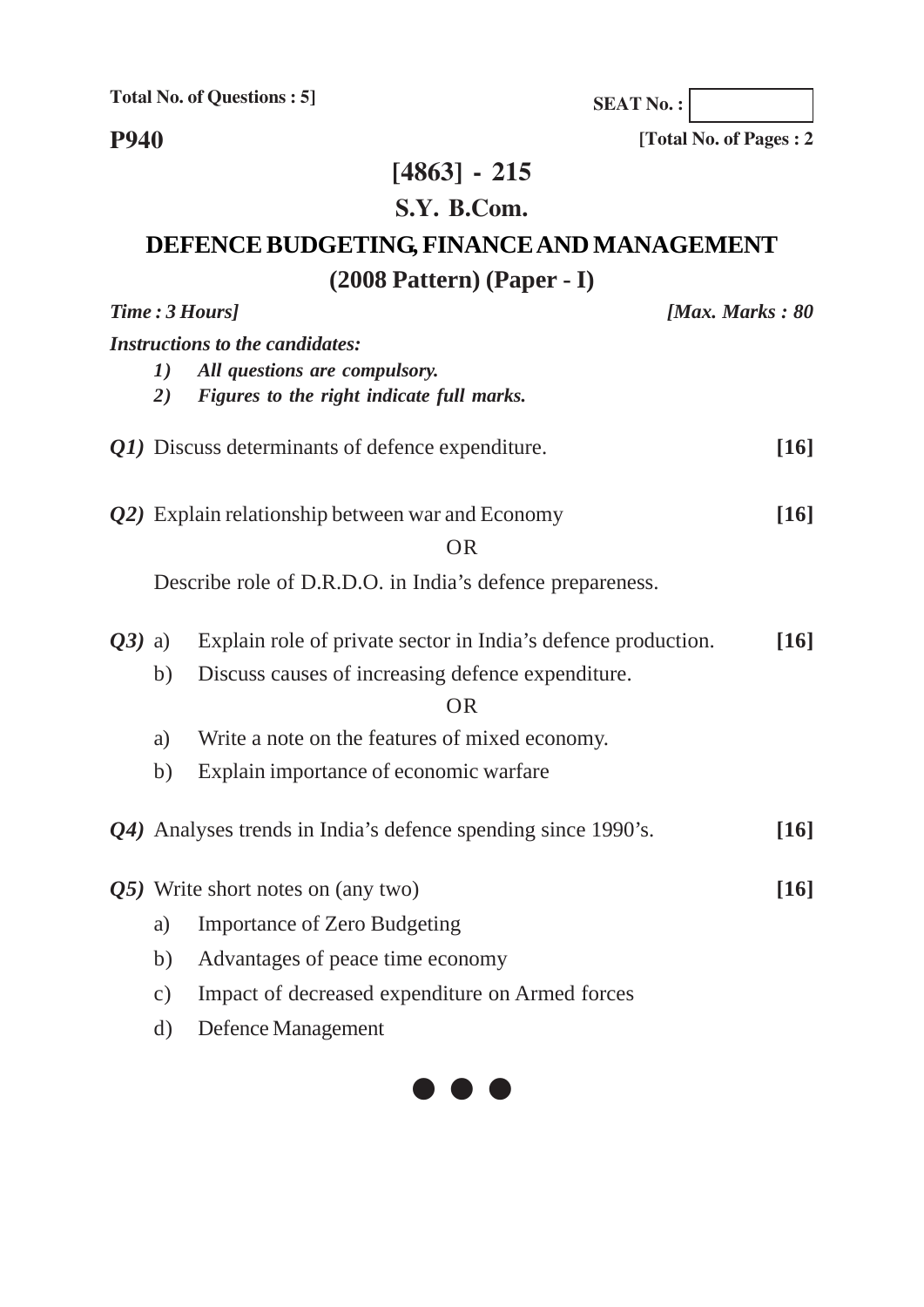**P940** 

## $[4863] - 215$

### S.Y. B.Com.

## DEFENCE BUDGETING, FINANCE AND MANAGEMENT  $(2008$  Pattern $)$  (Paper - I)

## (मराठी रूपांतर)

| वेळ : 3 तास]<br>[एकूण गुण : 80 |    |                                                                                      |        |
|--------------------------------|----|--------------------------------------------------------------------------------------|--------|
| सूचना :ह्न 1)                  |    | सर्व प्रश्न सोडविणे आवश्यक आहे.                                                      |        |
|                                | 2) | उजवीकडील अंक गुण दर्शवितात.                                                          |        |
| प्रश्न $I)$                    |    | संरक्षणखर्च निर्धारित करणाऱ्या घटकाविषयी चर्चा करा.                                  | $[16]$ |
| प्रश्न 2)                      |    | युध्द आणि अर्थव्यवस्था यातील संबंध स्पष्ट करा.<br>किंवा                              | $[16]$ |
|                                |    | भारताच्या संरक्षण सज्जतेबाबत संरक्षण संशोधन आणि विकास ह्या संघटनेच्या भुमिकेचे       |        |
|                                |    | वर्णन करा.                                                                           |        |
| प्रश्न 3)                      |    | अ) भारताच्या संरक्षण उत्पादनातील खाजगी उद्योगधंद्याची भूमिका स्पष्ट करा. [16]        |        |
|                                | ब) | संरक्षणावरील वाढणाऱ्या खर्चाची कारणे - चर्चा करा.                                    |        |
|                                |    | किंवा                                                                                |        |
|                                | अ) | मिश्रअर्थव्यवस्थेचे गुणधर्म यावर टिपण लिहा.                                          |        |
|                                | ब) | आर्थिक युध्दपध्दतीचे महत्त्व स्पष्ट करा.                                             |        |
| प्रश्न 4)                      |    | $``1990$ नंतरच्या भारताच्या संरक्षणखर्चाचे ''कटक'' (ट्रेण्डस)'' विश्लेषण करा. $[16]$ |        |
| प्रश्न 5)                      |    | थोडक्यात टीपा लिहा. (कोणत्याही दोन)                                                  | $[16]$ |
|                                |    | अ) शुन्यआधारीत अर्थसंकल्पाचे महत्त्व                                                 |        |
|                                | ब) | शांतताकालीन अर्थव्यवस्थेचे लाभ                                                       |        |
|                                | क) | सशस्त्रसेनादलावरील खर्च कमी (कपात) केल्याबाबत होणारे परिणाम                          |        |
|                                | ड) | संरक्षण व्यवस्थापन                                                                   |        |
|                                |    |                                                                                      |        |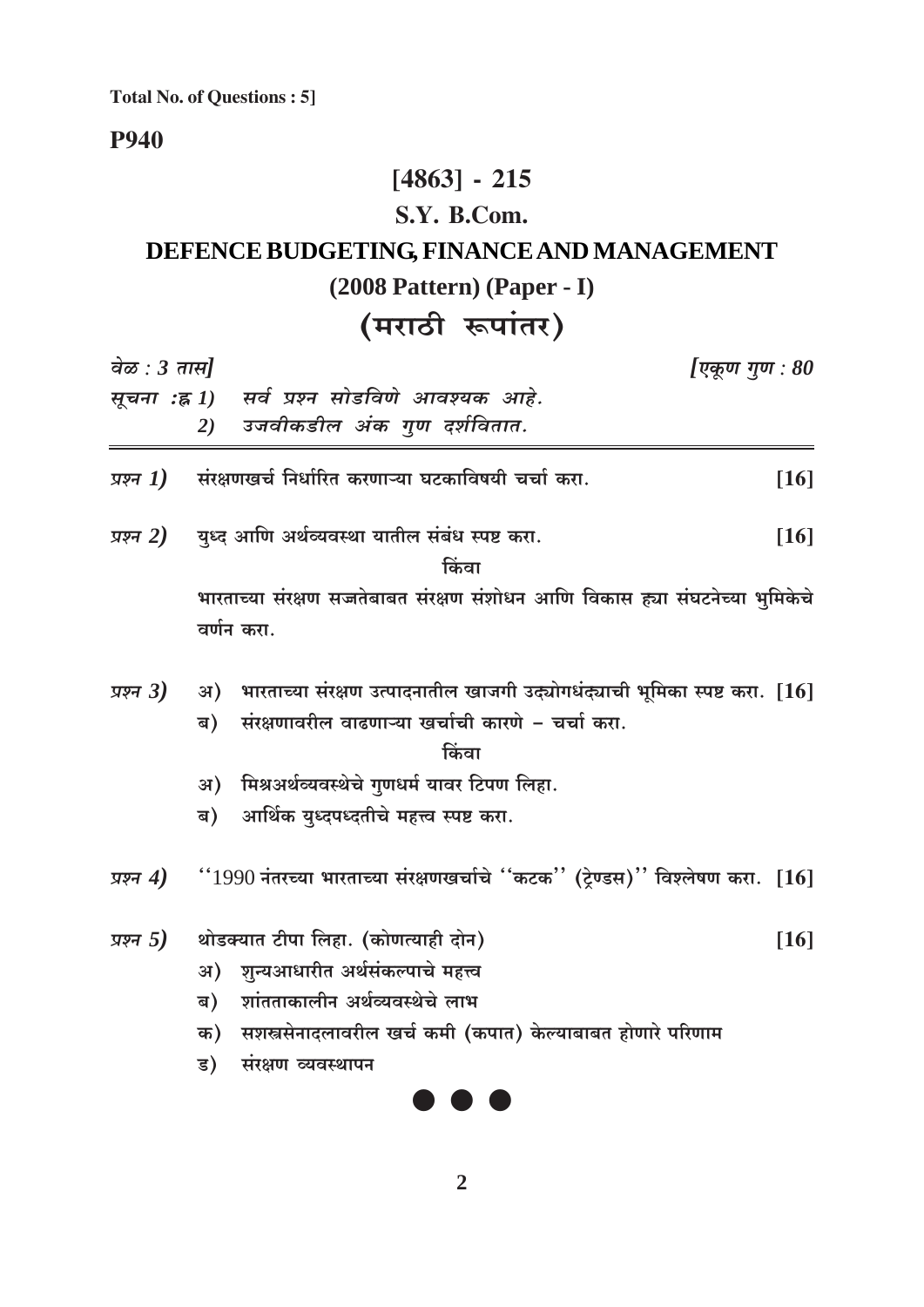**SEAT No. :**

**P941**

### **[4863] - 216**

#### **S.Y.B.Com.**

### **Insurance, Transport and Tourism (2008 Pattern) (Paper - I)**

*Time : 3 Hours] [Max. Marks : 80*

**[Total No. of Pages : 3**

*Instructions to the candidates:*

- *1) All questions are compulsory.*
- *2) Figures to the right indicate full marks.*
- *Q1)* What is Life Insurance policy? Explain the working of life Insurance Business in India. **[16]**
- *Q2)* Enumerate the Role of General Insurance company of India (GIC) in Insurance Business. [16]

OR

Describe the comparative study of General Insurance versus life Insurance.

*Q3)* a) Write a note on (IRDA) - Insurance Regulatory Development Authority.**[8]** b) Explain the causes of Insurance claims. **[8]**

OR

- a) Write a note on Religious Tourism.
- b) Explain the need for Tourism planning.
- *Q4)* What do you know about Tourist Accommodation? Explain the various types of Tourist - Accommodation. **[16]**
- *Q5)* Answer the following questions (Any Two) **[16]**
	- a) Explain the Impact of Tourism on Indian Economy.
	- b) State the Responsibilities of Tour Operator.
	- c) Write a note on Geographical Tourism.
	- d) State the various types of Tours.

## $\bullet$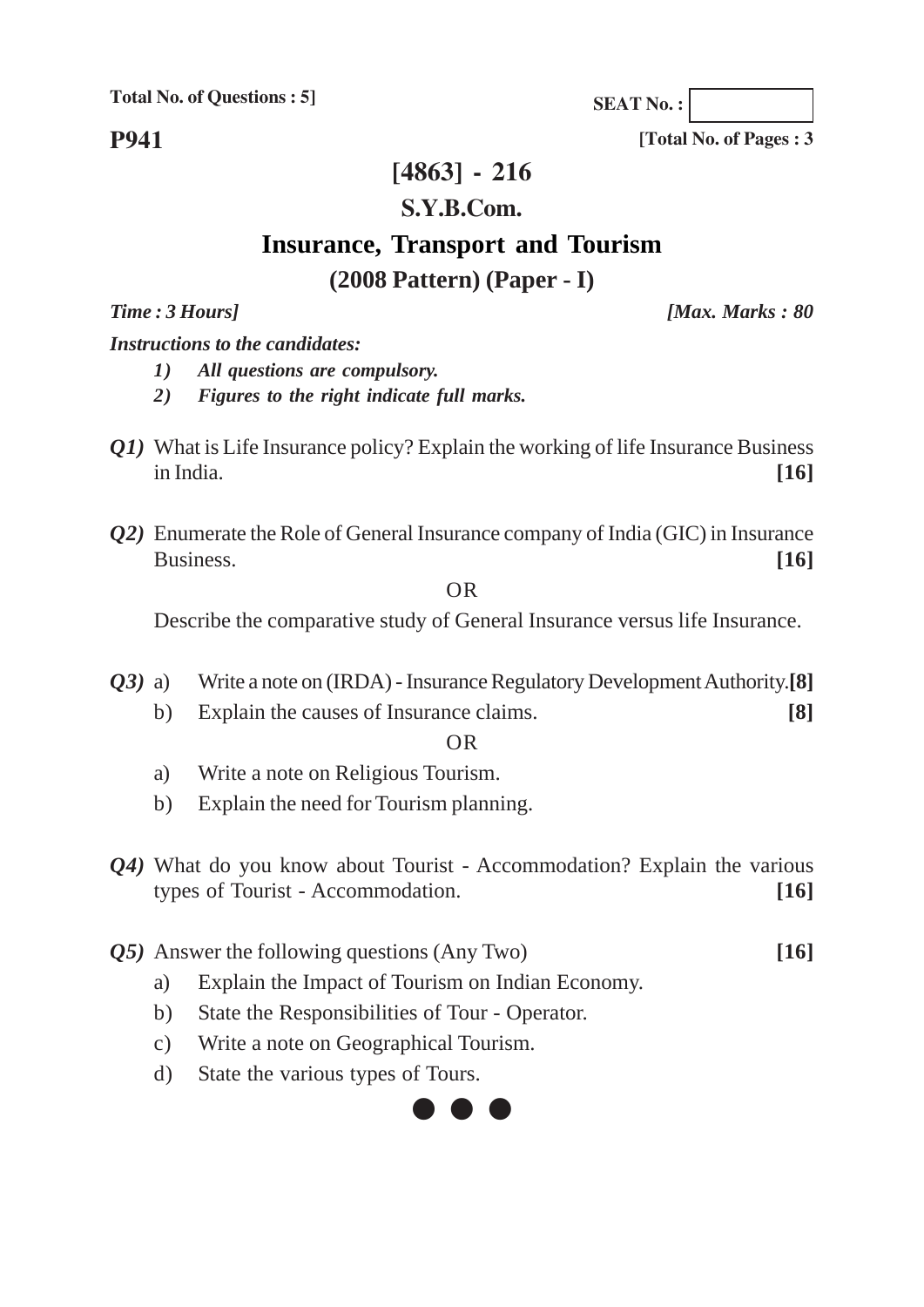#### **P941**

## $[4863] - 216$ S.Y.B.Com. **Insurance, Transport and Tourism**  $(2008$  Pattern $)$  (Paper - I) (मराठी रूपांतर)

वेळ :  $3 \pi H$ [एकूण गुण :  $80$ सर्व प्रश्न सोडविणे आवश्यक आहे. सूचना :ह्र 1) उजवीकडील अंक पूर्ण गुण दर्शवितात. 2)

आर्युविमा पॉलीशी म्हणजे काय? भारतातील आर्युविमा व्यवसायाची कामगिरी स्पष्ट करा. $\left[16\right]$ प्रश्न $1)$ 

विमा व्यवसायात भारतातील सर्व साधारण विमा कंपनीची असलेली भूमिका विशद करा.[ ${\bf 16}$ ] प्रश्न  $2)$ 

#### किंवा

सर्व साधारण विमा आणि आर्युविमा यांच्यातील तुलनात्मक अभ्यास विशद करा.

| प्रश्न 3) |  | ्अ)    विमा नियमनात्मक विकास अधिकार (IRDA) यावर टिप लिहा. |  |  |  |  |
|-----------|--|-----------------------------------------------------------|--|--|--|--|
|           |  |                                                           |  |  |  |  |

ब) विमा संदर्भातील दाव्याची कारणे स्पष्ट करा.  $[8]$ 

किंवा

- अ) धार्मिक-पर्यटन यावर टिप लिहा.
- ब) पर्यटन-नियोजनाची गरज स्पष्ट करा.
- पर्यटक-निवासव्यवस्था याबद्दल आपण काय जाणता? पर्यटक-निवास व्यवस्थेचे असलेले प्रश्न  $4)$ विविध प्रकार स्पष्ट करा.  $[16]$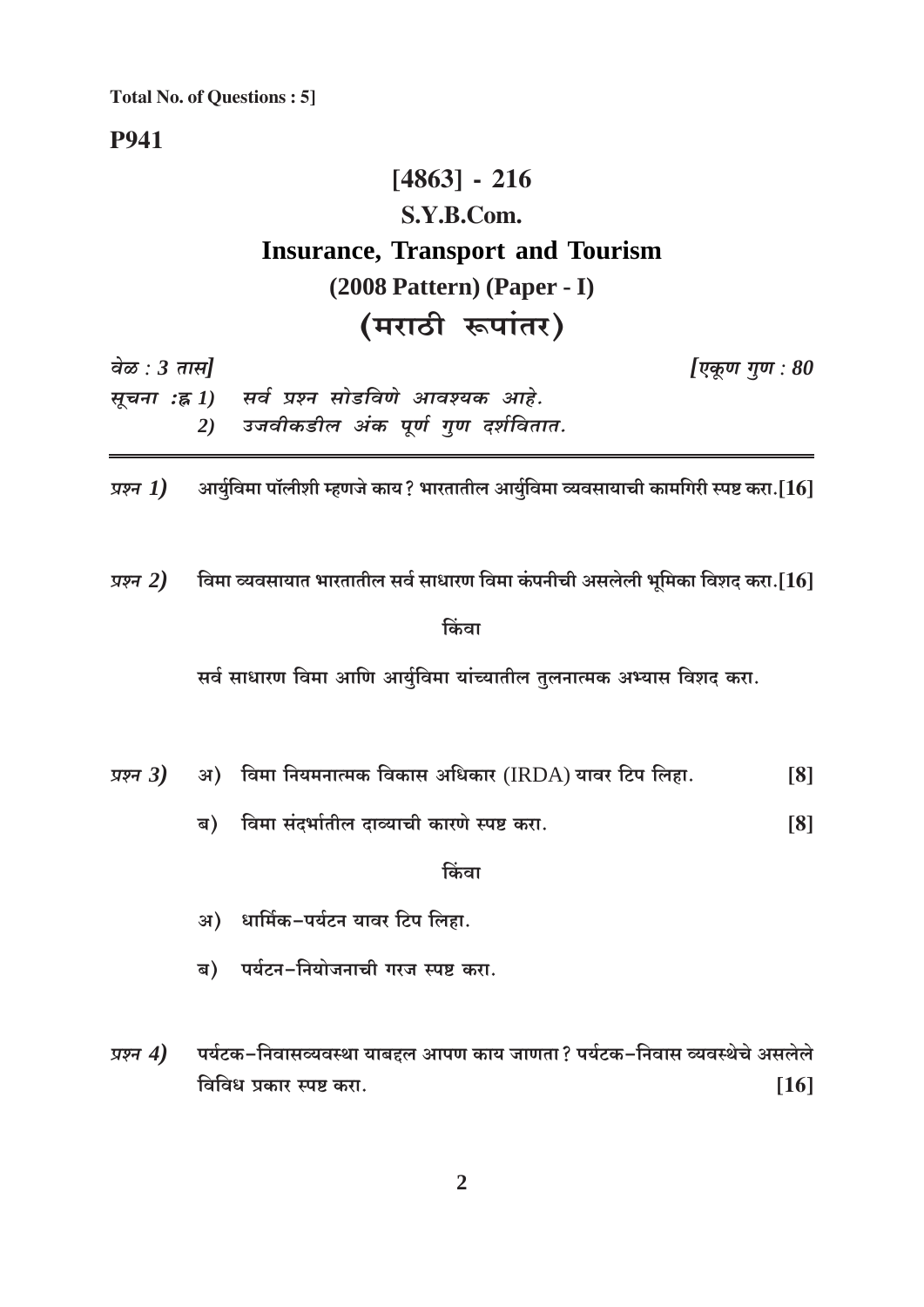- खालील प्रश्नांची उत्तरे द्या. (कोणतेही दोन) प्रश्न  $5)$ 
	- अ) भारतीय अर्थव्यवस्थेवर पर्यटनाचा असलेला प्रभाव स्पष्ट करा.
	- ब) यात्रा-आयोजकाच्या जबाबदाऱ्या सांगा.
	- क) भौगोलिक-पर्यटन यावर टिप लिहा.
	- ड) यात्राचे (Tours) असलेले विविध प्रकार सांगा.

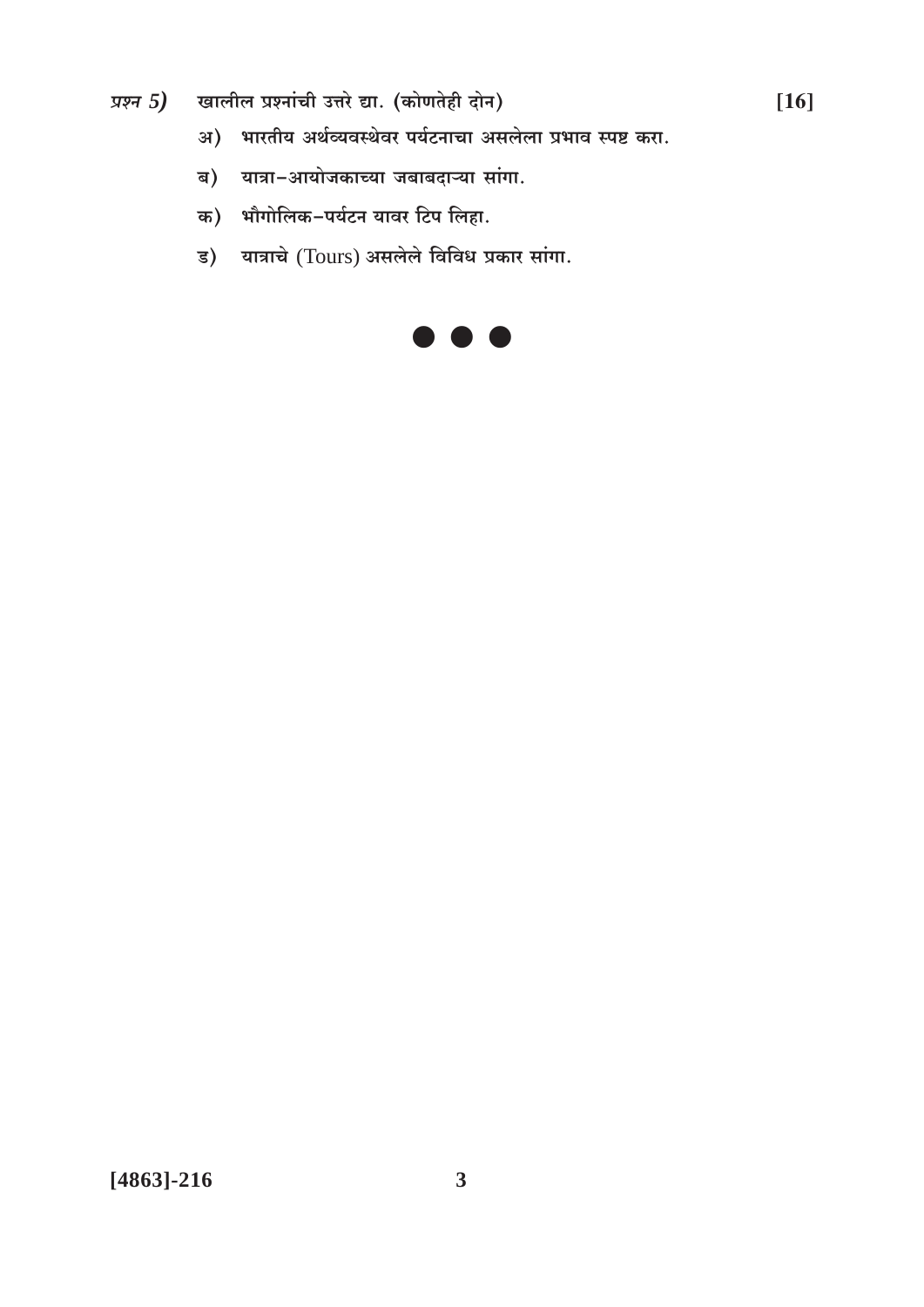**P1978**

**[4863] - 220**

#### **S.Y. B.Com.**

# **TAX PROCEDURE AND PRACTICES (Vocational) Income Tax (Paper - III)**

#### **(2008 Pattern)**

*Time : 2 Hours] [Max. Marks : 40*

*Instructions to the candidates:*

- *1) All questions are compulsory.*
- *2) Figures to the right indicate full marks.*

*Q1)* Answer in 20 words each (any five) : **[10]**

- i) What are the due dates for filing returns U/S 139 for Assessment year 2015-2016.
- ii) Who is called 'Person' under Income Tax Act?
- iii) When a person is liable to pay 'Advance Tax'?
- iv) What is mean by 'Revenue Receipts' and Capital Receipts?
- v) Explain the CII under Income Tax Act?
- vi) When an Individual called as 'Resident'?
- vii) Who can signe the return of H.U.F. in absense of 'Karta' of HUF?

*Q2)* Answer in 50 words each (Any Two) : **[8]**

- i) Distinguish between 'Exemptions' and Deductions under Income Tax Act.
- ii) Enumerate slab rates of Income Tax for Assessment Year 2015-2016 in case of an Individual Assessee.
- iii) What is mean by 'PAN'?
- iv) Enumerate deductions U/S 24 of I.T.?

**[Total No. of Pages : 2**

**SEAT No. :**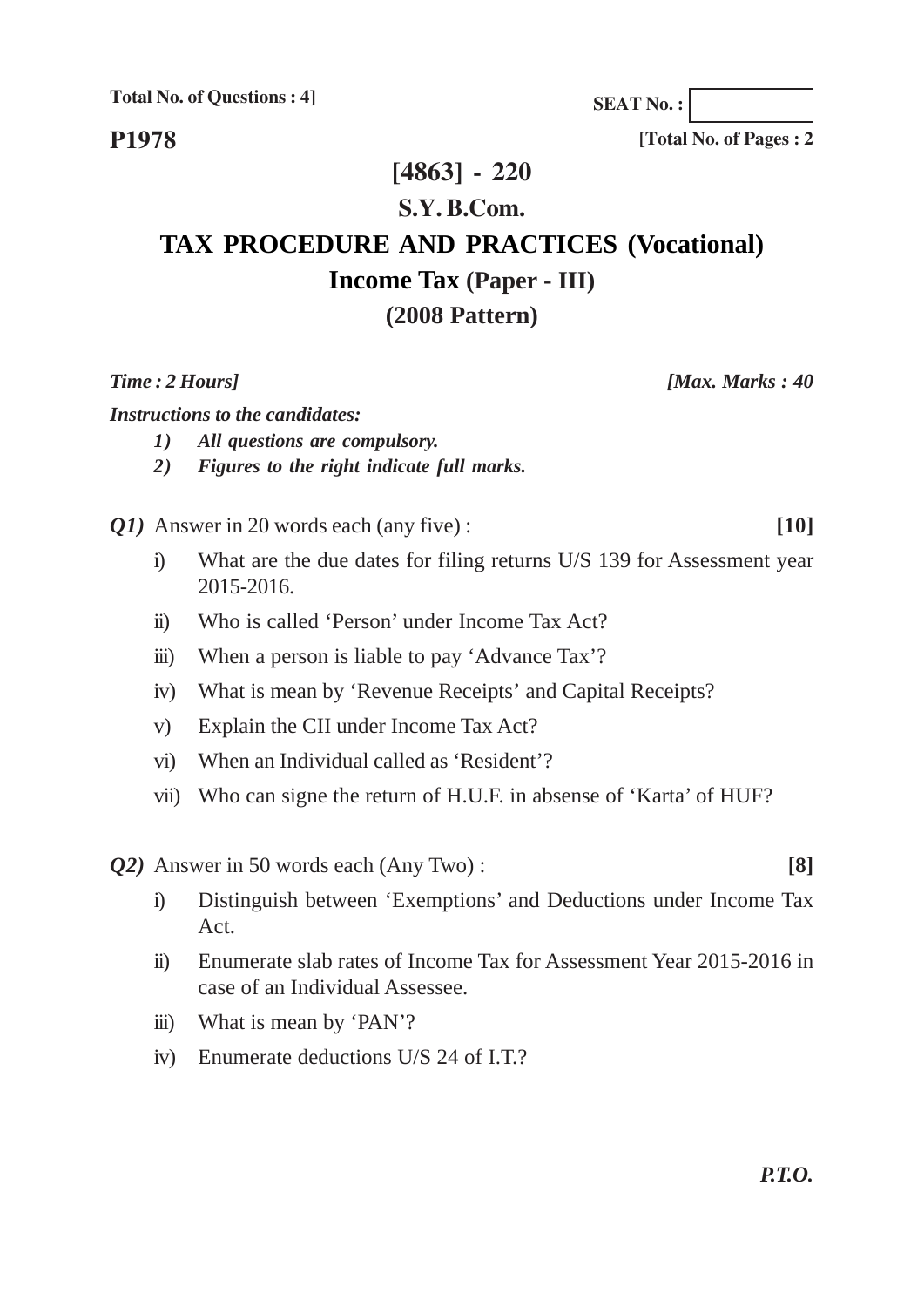- *Q3)* Answer in 150 words each (Any Two) : **[10]**
	- i) Discuss exemption available for H.R.A.?
	- ii) Distinguish between sources of income and heads of income?
	- iii) What are the provisions for car perquisites?
	- iv) What are various 'Forms' of Returns Under Income Tax Act.?
- *Q4)* A) What are Administrative Authorities Under Income Tax Act.? Discuss power's and duties of Income Tax Assessing Authorities. **[12]**

#### OR

- B) Compute total income and tax payable by Mrs. Swapnali for A.Y. 2015-2016. **[12]**
	- i) Received basic salary  $\overline{\tau}$  45,000 pm D.A. 60% of basic salary Tax on Employment  $\bar{\tau}$  2,500 p.a.
	- ii) Received rent from House property  $\bar{\tau}$  10,000 per month muncipal value is  $\bar{\tau}$  90,000. muncipal taxes paid 20% of muncipal value. Fire insurance paid  $\overline{\epsilon}$  5,000/-
	- iii) Received interest from S.B. A/c 20,000/- Interest on F.D.  $\bar{\tau}$  10,000/-Dividend from Nationalised Co. 5,000/-.

Her expenses during the year. Contribution to P.P.F. -  $\bar{\tau}$  50,000/-LIC premiams-  $\overline{\xi}$  35,000/- purchase NSC  $\overline{\xi}$  1,00,000/- Education fees of three childrens  $\bar{\tau}$  50,000 for A,  $\bar{\tau}$  30,000 for B,  $\bar{\tau}$  20,000 for  $\mathcal{C}$ 

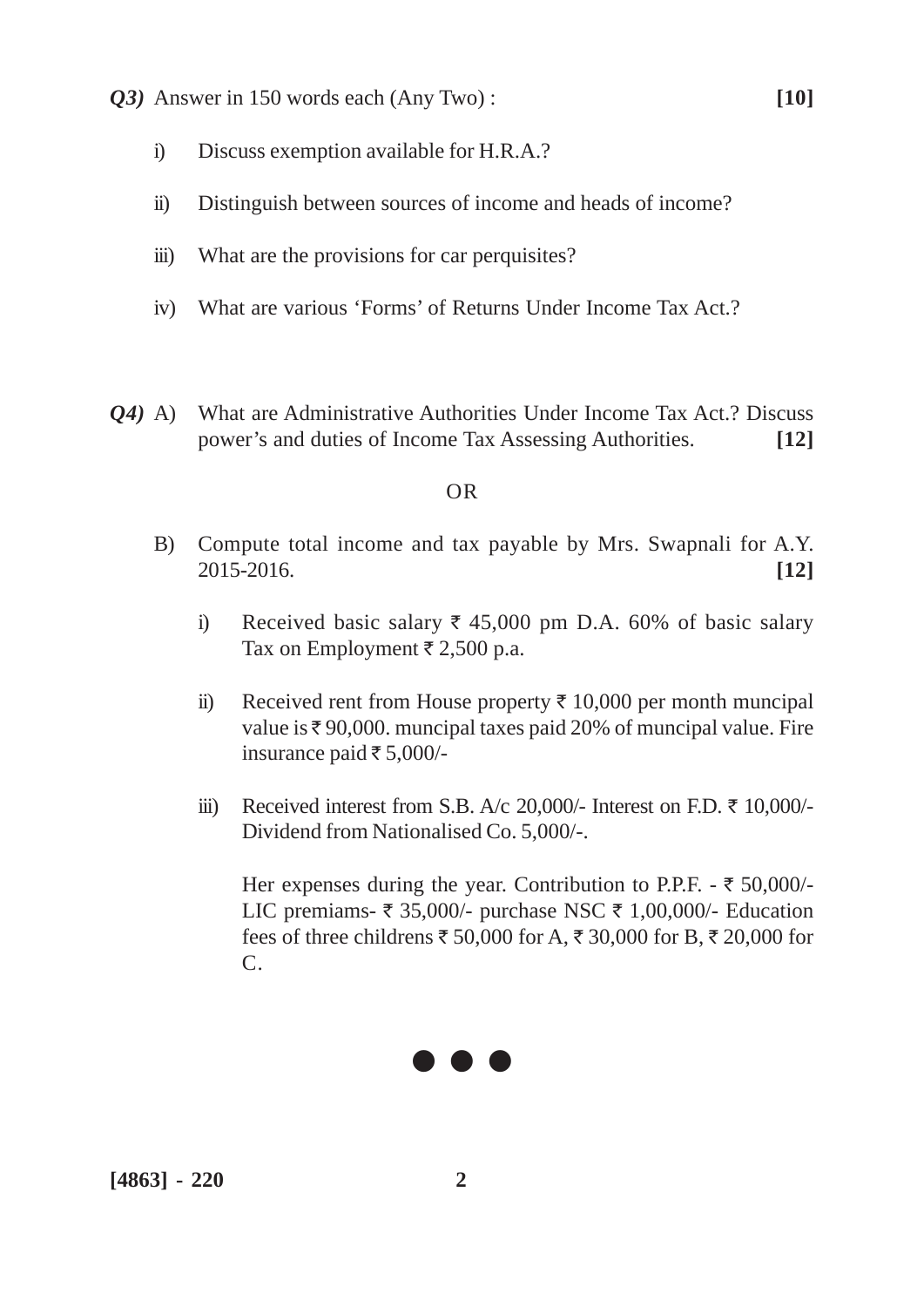P1979

[Total No. of Pages: 2]

## $[4863] - 223$

### S.Y. B.Com. **TAX PROCEDURE AND PRACTICES (Vocational)** Wealth Tax, Service Tax. and Control Excise (Paper - IV)  $(2008$  Pattern)

|                                 | Time :2 Hours]<br>[Max. Marks: 40                                                                                    |      |
|---------------------------------|----------------------------------------------------------------------------------------------------------------------|------|
| $\boldsymbol{\mathit{1}}$<br>2) | <b>Instructions to the candidates:</b><br>All questions are compulsory.<br>Figures to the right indicate full marks. |      |
|                                 | Q1) Answer in 20 words each (Any Five):                                                                              | [10] |
| a)                              | What is mean by valuation Date?                                                                                      |      |
| b)                              | What is mean by Excisable Goods?                                                                                     |      |
| $\circ$ )                       | What is mean by services exempted from service Tax?                                                                  |      |
| $\mathbf{d}$                    | Who? and when? Liable to pay service Tax?                                                                            |      |
| e)                              | What is constitutional validity of central Excise Act?                                                               |      |
| f)                              | Explain 'Deemed Assets' under wealth Tax                                                                             |      |
| g)                              | What is mean by 'Taxable service'?                                                                                   |      |
|                                 | Q2) Answer in 50 words each (Any Two):                                                                               | [8]  |
| a)                              | Explain who is Assessee? Who is not called assessee under wealth Tax<br>Act?                                         |      |
| b)                              | Enumerate Total scheme of 'service Tax' in brief.                                                                    |      |
| $\circ$ )                       | Discuss classification of goods under central Excise Tariff Act?                                                     |      |
| $\mathbf{d}$                    | What is Global Rule of valuation under wealth Tax Act and Rules?                                                     |      |

#### **SEAT No.:**